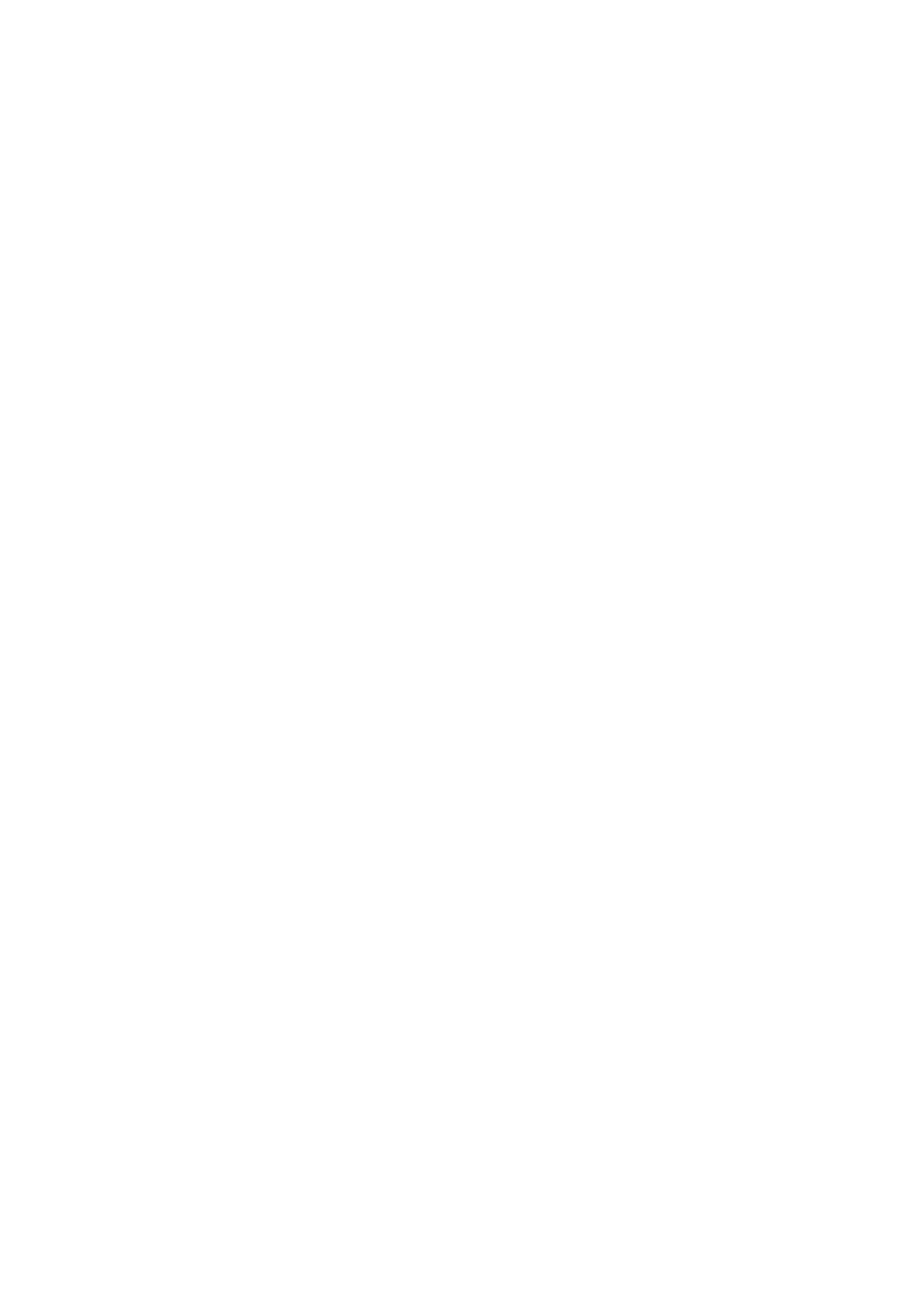**Ing. Lukáš Machlica**

# **Vysokodimenzionální Prostory a Modelování v úloze Rozpoznávání Řečníka**

obor

### **Kybernetika**

Autoreferát disertační práce k získání akademického titulu "Doktor"

Plzeň, 24.8.2012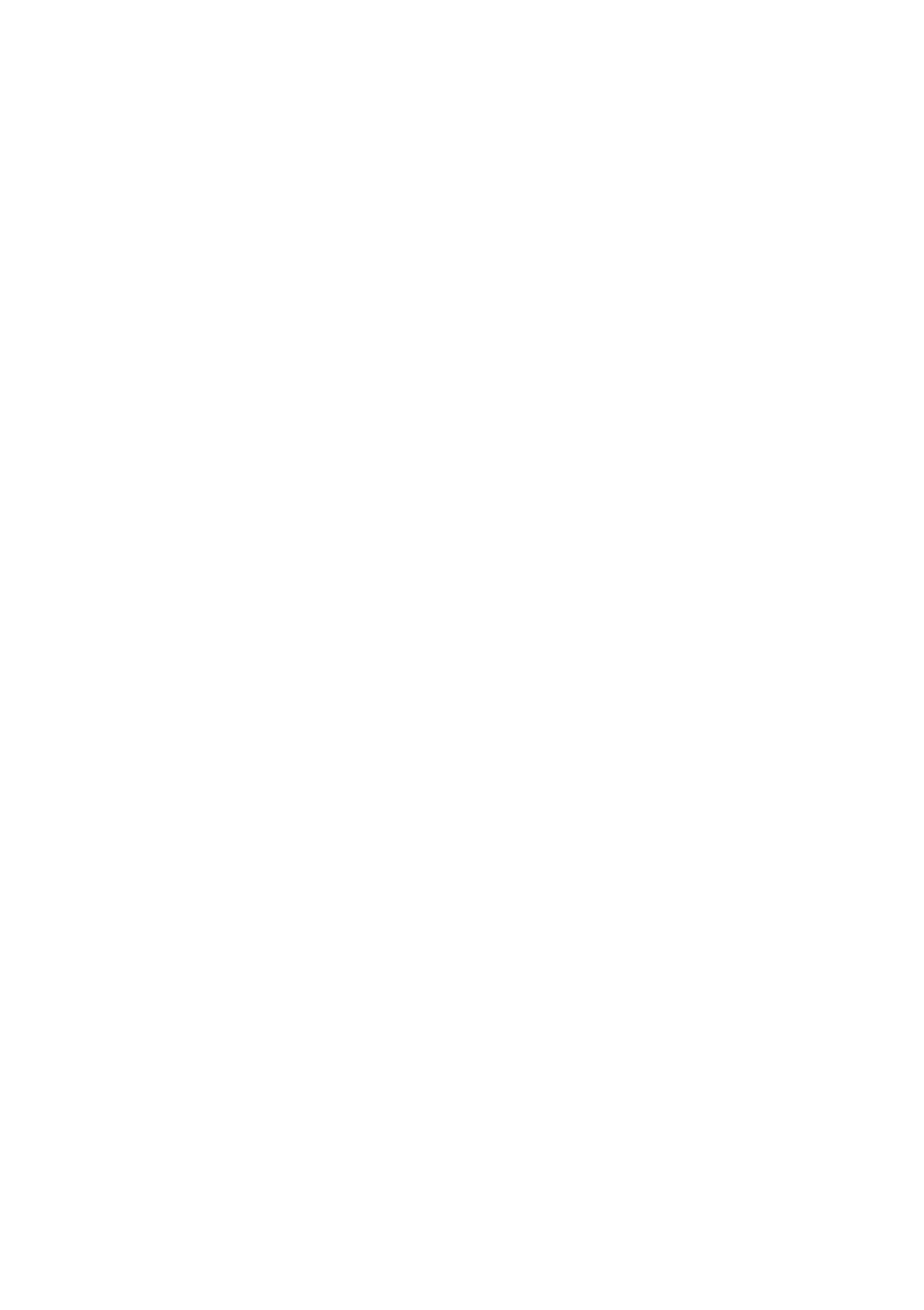**Ing. Lukáš Machlica**

# **High Dimensional Spaces and Modelling in the task of Speaker Recognition**

the field

## **Cybernetics**

Report on the doctoral thesis submitted in conformity with requirements for the degree of Doctor of Philosophy

Plzeň, August 24, 2012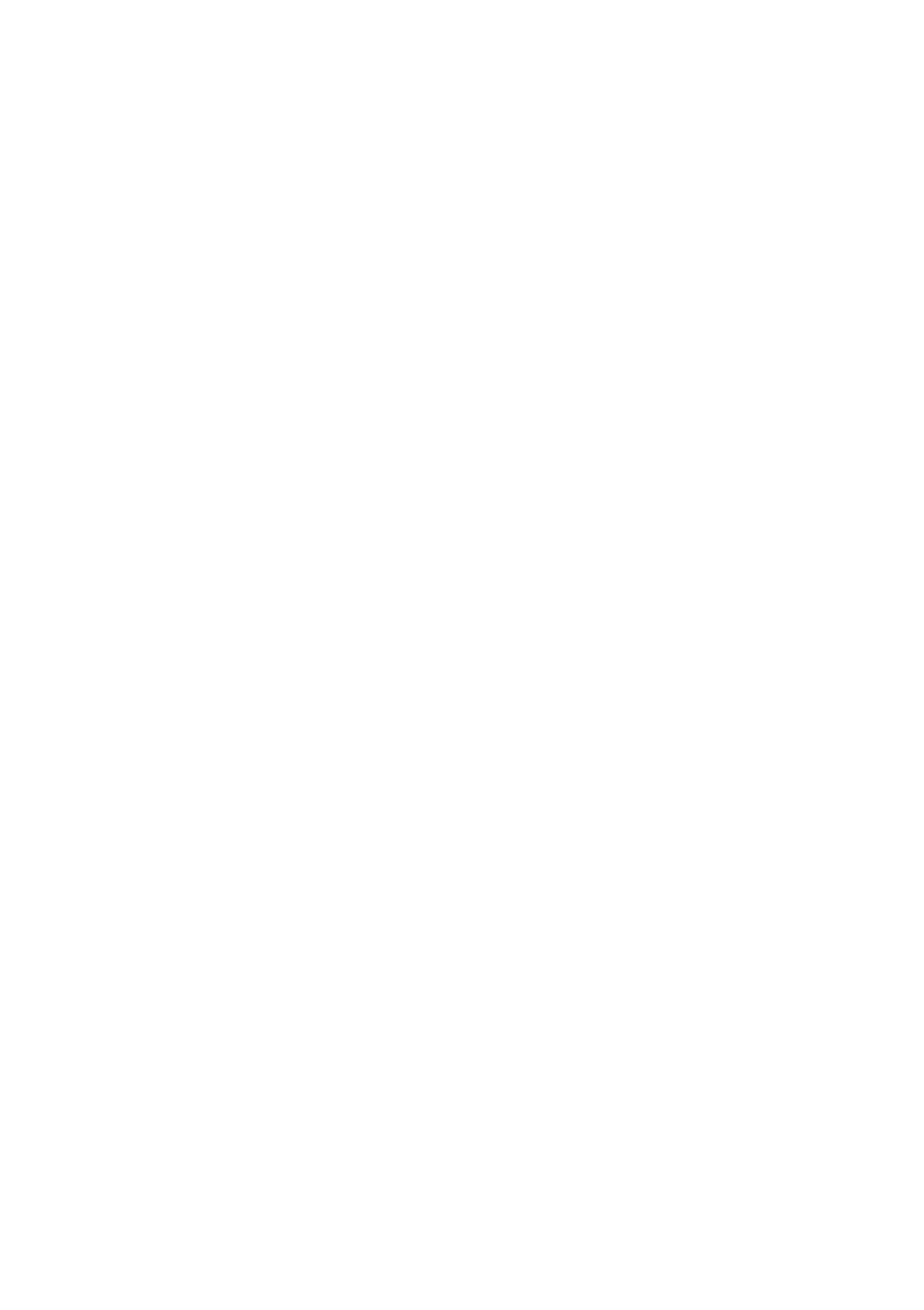Disertační práce byla vypracována v prezenčním/kombinovanŕm doktorském studiu na katedě kybernetiky fakulty aplikovaných věd ZČU.

| Uchazeč:  | Ing. Lukáš Machlica                                                                   |
|-----------|---------------------------------------------------------------------------------------|
|           | Fakulta aplikovaných věd                                                              |
|           | Katedra kybernetiky                                                                   |
|           | Univerzitní 22, 306 14 Plzeň                                                          |
| Školitel: | Doc. Dr. Ing. Vlasta Radová                                                           |
|           | Fakulta aplikovaných věd                                                              |
|           | Katedra kybernetiky                                                                   |
|           | Univerzitní 22, 306 14 Plzeň                                                          |
| Oponenti: | Prof. Ing. Jan Uhlíř, CSc., ČVUT Praha,<br>FEL, katedra teorie obvodů                 |
|           | Pavel Matějka, Ph.D., VUT Brno,<br>lng.<br>FIT, Ústav počítačové grafiky a multimédií |

Autoreferát byl rozeslán dne: .....................

Obhajoba disertační práce se koná dne ..................... před komisí v oboru Kybernetika na FAV ZČU, Univerzitní 22, 306 14 Plzeň, v místnosti .................. v ..................... hodin.

S disertační prací je možno se seznámit na studijním oddělení FAV ZČU, Univerzitní 22, UV 206.

> Prof. Ing. Josef Psutka CSc. předseda oborové rady, "Kybernetika"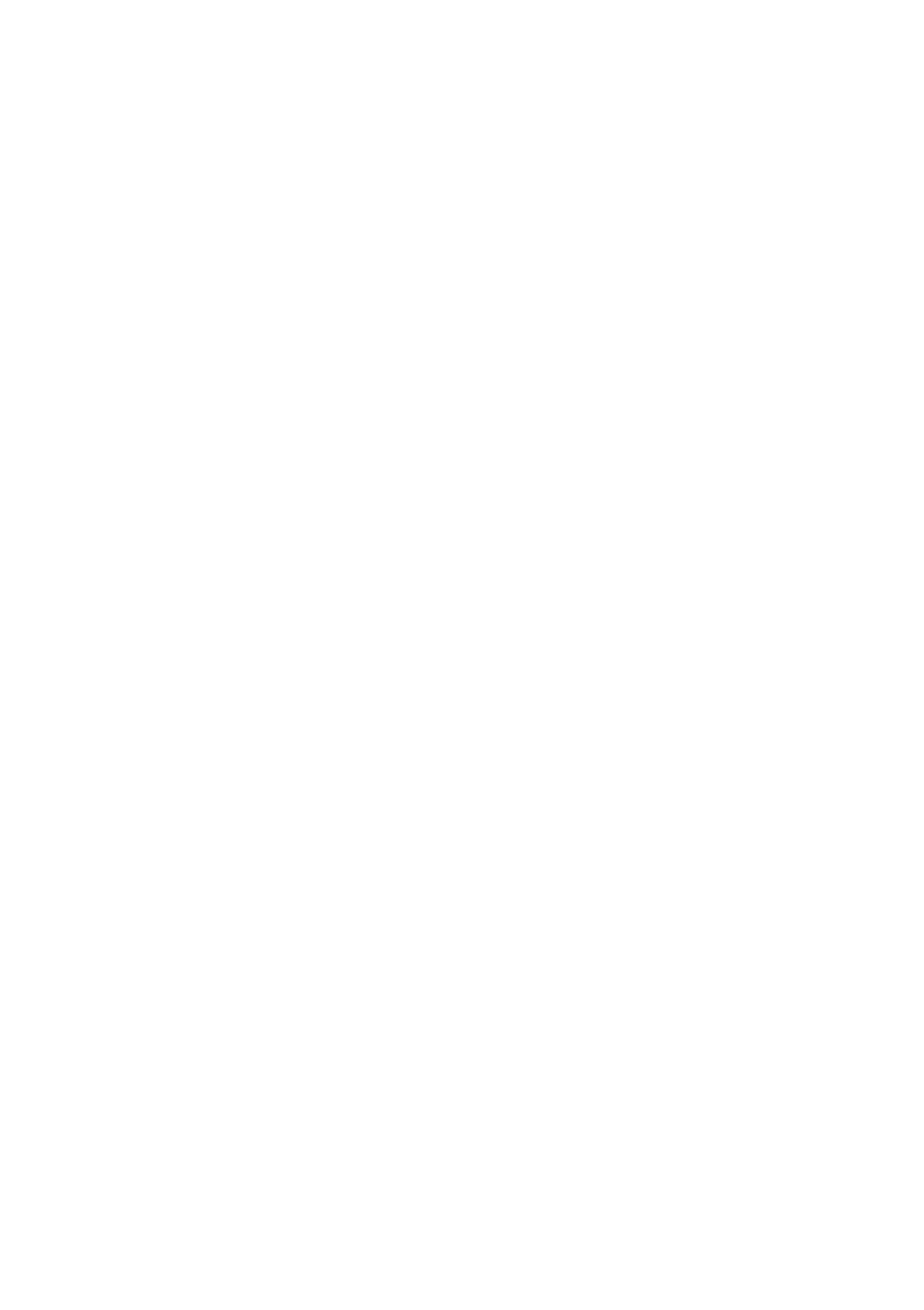#### **Abstract**

The automatic speaker recognition made a significant progress in the last two decades. Huge speech corpora containing thousands of speakers recorded on several channels are at hand, and methods utilizing as much information as possible were developed. Nowadays state-of-the-art methods are based on Gaussian mixture models used to estimate relevant statistics from feature vectors extracted from the speech of a speaker, which are further concatenated into a high dimensional vector – supervector.

Methods concerning the extraction of high dimensional supervectors along with techniques capable to build a speaker model in such a high dimensional space are described in depth and links between these methods are found. The main emphasize is laid on the analysis of these methods and an efficient implementation in order to process huge amounts of development data to train the speaker recognition system. Also the influence of development corpora on the recognition performance is experimentally tested.

**Keywords:** Gaussian mixture models, support vector machine, supervector, factor analysis, dimensionality reduction, speaker recognition

#### **Abstrakt**

Během posledních dvou desetiletí bylo v úloze automatického rozpoznávání řečníka dosaženo výrazných pokroků. Byly nahrány obrovské řečové databáze obsahující tisíce řečníků mluvících na různých akustických kanálech. Zároveň byly vyvinuty metody, které se snaží z těchto dat extrahovat co nejvíce informací. Nejmodernější metody jsou založeny na modelech Gaussovských směsí. S jejich pomocí jsou z příznakových vektorů, extrahovaných z řečových dat řečníků, počítány statistiky. Tyto statistiky jsou následně zřetězeny/pospojovány do vysokorozměrných vektorů – supervektorů.

Práce se zabývá podrobným popisem metod extrakce vysokodimenzionálních supervektorů společně s technikami jejich modelování. Hlavní důraz je kladen na analýzu těchto metod, jejich propojení, a protože je při trénování systému rozpoznávání řečníka potřeba zpracovat velké množství vstupních dat, i na jejich efektivní implementaci. Experimentálně je také vyšetřen vliv dat pro trénování na kvalitu rozpoznávání.

**Klíčová slova:** model Gaussovských směsí, support vector machine, supervektor, faktorová analýza, redukce dimenze, rozpoznávání mluvčích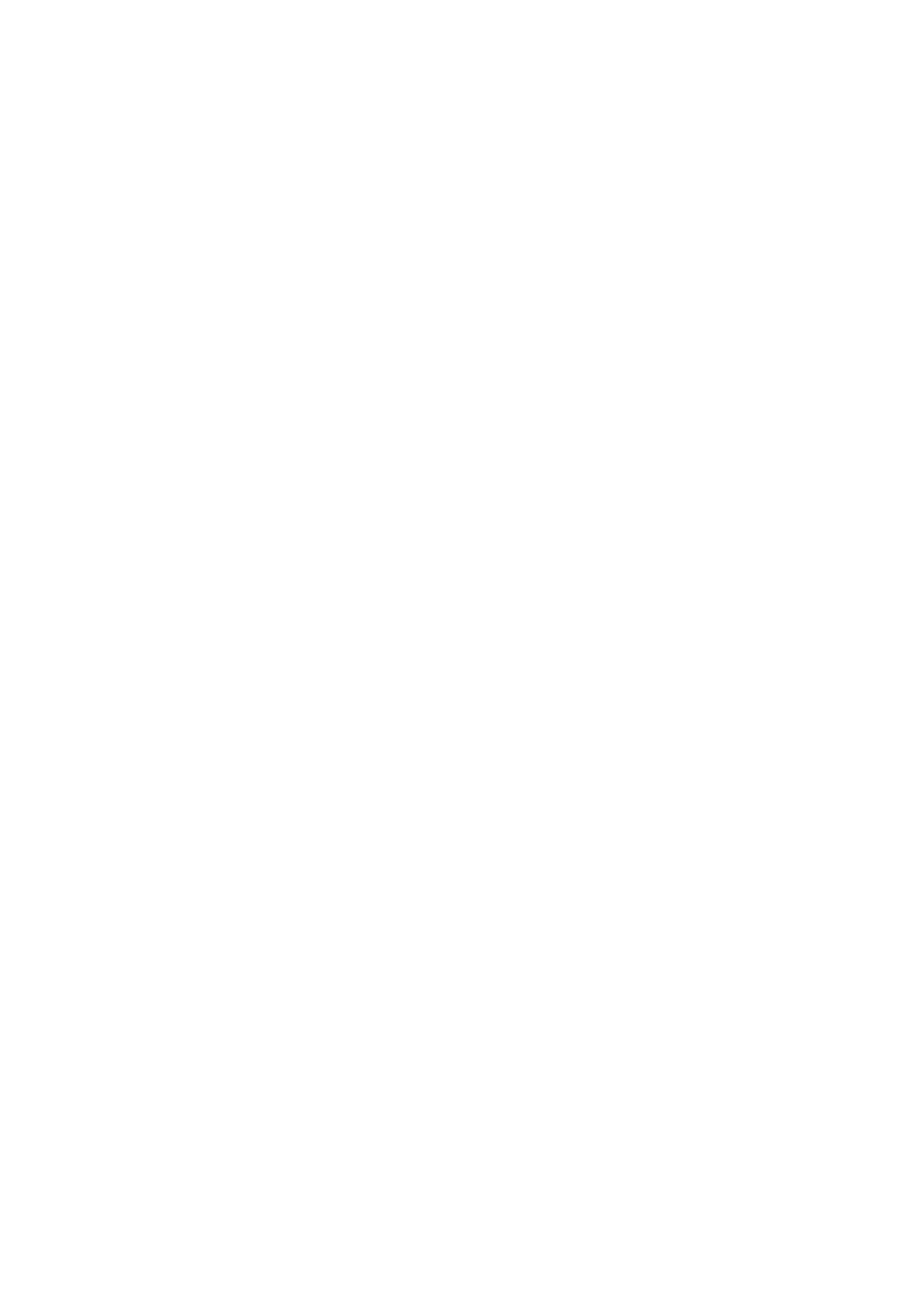## **Contents**

|                |     | <b>List of Abbreviations</b>                                                               | i                                |
|----------------|-----|--------------------------------------------------------------------------------------------|----------------------------------|
|                |     | <b>List of Functions</b>                                                                   | ii                               |
| 1              | 1.1 | <b>Introduction</b>                                                                        | $\mathbf{1}$<br>$\boldsymbol{2}$ |
| $\overline{2}$ |     | <b>Classifiers, Mappings and Kernels</b>                                                   | 5                                |
|                | 2.1 |                                                                                            | $\bf 5$                          |
|                | 2.2 |                                                                                            | $\overline{5}$                   |
|                | 2.3 |                                                                                            | $\boldsymbol{6}$                 |
|                |     | 2.3.1<br>$GMM$ -mean Supervector $(GSV)$                                                   | $\overline{7}$                   |
|                |     | 2.3.2<br>Maximum Likelihood Linear Regression (MLLR) Supervector.                          | $\overline{7}$                   |
|                |     | Generalized Linear Discriminant Sequence (GLDS)<br>2.3.3                                   | 8                                |
|                | 2.4 | Nuisance Attribute Projection (NAP) $\ldots \ldots \ldots \ldots \ldots$                   | 8                                |
| 3              |     | <b>Factor Analysis Based Techniques</b>                                                    | 11                               |
|                | 3.1 | Identity vectors $(i$ -vectors $) \ldots \ldots \ldots \ldots \ldots \ldots \ldots \ldots$ | 11                               |
|                | 3.2 |                                                                                            | 12                               |
|                |     | 3.2.1                                                                                      | 12                               |
|                |     | 3.2.2<br>Training revisited $1 \ldots \ldots \ldots \ldots \ldots \ldots \ldots$           | 13                               |
|                |     | 3.2.3                                                                                      | 14                               |
|                |     | 3.2.4                                                                                      | 15                               |
|                | 3.3 | Relation of Factor Analysis (FA) and Nuisance Attribute Projection                         | 15                               |
| 4              |     | <b>Experiments</b>                                                                         | 19                               |
|                | 4.1 |                                                                                            | 19                               |
|                | 4.2 |                                                                                            | 20                               |
|                | 4.3 |                                                                                            | 20                               |
|                | 4.4 |                                                                                            | 22                               |
|                | 4.5 | SuperVectors (SVs) and SVM $\ldots \ldots \ldots \ldots \ldots \ldots \ldots \ldots$       | 22                               |
|                | 4.6 |                                                                                            | 24                               |
|                |     | Development Corpora: NIST040506, SW1, SW2<br>4.6.1                                         | 25                               |
|                |     | Development Corpora: NIST040506, SW1, SW2, SWC<br>4.6.2                                    | 25                               |
|                | 4.7 |                                                                                            | 26                               |
| 5              |     | <b>Estimation of GMM Statistics on GPU</b>                                                 | 29                               |
|                | 5.1 |                                                                                            | 29                               |
|                |     |                                                                                            |                                  |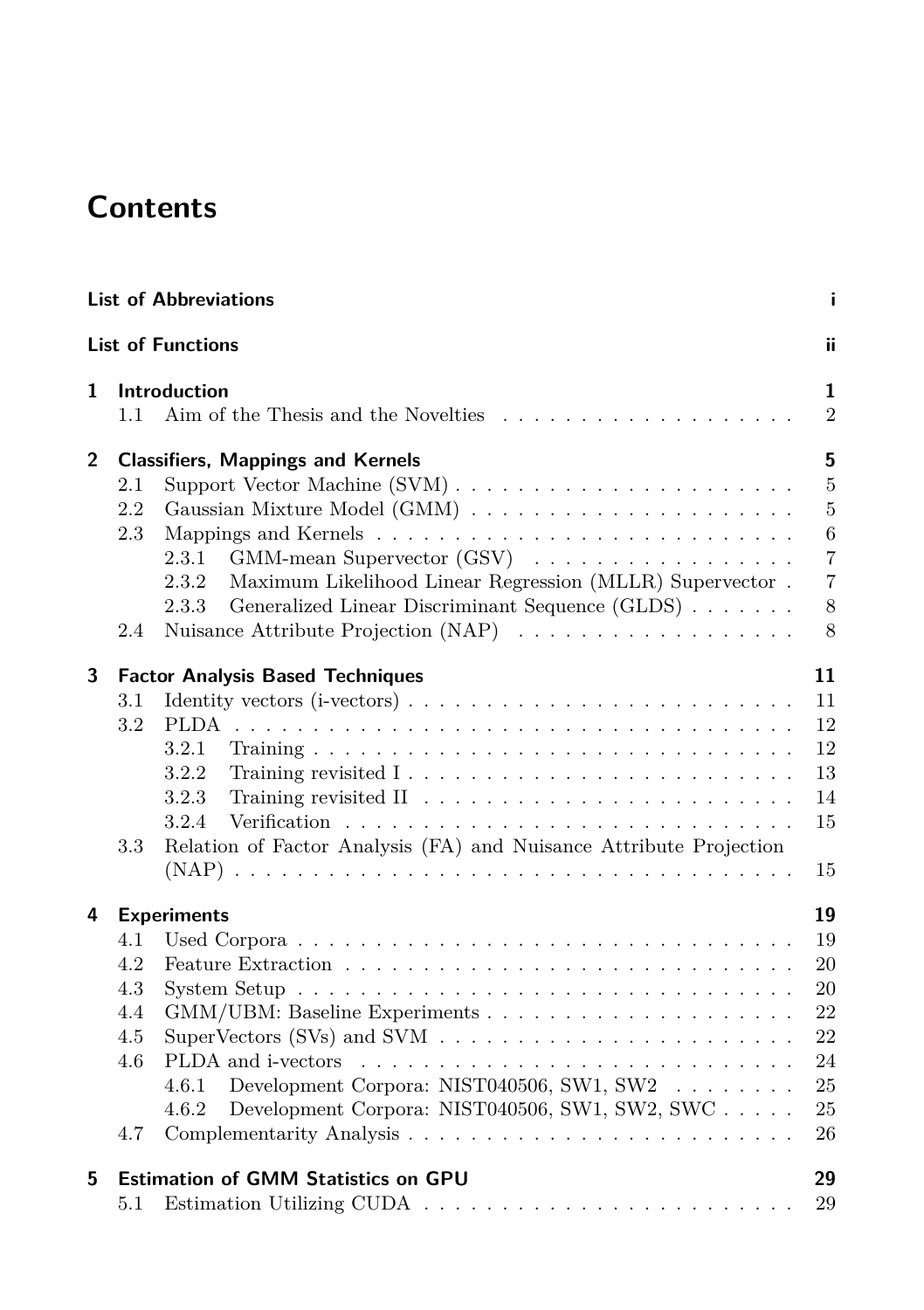| 6 Conclusion                          |  |  |  |  |  |  | 33. |
|---------------------------------------|--|--|--|--|--|--|-----|
| <b>Bibliography (selection)</b>       |  |  |  |  |  |  | 35  |
| <b>Authored and Co-authored Works</b> |  |  |  |  |  |  |     |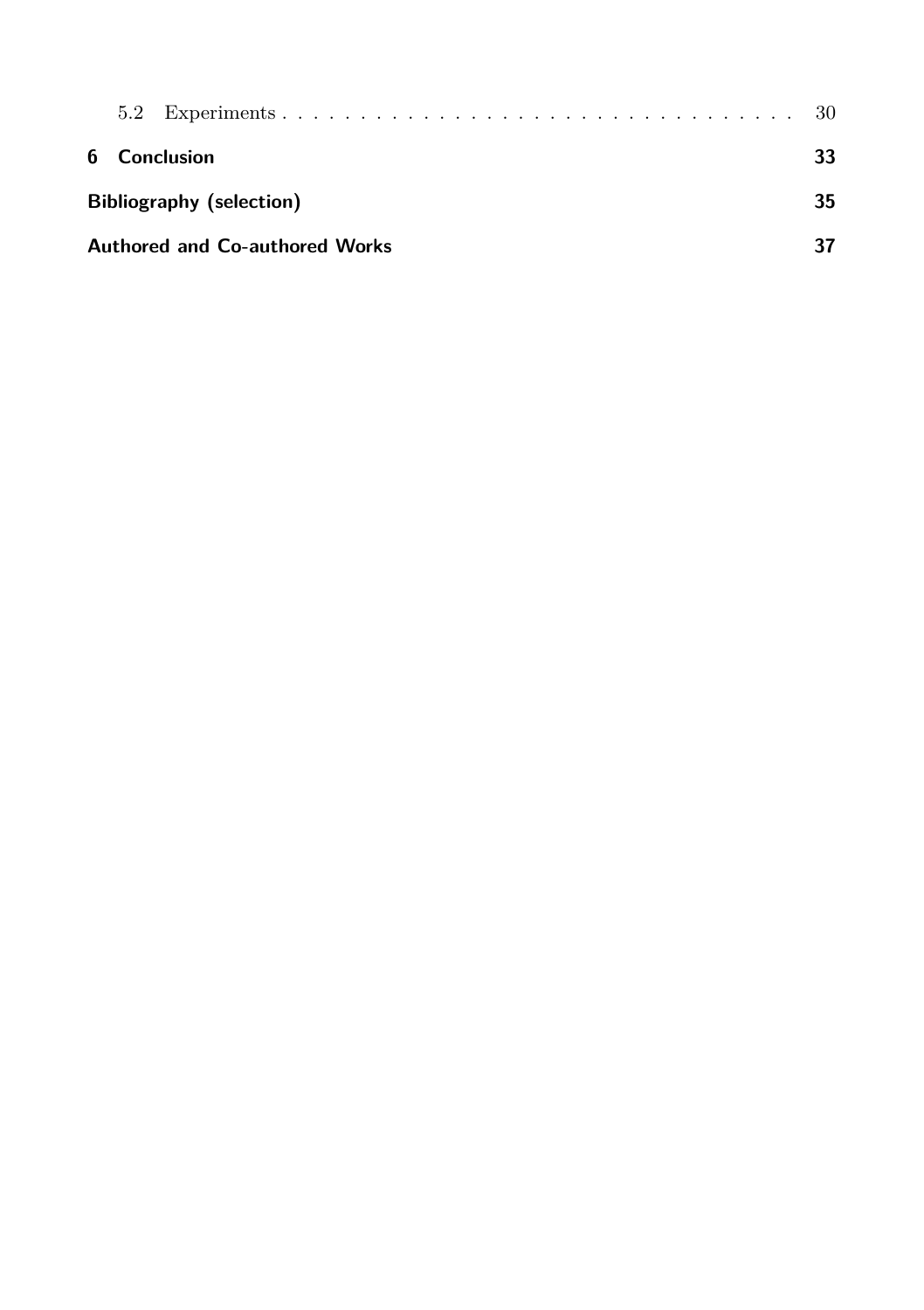# <span id="page-12-0"></span>**List of Abbreviations**

| <b>CPU</b>  | Central Processing Unit                               |
|-------------|-------------------------------------------------------|
| <b>CUDA</b> | Compute Unified Device Architecture                   |
| EER.        | Equal Error Rate                                      |
| ΕM          | Expectation Maximization                              |
| FA          | Factor Analysis                                       |
| FC          | <b>Fusion Coefficient</b>                             |
| <b>FSH</b>  | Fisher English Training Speech Part 1 and Part 2      |
| FW.         | Feature Warping                                       |
| GLDS        | Generalized Linear Discriminant Sequence              |
| GМ          | Global memory                                         |
| GMM         | Gaussian Mixture Model                                |
| GN          | Gaussian Normalization                                |
| GPU         | Graphics Processing Unit                              |
| <b>GSV</b>  | Gaussian-mean Supervector                             |
| JFA         | Joint Factor Analysis                                 |
| <b>LFCC</b> | Linear Frequency Cepstral Coefficients                |
| <b>LLR</b>  | Log-Likelihood Ratio                                  |
| LR.         | Logistic Regression                                   |
| LS          | Least Squares                                         |
| LVCSR       | Large-Vocabulary Continuous Speech Recognition system |
| MAB         | Memory-Aligned Block                                  |
| MAP         | Maximum A-posteriory Probability                      |
| МL          | Maximum Likelihood                                    |
| MLLR.       | Maximum Likelihood Linear Regression                  |
| NAP         | Nuisance Attribute Projection                         |
| OCK         | One-Class Kernel                                      |
| <b>PCA</b>  | Principal Component Analysis                          |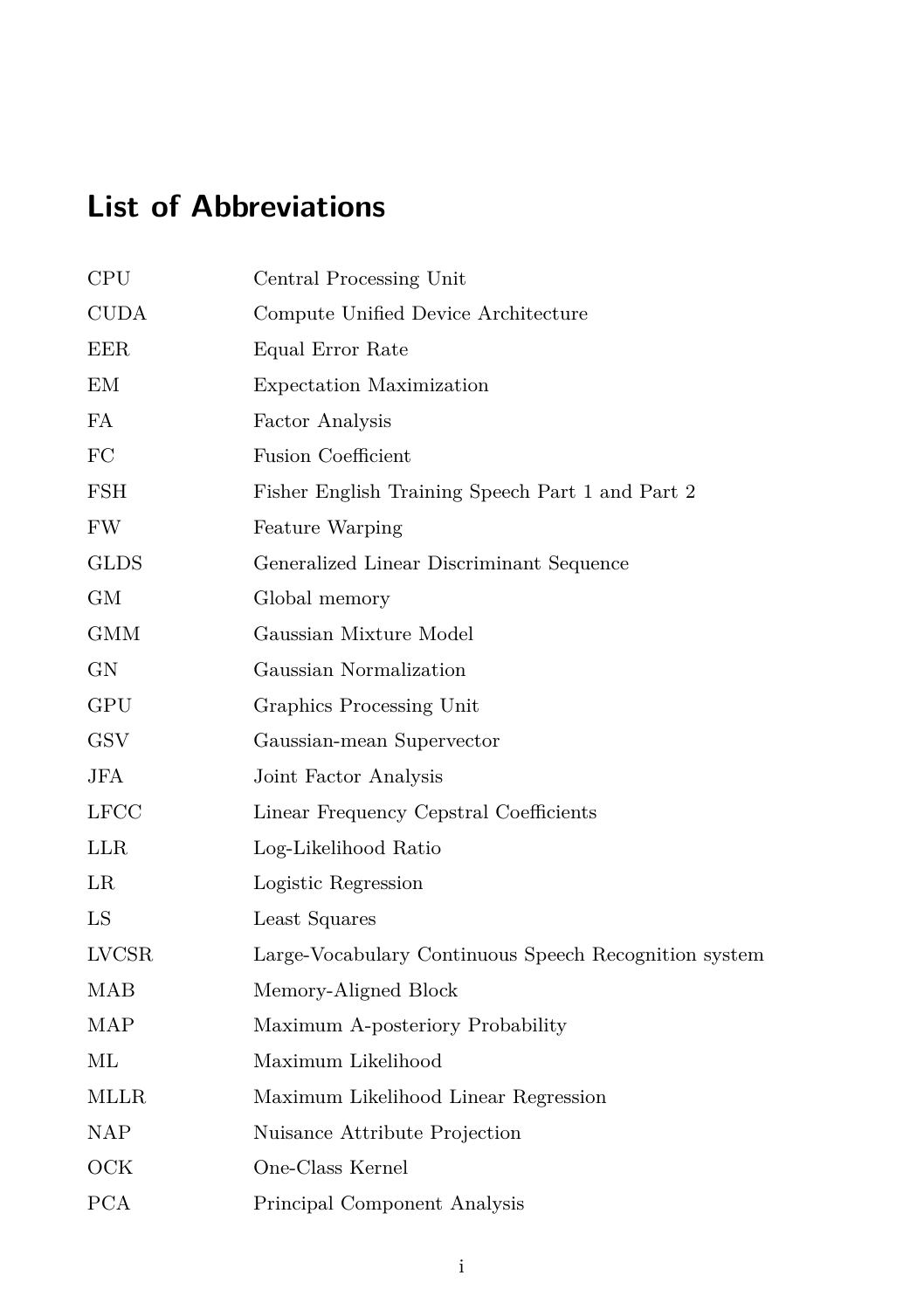| <b>PLDA</b>  | Probabilistic Linear Discriminant Analysis   |
|--------------|----------------------------------------------|
| RN           | Rank Normalization                           |
| <b>SIMD</b>  | Single Instruction, Multiple Data            |
| SLK          | Supervector Linear Kernel                    |
| SМ           | Shared Memory                                |
| <b>SNR</b>   | Signal-to-Noise Ratio                        |
| SR           | Speaker Recognition                          |
| SRE          | Speaker Recognition Evaluation               |
| $_{\rm SSE}$ | Streaming SIMD Extension                     |
| SV           | SuperVector                                  |
| <b>SVD</b>   | Singular Value Decomposition                 |
| <b>SVM</b>   | Support Vector Machine                       |
| SWC          | Switchboard Cellular Audio Part 1 and Part 2 |
| TM           | Texture Memory                               |
| UBM          | Universal Background Model                   |
| <b>VAD</b>   | Voice Activity Detector                      |
|              |                                              |

## <span id="page-13-0"></span>**List of Functions**

| diag(X)                          | transforms the matrix $X$ to a vector<br>taking only the diagonal of the input matrix $X$ |
|----------------------------------|-------------------------------------------------------------------------------------------|
| $\mathrm{diagz}(\boldsymbol{X})$ | zeros all the non-diagonal elements of the matrix $X$                                     |
| DIAG(x)                          | creates a diagonal matrix with entries of $x$ on its diagonal                             |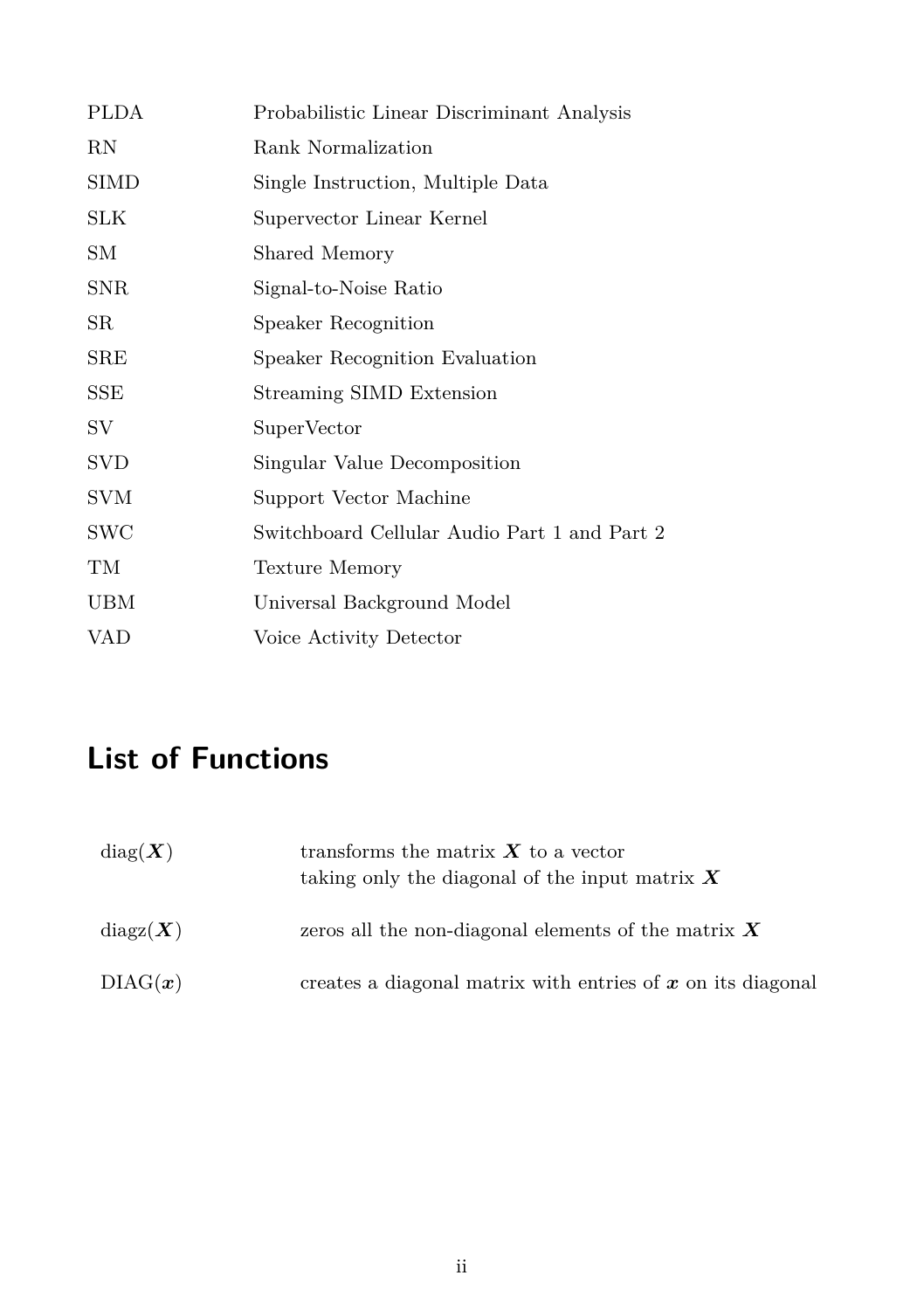## <span id="page-14-0"></span>**1 Introduction**

In the first phase of an automatic Speaker Recognition (SR) *feature extraction* is carried out, varying time sequence of samples (amplitudes of recorded speech wave) is processed and feature vectors are extracted. Next, a model is estimated for each speaker. For more than a decade Gaussian Mixture Models (GMMs) dominated the task of SR [\[1\]](#page-48-1). GMMs play still an important role in the state-of-the-art speaker recognition systems, however they are used mainly to delimit and split up the feature space according to level of interest, and to extract data statistics related to distinct parts of the feature space. This is done via estimation of an Universal Background Model (UBM) comprising many GMM components and trained on a huge amount of development data. All the acoustic conditions in which the system will be used should be covered. Subsequently, given an UBM, statistics of extracted feature vectors of a speaker, related to distinct parts of the feature space (i.e. to individual Gaussians in the UBM), are estimated. And a supervector (SV) is formed by concatenation of these statistics in accordance with GMM components in the UBM, yielding the SV of substantially high dimension.

Simultaneously two techniques to handle the high dimensional SVs were proposed. The first is based on Support Vector Machine (SVM) as a discriminative trainer [\[2\]](#page-48-2) discussed in Section [2.1.](#page-18-1) SVM has very good generalization properties and is well suited for the task of modelling when only a few (in the case of SVs often only one) examples/supervectors of a speaker/class are available. The concept of SVs and SVM was further extended by the Nuisance Attribute Projection (NAP) [\[3\]](#page-48-3), which is used to suppress undesirable channel variabilities between sessions (recordings of a speaker on distinct channels) of one speaker. NAP is based on an orthogonal projection, where directions most vulnerable to environment/channel changes are projected out, see Section [2.4.](#page-21-1)

The latter technique (more precisely, a set of techniques) is based on Factor Analysis (FA). The idea is that since the dimensionality of SVs is in comparison with the number of development speakers very high, many dimensions have to be correlated with each other. Hence, the effective information on the identity of speakers has to lie in a much lower subspace. Moreover, since several sessions of one speaker are available, one could determine not only the speaker identity subspace, but also the channel/session subspace, which should be also of a much lower dimension. These principles were incorporated into a method called Joint Factor Analysis (JFA) [\[4\]](#page-48-4), where the word *joint* refers to the fact that not only the speaker, but also the channel variabilities are treated in one JFA model. However, experiments in [\[5\]](#page-48-5) have shown, that the channel/session subspace does still contain some substantial information concerning the identity of a speaker. Therefore, JFA was extended to the concept of i-vectors, which do not distinguish between the speaker and the channel space. They work with a *total variability space* containing simultaneously speaker and channel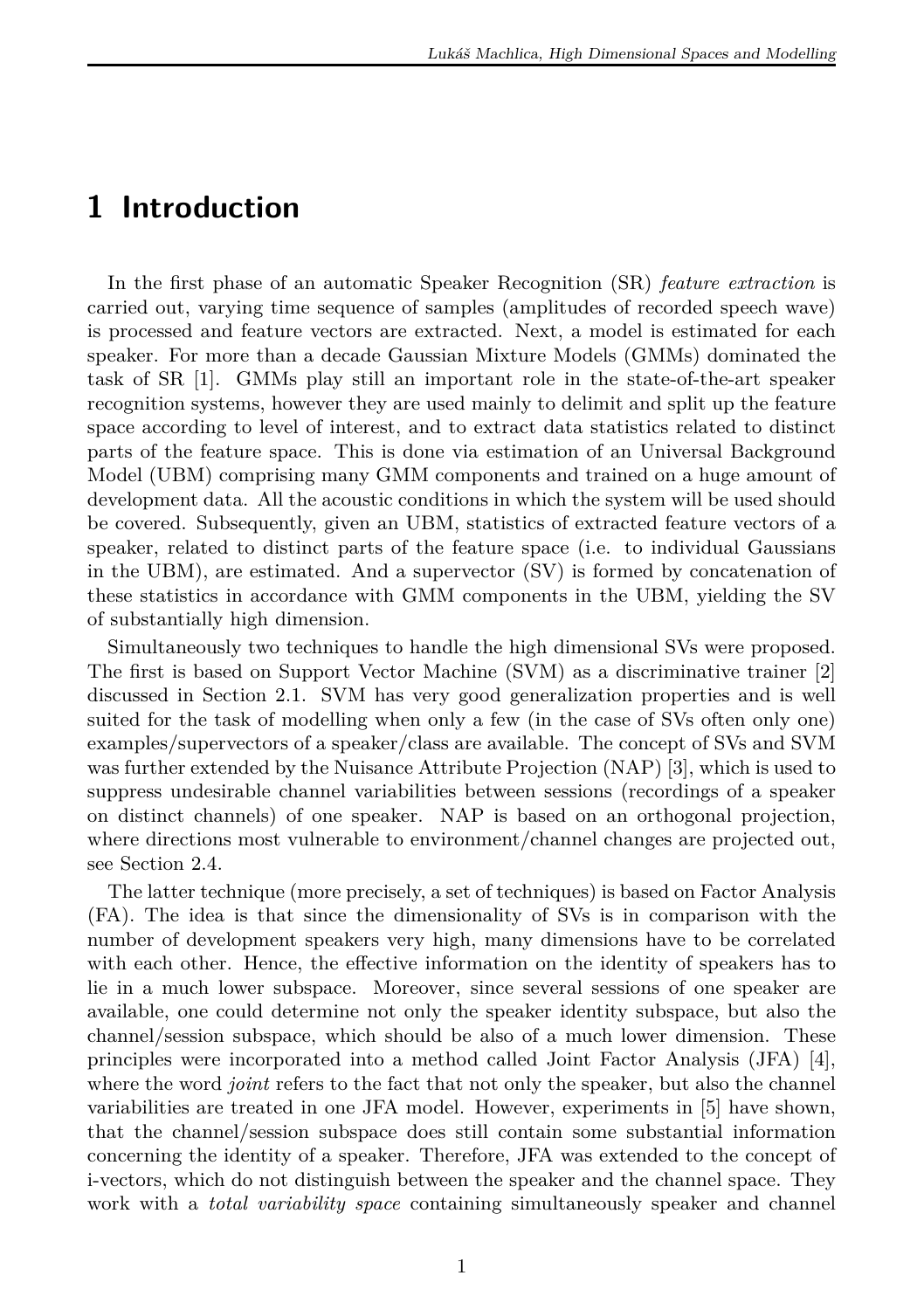variabilities.

Independently of JFA a method called Probabilistic Linear Discriminant Analysis (PLDA) has been developed in the computer vision to tackle the problem of face recognition [\[6\]](#page-48-6). PLDA is very similar to JFA, it decomposes the feature space to speaker and channel dependent subspaces, but rather than GMM based SVs ordinary feature vectors are utilized. The difference between GMM based SVs treated in JFA/i-vectors and ordinary vectors is that distinct dimensions of GMM based SVs are weighted when estimating the subspace decomposition. Since PLDA is a generative model, it allows to compute the probability that several i-vectors originate from the same source, and thus it is well suited as a verification tool for a speaker recognition system [\[7\]](#page-48-7).

The system examined in this thesis will use SVs, SVMs, i-vectors and PLDA models along with distinct normalization techniques.

#### <span id="page-15-0"></span>**1.1 Aim of the Thesis and the Novelties**

Generally, the thesis is devoted to the problem of modelling of feature sets for classification in situations where lots of data are available, but the work will be strongly oriented toward the task of open set, text independent speaker identification.

The crucial problem when implementing a state-of-the-art SR system composed of modules such as JFA, SVM, i-vector extractor or PLDA is that huge amount of development data from a lot of speakers are required, moreover several sessions have to be available for each speaker in order to train a reliable model. Therefore three main problems are faced in this thesis: *acceleration of algorithms*, *influence of development data* on the performance of the SR system, and *connections between presented methods*. However, the goal of the work is also to *describe, explain and understand the principles of individual modelling techniques* in a wider context.

In relation to the main goals mentioned above following novel approaches are presented in this work:

1. When preparing a SR system at first UBM has to be trained from a huge amount of development data (several thousands of hours, see Section [4.1\)](#page-32-1). The estimation process is based on Expectation Maximization (EM) algorithm based on maximization of the data likelihood given the model. Moreover, the data statistics from the EM algorithm are utilized also in adaptation algorithms (e.g. MAP adaptation), which are used to extract SVs. Hence, it is in great demand to have a really fast and robust implementation. For this purpose parallel technologies like supercomputers, clusters, grids, and cloud infrastructures may be utilized. We have focused on the computing power provided by the Graphics Processing Unit (GPU), which is easily available and for a reasonable price. However, in order to fully exploit the potential of the GPU computing power, the algorithm has to be parallelized in a proper way and the memory management has to be handled too. For all this reasons in Chapter [5](#page-42-0) a highly efficient parallel implementation on a GPU is proposed leading to a *hundreds times faster* EM algorithm and statistics extraction for UBM, GMM and SV estimation.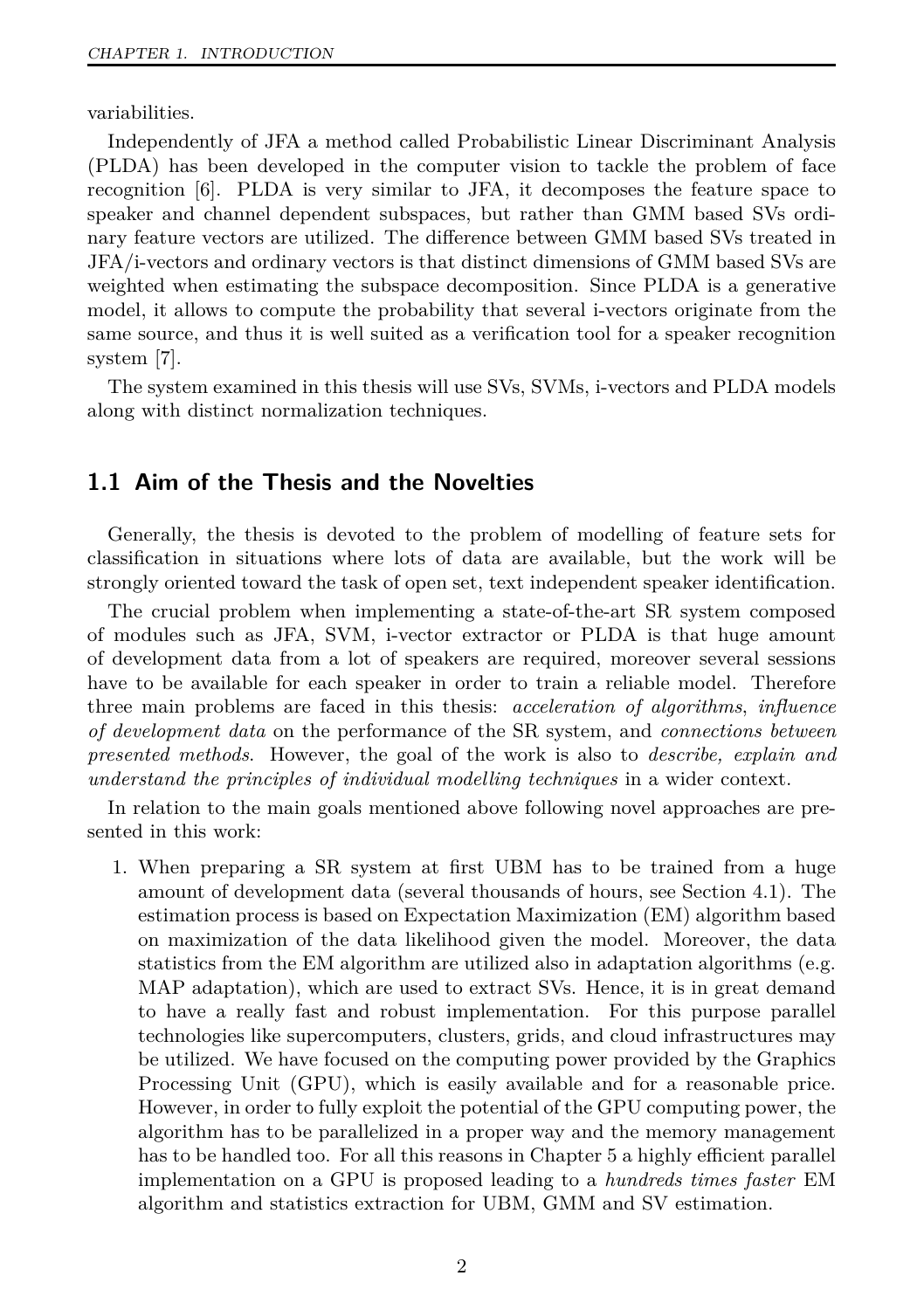- 2. Next novel approach concerns the PLDA model estimation, where each speaker has to contain several sessions. The one described in [\[6\]](#page-48-6) is extremely slow mainly for high dimensional feature vectors containing distinct numbers of examples for each individual. In addition, the operating principle of the method stays hidden. Utilizing theorems from linear algebra concerning the inversion of matrices along with some suitable rearrangements of formulas and noticing the stand-alone summation terms a much more efficient training algorithm is proposed in Section [3.2.2](#page-26-0) and Section [3.2.3.](#page-27-0) In addition, the background of the algorithm is clarified. The revisited algorithm is thousands time faster than a naive implementation assuming a large dataset to be processed.
- 3. Two kinds of methods dominate the task of speaker recognition: *based on eigenvector decomposition* such as Principal Component Analysis (PCA) and Nuisance Attribute Projection (NAP), and *based on Factor Analysis* (FA). Therefore a special section is devoted to the analysis of their similarities and dissimilarities. Formulations of both methods are converted to the problem of Least Squares (LS), and in the light of LS they are simultaneously analysed. The details are given in Section [3.3.](#page-28-1)
- 4. In Chapter [4](#page-32-0) experiments on state-of-the-art SR systems are performed utilizing data from NIST Speaker Recognition Evaluations (SREs) 2008 and 2010. It is shown in what extent do additional normalization techniques help to decrease the error rates, results are analysed, and also the dimensionality reduction of SVM models is examined in Section [4.5.](#page-35-1) Since SVM is used to train a speaker model associated with a speaker dependent SV, kernels (used to map – in a linear or non-linear way – input vectors to some other favourable feature space) proposed for SVs related to UBM are tested and the results are inspected.
- 5. Since huge amounts of development data are available, the question is how does a system behave when the amount of development data changes. The focus is laid on the system based on i-vectors and a PLDA model. Several development subsets are created and one PLDA model is trained for each of them. Moreover, two alternatives are experimentally tested: pooling all the development data and training one PLDA model, or training one PLDA model for each development subset and fusing the verification results. Experiments in Section [4.6](#page-37-0) are provided with analysis of the results.
- 6. Finally, the complementarity of implemented methods is examined in Section [4.7.](#page-39-0) Since a variety of methods was tested based on generative and discriminative modelling, subspace decomposition, dimensionality reduction, etc. the combination of these methods/systems should bring additional improvements to the recognition unless one of the techniques significantly outperforms the rest of the methods. Experiments are provided with the discussion on the differences between tested methods.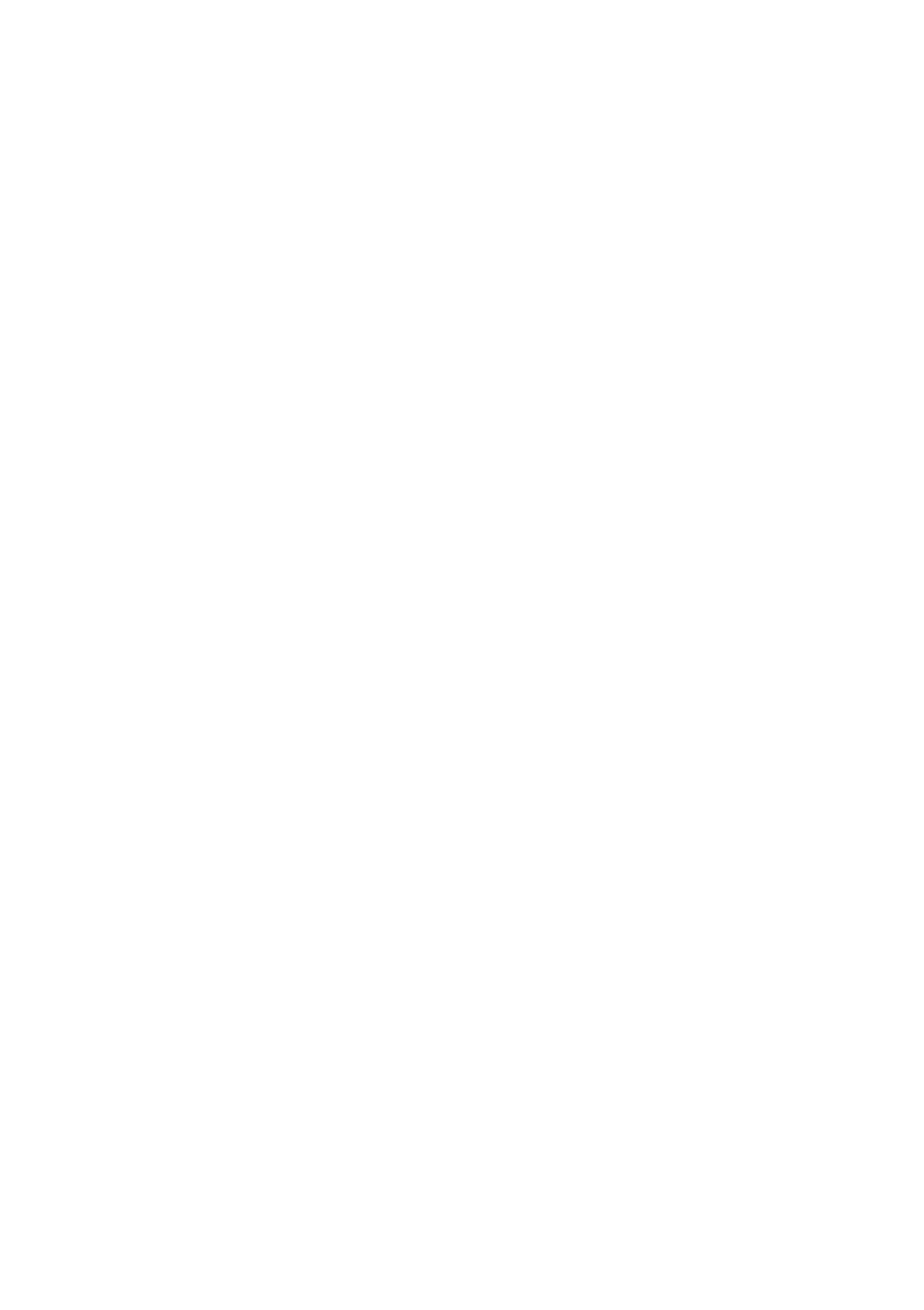## <span id="page-18-0"></span>**2 Classifiers, Mappings and Kernels**

#### <span id="page-18-1"></span>**2.1 Support Vector Machine (SVM)**

SVM is a non-parametric binary classifier, where the decision boundary between two classes is given by a linear hyperplane and the task is to find a separating hyperplane so that the margin between the classes is maximized [\[8\]](#page-48-8). Whenever a decision of a classification depends only on a dot product of two vectors, the dot product can be replaced by a scalar *kernel function*  $K(\mathbf{x}_1, \mathbf{x}_2)$ , which has to satisfy certain restrictions called Mercer's conditions. These conditions specify requirements under which the output of the kernel function can be thought of as an output of a dot product of two vectors. Thus  $K(\boldsymbol{x}_1, \boldsymbol{x}_2) = \phi(\boldsymbol{x}_1)^T \phi(\boldsymbol{x}_2)$ , where  $\phi(\boldsymbol{x}_i)$  is a vector function that maps  $x_i$  to some high dimensional vector (even of infinite dimension). The SVM decision function can be written as

$$
f(\boldsymbol{x}_i) = \sum_{n=1}^{L} \alpha_n y_n K(\boldsymbol{x}_n, \boldsymbol{x}_i) + q,
$$
\n(2.1)

and if the kernel function is linear  $K(\boldsymbol{x}_i, \boldsymbol{x}_j) = \boldsymbol{x}_i^{\mathrm{T}} \boldsymbol{x}_j$  we get

$$
f(\boldsymbol{x}_i) = \left(\sum_{n=1}^L \alpha_n y_n \boldsymbol{x}_n^{\mathrm{T}}\right) \boldsymbol{x}_i + q = \boldsymbol{w}^{\mathrm{T}} \boldsymbol{x}_i + q, \qquad (2.2)
$$

where *L* is the number of support vectors, which combination (not necessary linear) forms the boundary, *q* is an offset,  $\alpha_n > 0$ , *L* and *q* are learned during the training process of SVM,  $y_n \in \{-1, 1\}$  are the class labels, and  $x_i$  is the vector which class pertinence has to be determined, e.g.  $y_i = \text{sign } f(x_i)$ . SVM is trained iteratively utilizing some optimization algorithm [\[9\]](#page-48-9). Note that if kernel function is linear only the normal vector  $w$  and offset  $q$  of the decision boundary have to be stored. If this is not the case all the support vectors have to be stored, and in the decision process the kernel function has to be evaluated *L* times for each new vector in question. An example of a SVM problem is depicted in Figure [2.1.](#page-19-1)

#### <span id="page-18-2"></span>**2.2 Gaussian Mixture Model (GMM)**

GMM is a parametric generative classifier. Given as a sum of weighted Gaussians  $\mathcal{N}(\mu_m, C_m)$  with mean  $\mu_m$  and covariance  $C_m$ . Hence, given a feature vector  $o_t$  its probability in a GMM is given as

$$
g(\boldsymbol{o}_t) = \sum_{m=1}^{M} \omega_m \mathcal{N}(\boldsymbol{o}_t; \boldsymbol{\mu}_m, \boldsymbol{C}_m),
$$
\n(2.3)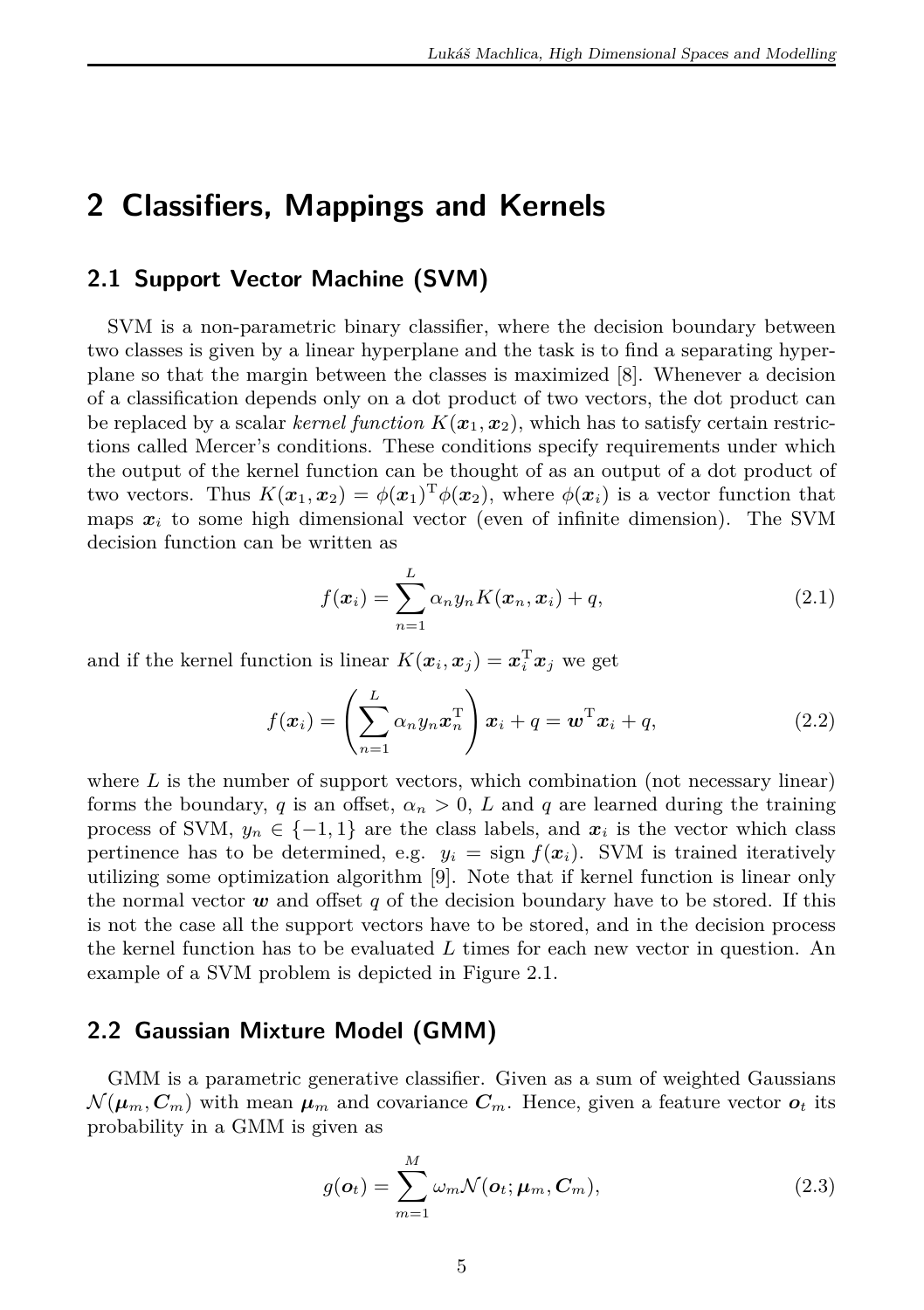<span id="page-19-1"></span>

**Figure 2.1:** An example of the non-separable case of the SVM problem. Vectors encapsulated in circles denote support vectors.

where *M* is the count of Gaussians in the GMM,  $\omega_m$  is the weight of  $m^{\text{th}}$  Gaussian. The most important statistic related to the  $m<sup>th</sup>$  Gaussian of the GMM and a set of  $T_s$ feature vectors  $\mathbf{O}_s = \{\mathbf{o}_{st}\}_{t=1}^{T_s}$  related to the  $s^{\text{th}}$  speaker is the posterior probability of  $m^{\text{th}}$  Gaussian given a feature vector  $o_{st}$ :

$$
\gamma_m(\mathbf{o}_{st}) = \frac{\omega_m \mathcal{N}(\mathbf{o}_{st}; \boldsymbol{\mu}_m, \boldsymbol{C}_m)}{\sum_{m=1}^M \omega_m \mathcal{N}(\mathbf{o}_{st}; \boldsymbol{\mu}_m, \boldsymbol{C}_m)}.
$$
(2.4)

**Universal Background Model (UBM)** used in the task of speaker recognition is a GMM trained on a huge amount of development data containing many speakers, hence UBM is a speaker independent model describing the acoustic environment, in which the SR system is used. For further use let  $D = \dim(o_{st})$  be the dimension of feature vectors.

#### <span id="page-19-0"></span>**2.3 Mappings and Kernels**

The term SuperVector (SV) used in SR is related to a high dimensional vector obtained by the concatenation of several vectors. Once a UBM was trained, supervectors

<span id="page-19-2"></span>
$$
\boldsymbol{b}_{s} = \sum_{t=1}^{T_{s}} \left[ \gamma_{1}(\boldsymbol{o}_{st}) \boldsymbol{o}_{st}^{\mathrm{T}}, \dots, \gamma_{M}(\boldsymbol{o}_{st}) \boldsymbol{o}_{st}^{\mathrm{T}} \right]^{\mathrm{T}},
$$

$$
\boldsymbol{n}_{s} = \sum_{t=1}^{T_{s}} \left( \left[ \gamma_{1}(\boldsymbol{o}_{st}), \dots, \gamma_{M}(\boldsymbol{o}_{st}) \right]^{\mathrm{T}} \otimes \mathbf{1}_{D} \right),
$$
(2.5)

can be extracted, both are of size *DM* ×1, ⊗ is the Kronecker product, **1***<sup>D</sup>* is a *D* dimensional vector of ones, and let  $m_0 = [\mu_1^{\mathrm{T}}, \mu_2^{\mathrm{T}}, \dots, \mu_M^{\mathrm{T}}]^{\mathrm{T}}$  be the SV constructed by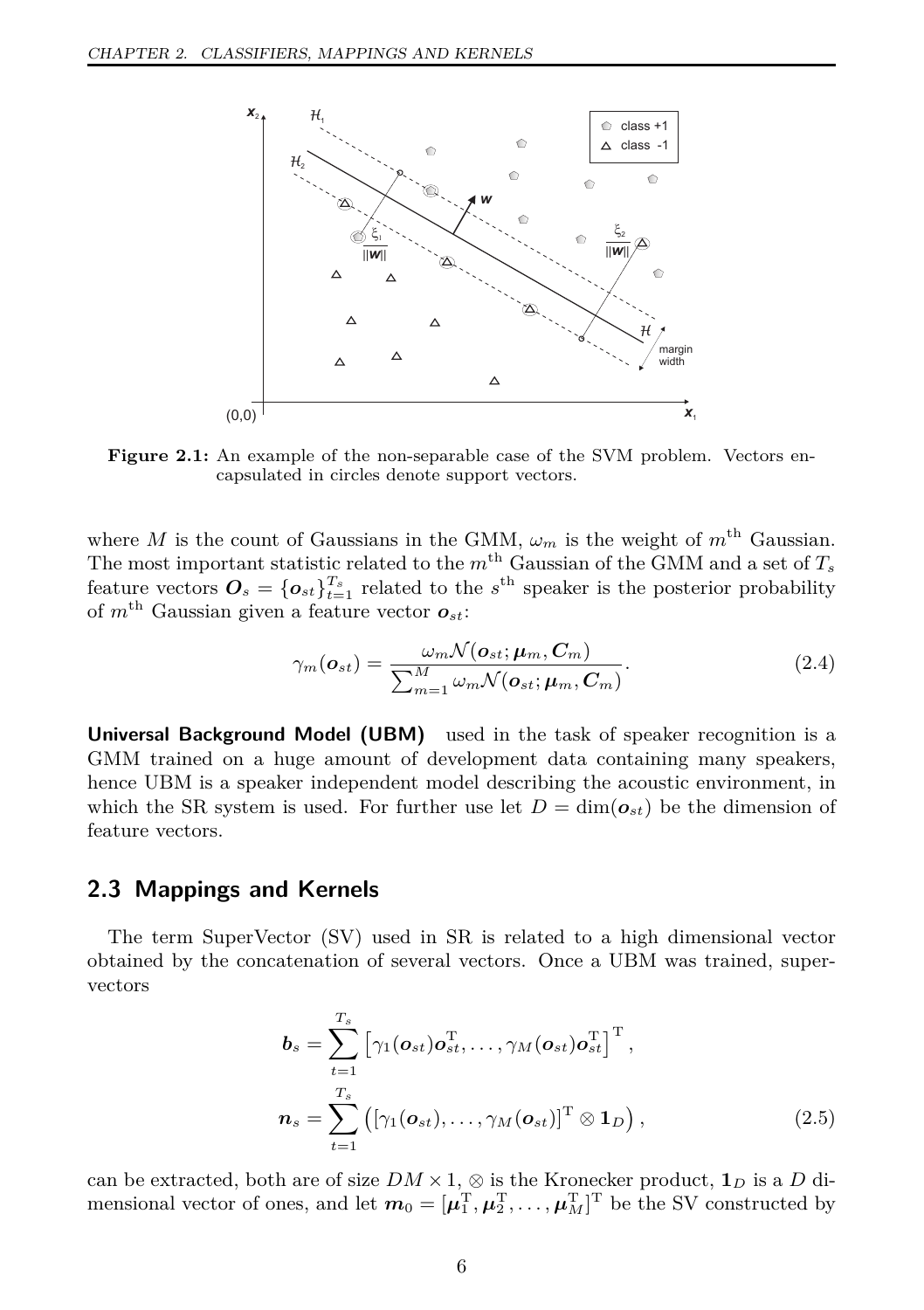the concatenation of the UBM means. Thus, SV in the context of this thesis is a *mapping* of a set of low dimensional feature vectors to a high dimensional representation related to a generative model.

#### <span id="page-20-0"></span>**2.3.1 GMM-mean Supervector (GSV)**

GSV was proposed in [\[2\]](#page-48-2), and it is composed of means of an Maximum A-Posteriory (MAP) adapted UBM. GSV (and also the MAP adaptation of UBM means) can be expressed as

$$
\psi_{\rm GSV}^s = \tau \mathbf{m}_s + (1 - \tau) \mathbf{m}_0, \tag{2.6}
$$

<span id="page-20-4"></span>
$$
m_s = N_s^{-1} b_s, \qquad (2.7)
$$

where  $m_s$  is the new Maximum Likelihood (ML) estimate of  $m_0$  given the dataset  $O_s$ of speaker *s*,  $N_s$  is a diagonal matrix with  $n_s$  on its diagonal, and  $\tau$  is an empirically set parameter controlling the balance between UBM parameters  $m_0$  and the new ML estimate *ms*. Note that for each speaker only one SV is extracted no matter how many feature vectors are available.

**Supervector Linear Kernel (SLK)** It is a kernel often used in combination with GSVs and SVM [\[2,](#page-48-2) [10\]](#page-48-10). Assuming a UBM with diagonal covariances, the resulting kernel can be written in the form

<span id="page-20-2"></span>
$$
K_{\text{SLK}}(\psi_{\text{GSV}}^s, \psi_{\text{GSV}}^q) = \sum_{m=1}^M \omega_m (\mu_m^s)^{\text{T}} C_m^{-1} \mu_m^q = (\psi_{\text{GSV}}^s)^{\text{T}} \Omega G \psi_{\text{GSV}}^q,
$$
 (2.8)

$$
G: diag(G) = [diag(C_1^{-1}), \dots, diag(C_m^{-1}), \dots, diag(C_M^{-1})]^T, \qquad (2.9)
$$

$$
\mathbf{\Omega} : \text{diag}(\mathbf{\Omega}) = [\omega_1, \dots, \omega_M]^{\text{T}} \otimes \mathbf{1}_D , \qquad (2.10)
$$

where  $\{\omega_m, C_m\}_{m=1}^M$  are parameters (weight and covariance of a Gaussian) of the UBM given in Section [2.2,](#page-18-2)  $\mu_m^s, \mu_m^q$  are speaker dependent, MAP-adapted means of speaker *s* and speaker *q*, **1***D* is a *D* dimensional vector of ones,  $\otimes$  denotes the Kronecker product, the function diag( $\bf{X}$ ) transforms a matrix  $\bf{X}$  to a vector with its entries equal to the diagonal of this matrix. Hence, it is a linear kernel, where each dimension of SVs is weighted according to the covariance and weight of respective Gaussian in the UBM.

#### <span id="page-20-1"></span>**2.3.2 Maximum Likelihood Linear Regression (MLLR) Supervector**

The rows of adaptation matrix  $W^s = [A^s, b^s]$  used to adapt means of a UBM according to the data of speaker *s* are concatenated into a supervector  $\psi_{\mathrm{MLLR}}^s$ . The MLLR adapted mean  $\mu_m^s$  of a speaker's *s* GMM component is given as

<span id="page-20-3"></span>
$$
\mu_m^s = A^s \mu_m + b^s = W^s \xi_m, \qquad (2.11)
$$

where  $\xi_m = [\mu_m^{\mathrm{T}}, 1]^{\mathrm{T}}$  and  $\mu_m$  is the mean of the UBM.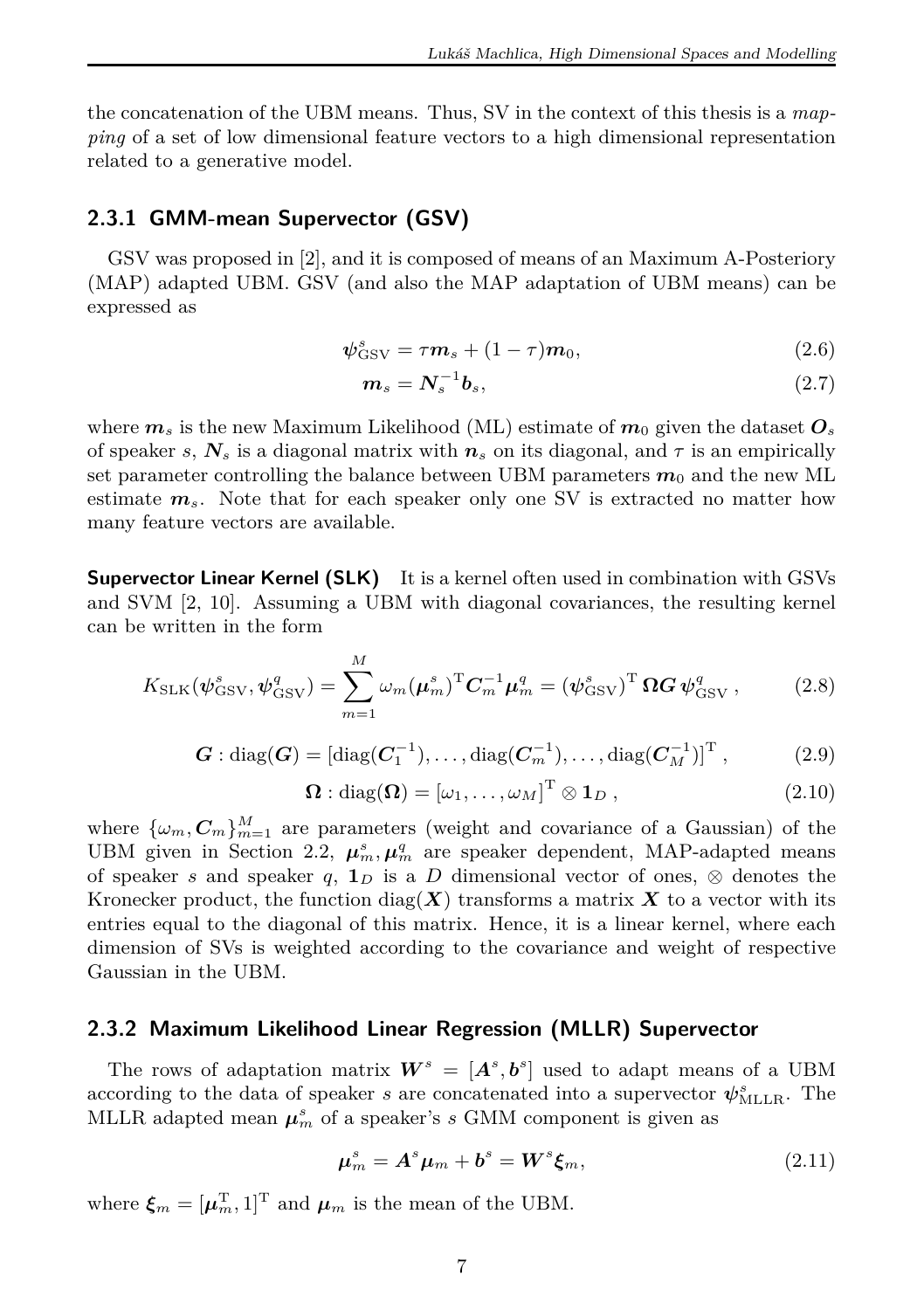**One Class Kernel (OCK)** The kernel is based on the work [\[11\]](#page-48-11). It arises from [\(2.8\)](#page-20-2), where means  $\mu_m$  of the UBM are transformed according to equation [\(2.11\)](#page-20-3) yielding

$$
K(\psi_{\text{MLLR}}^s, \psi_{\text{MLLR}}^q) = \sum_{m=1}^M \omega_m (\mathbf{A}^s \boldsymbol{\mu}_m + \boldsymbol{b}^s)^{\text{T}} \mathbf{C}_m^{-1} (\mathbf{A}^q \boldsymbol{\mu}_m + \boldsymbol{b}^q) ,
$$
  
=  $(\psi_{\text{MLLR}}^s)^{\text{T}} \mathbf{Q} \psi_{\text{MLLR}}^q, \tag{2.12}$ 

where  $[A^s, b^s]$  and  $[A^q, b^q]$  are adaptation matrices for speaker *s* and *q*, respectively,  $\omega_m$ ,  $C_m^{-1}$  are normalization terms and parameters of the UBM, and *Q* is a blockdiagonal matrix obtained performing some algebraic manipulations on [\(2.12\)](#page-21-2).

#### <span id="page-21-0"></span>**2.3.3 Generalized Linear Discriminant Sequence (GLDS)**

GLDS was proposed in [\[12\]](#page-48-12). It is based on a vector function that transforms directly the feature vectors (UBM is not involved). The SV has the form

<span id="page-21-4"></span><span id="page-21-2"></span>
$$
\psi_{\text{GLDS}}^s = \frac{1}{T_s} \sum_{t=1}^{T_s} \varphi(o_{st}; k) , \qquad (2.13)
$$

where  $\varphi(\mathbf{o}_{st}; k)$  represents a monomial expansion of a feature vector  $\mathbf{o}_{st}$  up to the  $k^{\text{th}}$  order, e.g. for a monomial expansion of a *D* dimensional feature vector  $o =$  $[o_1, o_2, \ldots, o_D]^{\mathrm{T}}$  up to the second order we get

$$
\boldsymbol{\varphi}(\boldsymbol{o}; k=2) = [1, o_1, \dots, o_D, o_1^2, o_1 o_2, \dots, o_1 o_D,\tag{2.14}
$$

<span id="page-21-3"></span>
$$
o_2^2, o_2 o_3, \dots, o_2 o_D, o_3^2, \dots, o_D^2], \tag{2.15}
$$

where dim( $\psi$ <sub>GLDS</sub>) =  $((D + k)!)$ ( $D!k!$ ). After substituting [\(2.15\)](#page-21-3) into [\(2.13\)](#page-21-4) one can notice, that the mapping  $(2.13)$  comprises first- and second-order moments – the mean and covariances of dimensions of feature vectors [\[13\]](#page-48-13).

**Covariance kernel** In the case of GLDS the kernel often used is  $K(\psi_{\text{GLDS}}^s, \psi_{\text{GLDS}}^q)$  =  $(\psi_{\text{GLDS}}^s)^{\text{T}} C_{\text{GLDS}}^{-1} \psi_{\text{GLDS}}^q$ , where  $C_{\text{GLDS}}$  is the covariance of GLDS SVs computed from a development set.

#### <span id="page-21-1"></span>**2.4 Nuisance Attribute Projection (NAP)**

NAP is a normalization technique proposed for SVM/SV based system [\[3\]](#page-48-3). In cases when several recordings of a speaker are available, recorded on distinct channels (we say that several sessions of a speaker are available), the channel/session information can be utilized in order to suppress high within-speaker deviations.

The objective function minimized in NAP is given as

<span id="page-21-5"></span>
$$
J_{\text{NAP}}(\boldsymbol{P}) = \sum_{i=1}^{N-1} \sum_{j=i+1}^{N} w_{ij} ||\boldsymbol{P}(\boldsymbol{x}_i - \boldsymbol{x}_j)||^2, \qquad (2.16)
$$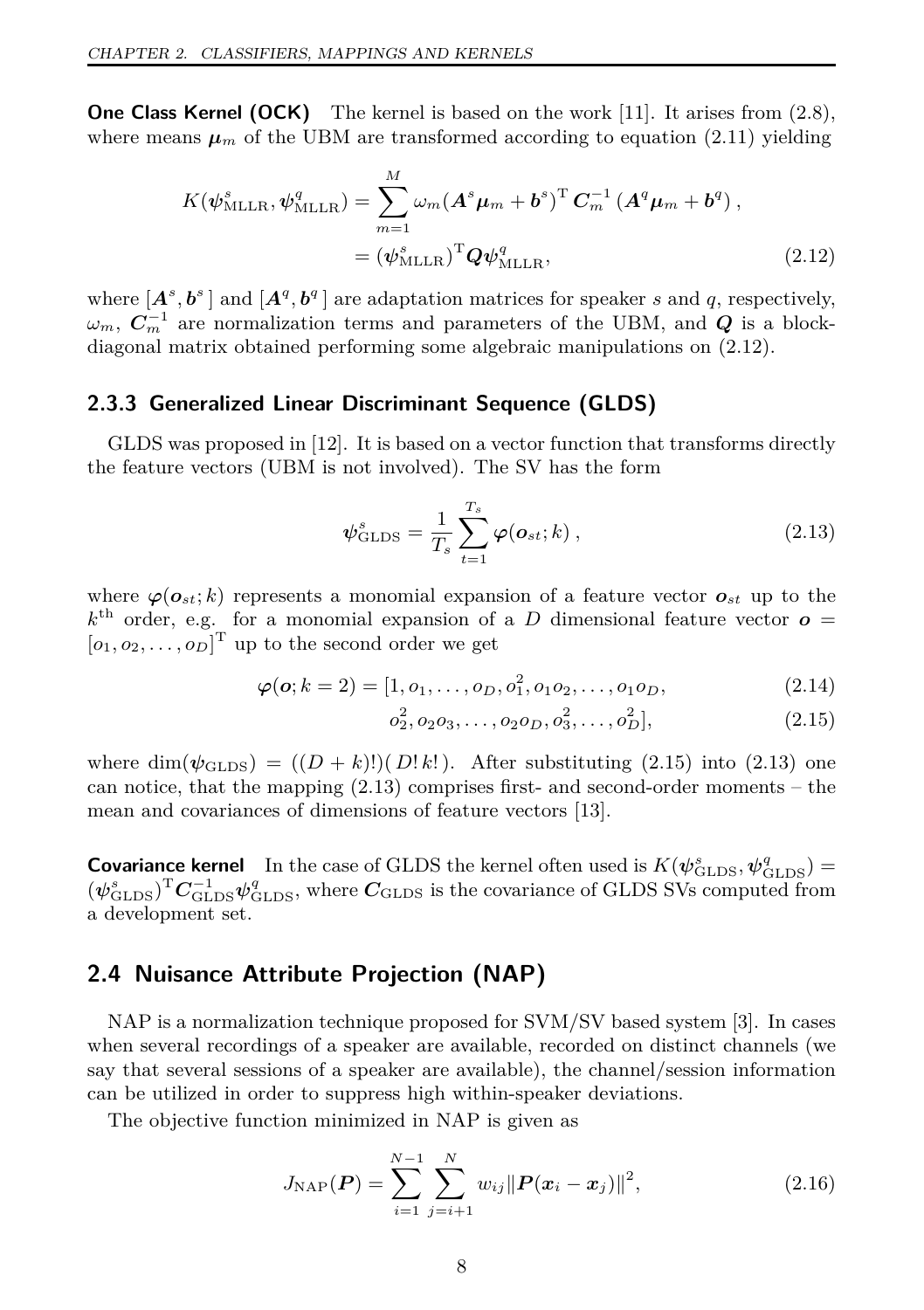where  $x_i$  is a SV of dimension  $D_x$ , N is the number of SVs in the development set,  $w_{ii} = 1$  if both  $x_i$  and  $x_j$  come from the same speaker, and 0 otherwise.  $P =$  $I - F_{\perp} F_{\perp}^{\mathrm{T}}$  is a projection matrix,  $F_{\perp}$  is a  $D_x \times D_c$  matrix of low rank  $D_c$ , where  $D_c \ll D_x$ , columns of  $\mathbf{F}_\perp$  are orthonormal, thus  $\mathbf{F}_\perp^T \mathbf{F}_\perp = \mathbf{I}$  and they span the subspace that is going to be projected out. It is easy to see that the properties of *P* are:  $P^2 = P(P \text{ is idempotent})$  and  $P = P^T(P \text{ is symmetric})$ . It can be shown [\[14\]](#page-48-14) that the objective function [\(2.16\)](#page-21-5) can be expressed as

$$
J_{\text{NAP}}(P) = \text{tr}(PC_{\text{W}}) = \text{tr}(C_{\text{W}}) - \text{tr}(F_{\perp}^{T}C_{\text{W}}F_{\perp}), \qquad (2.17)
$$

$$
C_{\rm W} = \sum_{s=1}^{S} H_s \sum_{h=1}^{H_s} (x_{sh} - \bar{x}_s)(x_{sh} - \bar{x}_s)^{\rm T}, \qquad (2.18)
$$

<span id="page-22-0"></span>
$$
\bar{x}_s = \sum_{h=1}^{H_s} x_{sh},\tag{2.19}
$$

where  $H_s$  is the number of sessions of speaker *s*, *S* is the number of speakers in the development set, and  $C_{\rm W}$  is the weighted within-speaker covariance computed on the development set of speakers. The objective [\(2.17\)](#page-22-0) is minimized when columns of  $\mathbf{F}_{\perp}$  are formed by eigenvectors of  $\mathbf{C}_{\text{W}}$  corresponding to the  $D_c$  largest eigenvalues (highest variance is projected out).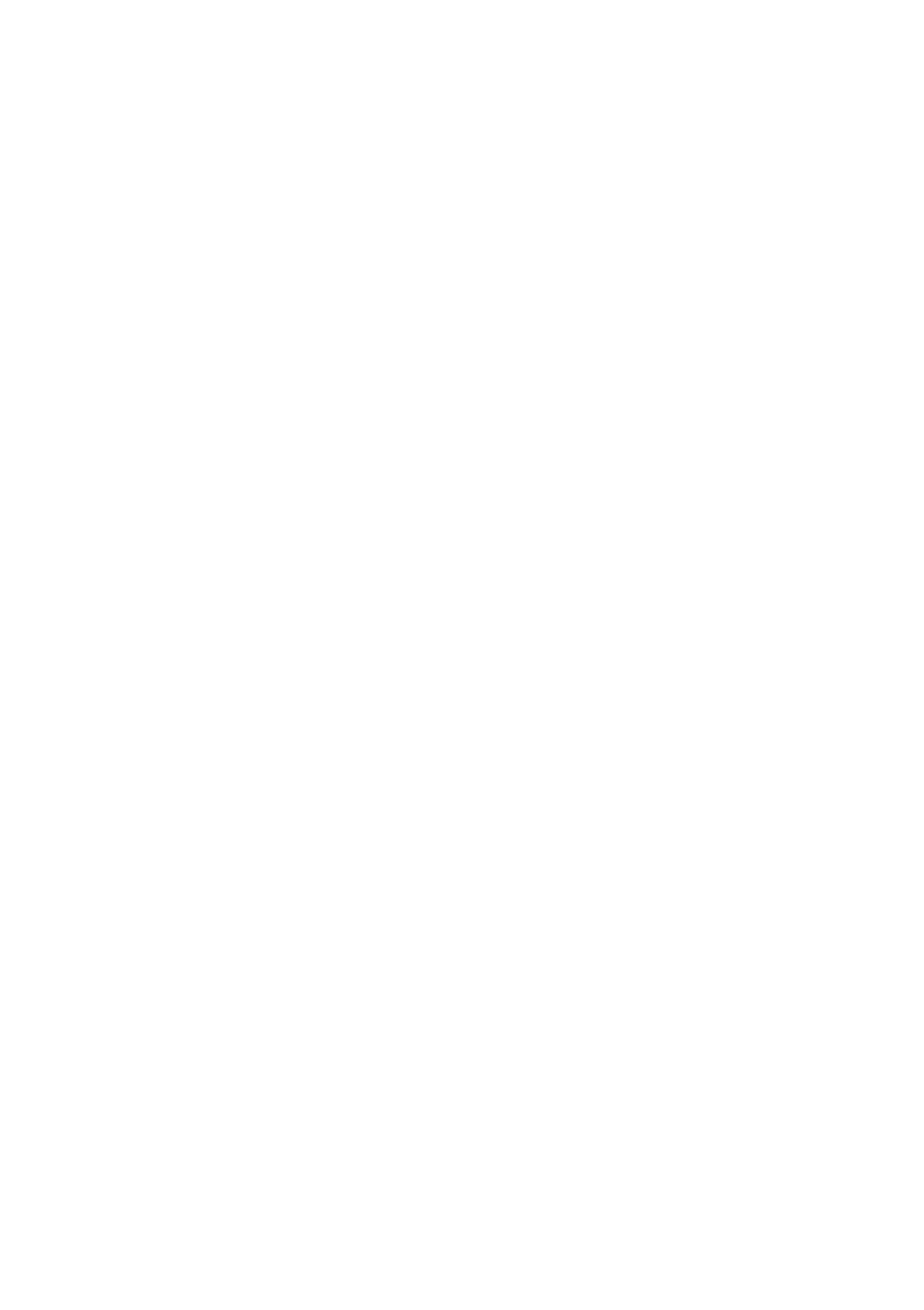## <span id="page-24-0"></span>**3 Factor Analysis Based Techniques**

In last years Factor Analysis (FA) based techniques gained on popularity in the task of speaker recognition when SuperVectors (SVs) were introduced. Progressive methods as Joint Factor Analysis (JFA) [\[4\]](#page-48-4), closely related concept of i-vectors [\[5\]](#page-48-5) or Probabilistic Linear Discriminant Analysis (PLDA) [\[6\]](#page-48-6) are all based on FA. In JFA both within- and between-speaker subspaces are estimated *jointly* at the same time. However, since the channel component of a SV does still contain a speaker information [\[5\]](#page-48-5) JFA was modified to the concept of i-vectors, where between both subspaces no distinction is made. All the methods are reviewed in full depth in the PhD thesis, only a short overview will be given.

#### <span id="page-24-1"></span>**3.1 Identity vectors (i-vectors)**

The i-vector extractor works with SVs [\(2.5\)](#page-19-2), hence i-vectors are related to a UBM. An assumption is met that the variation in SVs (between speakers and between sessions of a speaker) can be explained in a sufficient amount by variations of low dimensional hidden variables called identity vectors (i-vectors) [\[5\]](#page-48-5).

The (generative) model has the form

<span id="page-24-3"></span>
$$
\psi_s = m_0 + Tw_s + \epsilon, \quad w_s \sim \mathcal{N}(0, I), \ \epsilon \sim \mathcal{N}(0, \Sigma), \tag{3.1}
$$

where  $\psi_s$  is a SV of speaker *s*,  $w_s$  is the  $D_w$  dimensional i-vector following standard normal distribution, *T* is the *total variability space matrix* of size  $DM \times D_w$ ,  $m_0$  is the mean vector of  $\psi_s$  (often mean supervector of UBM is taken instead as a good approximation), and  $\epsilon$  is a random variable describing the residual noise following normal distribution with zero mean and diagonal covariance  $\Sigma$  (its diagonal blocks are often composed from the covariances  $C_1, \ldots, C_m$  of the UBM).

#### **Training**

In order to train the i-vector extractor at first supervectors [\(2.5\)](#page-19-2) are extracted for each speaker and each session of a speaker. A crucial assumption is made that each session of a speaker is in fact another speaker, hence within- and betweenspeaker subspace is not distinguished. Now, two steps are iterated in a sequence until predetermined number of iterations is reached:

1. for each *s* use previous estimate of *T* to extract new i-vector

<span id="page-24-2"></span>
$$
\mathbf{w}_s = (\mathbf{I} + \mathbf{T}^{\mathrm{T}} \boldsymbol{\Sigma}^{-1} \mathbf{N}_s \mathbf{T})^{-1} \mathbf{T}^{\mathrm{T}} \boldsymbol{\Sigma}^{-1} \bar{\mathbf{b}}_s, \tag{3.2}
$$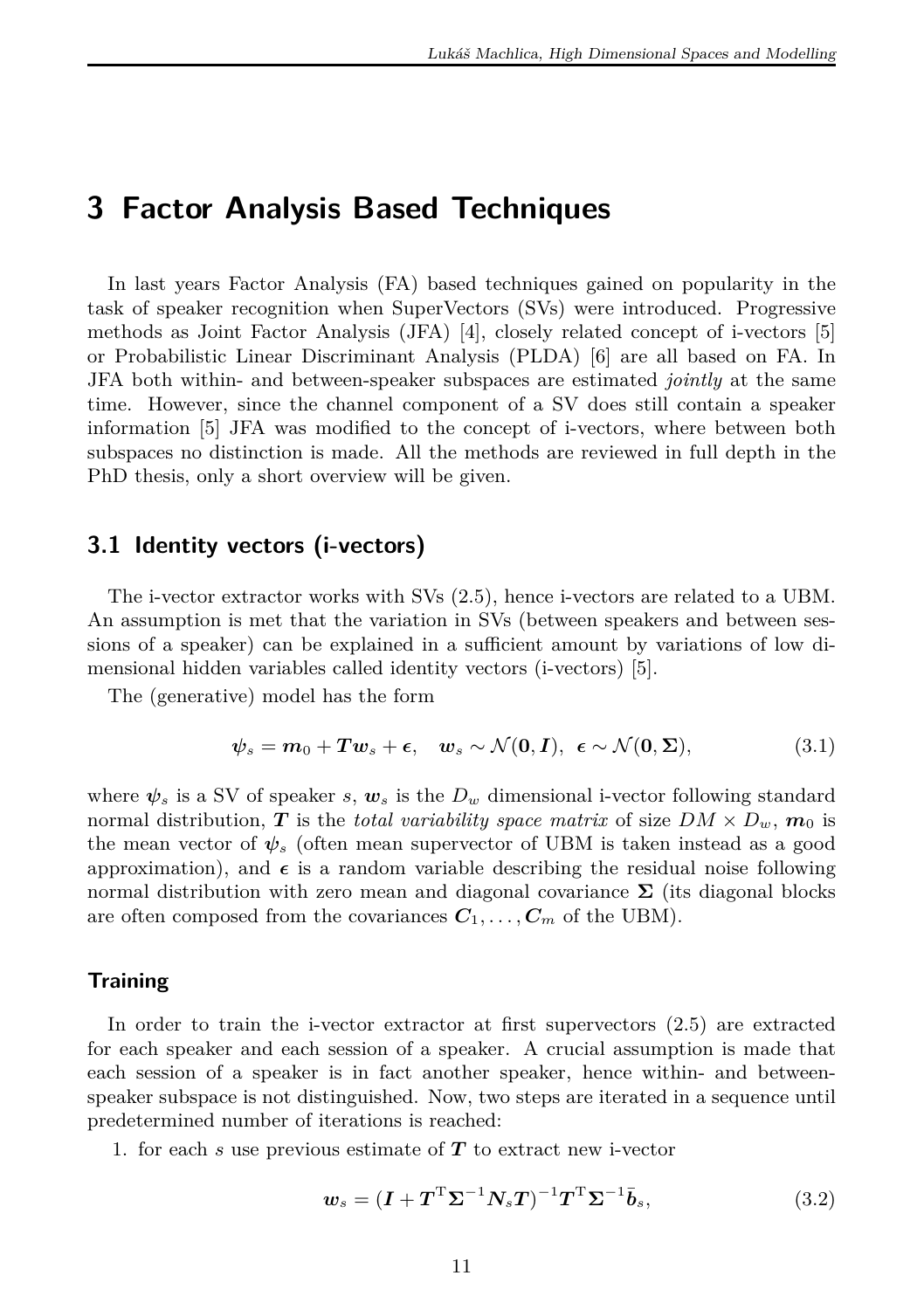2. let  $\mathbf{Z} = (\mathbf{I} + \mathbf{T}^{\mathrm{T}} \Sigma^{-1} N_s \mathbf{T})^{-1}$ ; use newly extracted i-vectors to compute blockwise a new estimate of *T*

<span id="page-25-2"></span>
$$
T_m = \left(\sum_{s=1}^{S} \bar{b}_{sm} w_s^{\mathrm{T}}\right) \left(\sum_{s=1}^{S} N_{sm} \left(w_s w_s^{\mathrm{T}} + Z\right)\right)^{-1}, \tag{3.3}
$$

where  $N_s$  is a diagonal matrix with  $n_s$  on its diagonal,  $\bar{b}_s = b_s - N_s m_0$  is the centred version of  $b_s$  around the mean  $m_0$ , and the index  $m$  in  $T_m$ ,  $\bar{b}_{sm}$ ,  $n_{sm}$  (and  $N_{sm}$ ) refers to blocks of *T*,  $\bar{b}_s$ ,  $n_s$  (and thus to  $N_{sm}$ ) of sizes  $D \times D_w$ ,  $D \times 1$ ,  $D \times 1$ , respectively. Hence,  $\boldsymbol{T}^{\mathrm{T}} = [\boldsymbol{T}_1^{\mathrm{T}}, \boldsymbol{T}_2^{\mathrm{T}}, \dots, \boldsymbol{T}_{sM}^{\mathrm{T}}]$ ,  $\vec{b}_s^{\mathrm{T}} = [\vec{b}_{s1}^{\mathrm{T}}, \vec{b}_{s2}^{\mathrm{T}}, \dots, \vec{b}_{sM}^{\mathrm{T}}]$  and  $n_s^{\rm T} = [n_{s1}^{\rm T}, n_{s2}^{\rm T}, \dots, n_{sM}^{\rm T}]$ . One can update also  $\Sigma$ , for details see PhD thesis. Note that for each session of a speaker one i-vector is extracted.

In fact, the training procedure is the same as for parameters of a model of Factor Analysis (FA) differing only in the presence of  $N_s$  in estimation formulas [\(3.2\)](#page-24-2), [\(3.3\)](#page-25-2). If  $N_s$  would equal the identity matrix  $I$  the training procedure would be identical to the estimation procedure of parameters of a FA model, which form is identical to [\(3.1\)](#page-24-3).

#### <span id="page-25-0"></span>**3.2 PLDA**

PLDA is a generative statistical model of the form

$$
x_{ij} = \mu + F h_i + G w_{ij} + \epsilon_{ij} \tag{3.4}
$$

where  $\bm{X} = \{\bm{x}_{i1}, \dots, \bm{x}_{iJ_i}\}_{i=1}^I$  is the set of *I* individuals represented as  $D_x$  dimensional vectors  $x_{ij}$ ,  $J_i$  is the count of distinct representations of each individual,  $N = \sum_{i=1}^{I} J_i$ is the number of vectors in *X*, and  $\mu = \mathbb{E}[x_{ij}]$  is the mean value of vectors in *X*. Let denote  $\Lambda_i = \{x_{ij}\}_{j=1}^{J_i}$  the set of distinct representations of one individual. Columns of the matrix  $\mathbf{F}$  span the between individual subspace,  $\mathbf{h}_i$  is a  $D_h$  dimensional latent vector of coordinates in this space, it is assumed to have standard normal distribution  $\mathcal{N}(\mathbf{0}, \mathbf{I})$  and represents the mutual information shared between vectors in  $\Lambda_i$ . Columns of the matrix *G* span the within individual subspace of the space formed by vectors in  $\mathbf{X}$ , and  $\mathbf{w}_{ij}$  is a  $D_w$  dimensional vector of coordinates in this space following standard normal distribution  $\mathcal{N}(\mathbf{0}, \mathbf{I})$ . The term  $\epsilon_{ij}$  represents the residual noise factor having normal distribution  $\mathcal{N}(\mathbf{0}, \boldsymbol{\Sigma})$  with diagonal covariance matrix **Σ**. Thus, one can identify the identity component  $\mu$  + **Fh**<sub>*i*</sub> and the noise/channel component  $Gw_{ij} + \epsilon_{ij}$  of each vector  $x_{ij}$ . Note that the distribution of  $x_{ij}$  is normal  $\mathcal{N}(\mu, \mathbf{F}\mathbf{F}^{\mathrm{T}} + \mathbf{G}\mathbf{G}^{\mathrm{T}} + \mathbf{\Sigma}).$ 

#### <span id="page-25-1"></span>**3.2.1 Training**

In the training phase the parameters  $\theta = \{ \mu, F, G, \Sigma \}$  have to be trained. Mean  $\mu$  is estimated as the mean of all vectors  $x_{ij}$  from the development set X, and to facilitate subsequent formulas let subtract  $\mu$  from all  $x_{ij}$  beforehand. In [\[6\]](#page-48-6) a system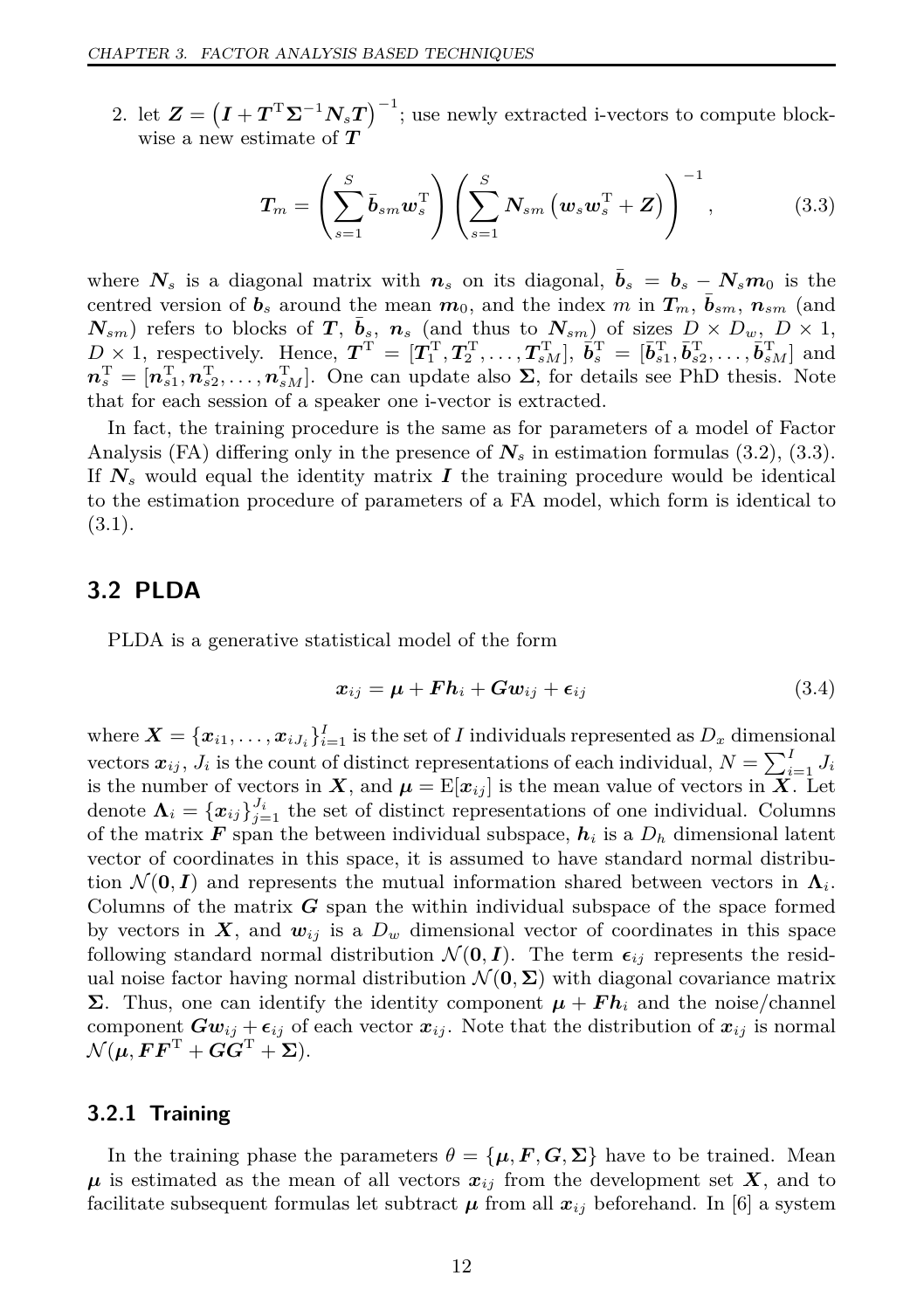of equations is formed

$$
\begin{bmatrix} x_{i1} \\ \vdots \\ x_{iJ_i} \end{bmatrix} = \begin{bmatrix} F & G & \dots & 0 \\ \vdots & \vdots & \ddots & \vdots \\ F & 0 & \dots & G \end{bmatrix} \begin{bmatrix} h_i \\ w_{i1} \\ \vdots \\ w_{iJ_i} \end{bmatrix} + \begin{bmatrix} \epsilon_1 \\ \epsilon_2 \\ \vdots \\ \epsilon_{J_i} \end{bmatrix}, \hat{\Sigma}_i = \begin{bmatrix} \Sigma & \dots & 0 \\ \vdots & \ddots & \vdots \\ 0 & \dots & \Sigma \end{bmatrix}, \quad (3.5)
$$

what can be written in a compact form as

$$
\hat{x}_i = A_i \hat{y}_i + \hat{\epsilon}, \tag{3.6}
$$

where the distribution of  $\hat{\epsilon}$  follows  $\mathcal{N}(\mathbf{0}, \hat{\Sigma}_i)$ . Matrices  $A_i, \hat{\Sigma}_i$  depend on *i* through the number of their row- and column-blocks, which are given by the number of vectors in  $\Lambda_i$ . Note that the joint probability of vectors in  $\Lambda_i$  given  $\theta$  equals to

<span id="page-26-1"></span>
$$
p(\mathbf{\Lambda}_i|\theta) = \mathcal{N}(\hat{\boldsymbol{x}}_i|\mathbf{0}, \mathbf{A}_i \mathbf{A}_i^{\mathrm{T}} + \hat{\boldsymbol{\Sigma}}_i). \tag{3.7}
$$

This formulation is equivalent to the formulation of Factor Analysis (FA) [\[15\]](#page-48-15) and can be solved by the same estimation procedure based on maximization of [\(3.7\)](#page-26-1). At first  $h_i, w_{i1}, \ldots, w_{iJ_i}$  are extracted (in fact only their MAP estimates are obtained) utilizing matrices  $A_i$ ,  $\hat{\Sigma}_i$ , hence

<span id="page-26-2"></span>
$$
\hat{\mathbf{y}}_i = \left(\mathbf{A}_i^{\mathrm{T}} \hat{\boldsymbol{\Sigma}}_i^{-1} \mathbf{A}_i + \mathbf{I}\right)^{-1} \mathbf{A}_i^{\mathrm{T}} \hat{\boldsymbol{\Sigma}}_i^{-1} \hat{\mathbf{x}}_i, \tag{3.8}
$$

and then  $\hat{y}_i$  is decomposed to  $z_{ij} = [h_i^{\mathrm{T}}, w_{ij}^{\mathrm{T}}]^{\mathrm{T}}, j = 1, \ldots, J_i$ . Finally, couples  $(x_{ij}, z_{ij})$ are used to train  $B = [F, G]$  and  $\Sigma$ . Update formulas are

<span id="page-26-4"></span>
$$
\mathbf{Z} = \left(\mathbf{B}^{\mathrm{T}}\boldsymbol{\Sigma}^{-1}\mathbf{B} + \mathbf{I}\right)^{-1},\tag{3.9}
$$

$$
\boldsymbol{B}^* = \left(\sum_{i,j} x_{ij} z_{ij}^{\mathrm{T}}\right) \left(\sum_{i,j} \boldsymbol{Z} + z_{ij} z_{ij}^{\mathrm{T}}\right)^{-1}, \qquad (3.10)
$$

<span id="page-26-3"></span>
$$
\Sigma = \frac{1}{N} \sum_{ij} \text{diag} \left( x_{ij} x_{ij}^{\mathrm{T}} - \hat{B} z_{ij} x_{ij}^{\mathrm{T}} \right), \qquad (3.11)
$$

where  $B^*$  is the new estimate of  $B$ , and the function diag() zeros the non-diagonal elements. The estimation is iterative, steps  $(3.8)-(3.11)$  $(3.8)-(3.11)$  $(3.8)-(3.11)$  have to be repeated until the convergence of [\(3.7\)](#page-26-1) is reached.

#### <span id="page-26-0"></span>**3.2.2 Training revisited I**

The problem associated with the training procedure described in the previous section is that the matrix  $A_i$  has to be reassembled, multiplied and inverted whenever the number of vectors in  $\Lambda_i$  changes in order to evaluate [\(3.8\)](#page-26-2). Now it is going to be shown how to invert  $A_i^{\mathrm{T}} \Sigma_i^{-1} A_i + I$  and adjust [\(3.8\)](#page-26-2) leading to a much faster and easier implementation. We have to find a decomposition

$$
\left(\boldsymbol{A}_i^{\rm T}\boldsymbol{\Sigma}_i^{-1}\boldsymbol{A}_i+\boldsymbol{I}\right)^{-1}=\left[\begin{array}{cc} \boldsymbol{\Omega}_1 & \boldsymbol{\Omega}_3 \\ \boldsymbol{\Omega}_3^{\rm T} & \boldsymbol{\Omega}_2 \end{array}\right]^{-1}=\left[\begin{array}{cc} \tilde{\boldsymbol{\Omega}}_1 & \tilde{\boldsymbol{\Omega}}_3 \\ \tilde{\boldsymbol{\Omega}}_3^{\rm T} & \tilde{\boldsymbol{\Omega}}_2 \end{array}\right].
$$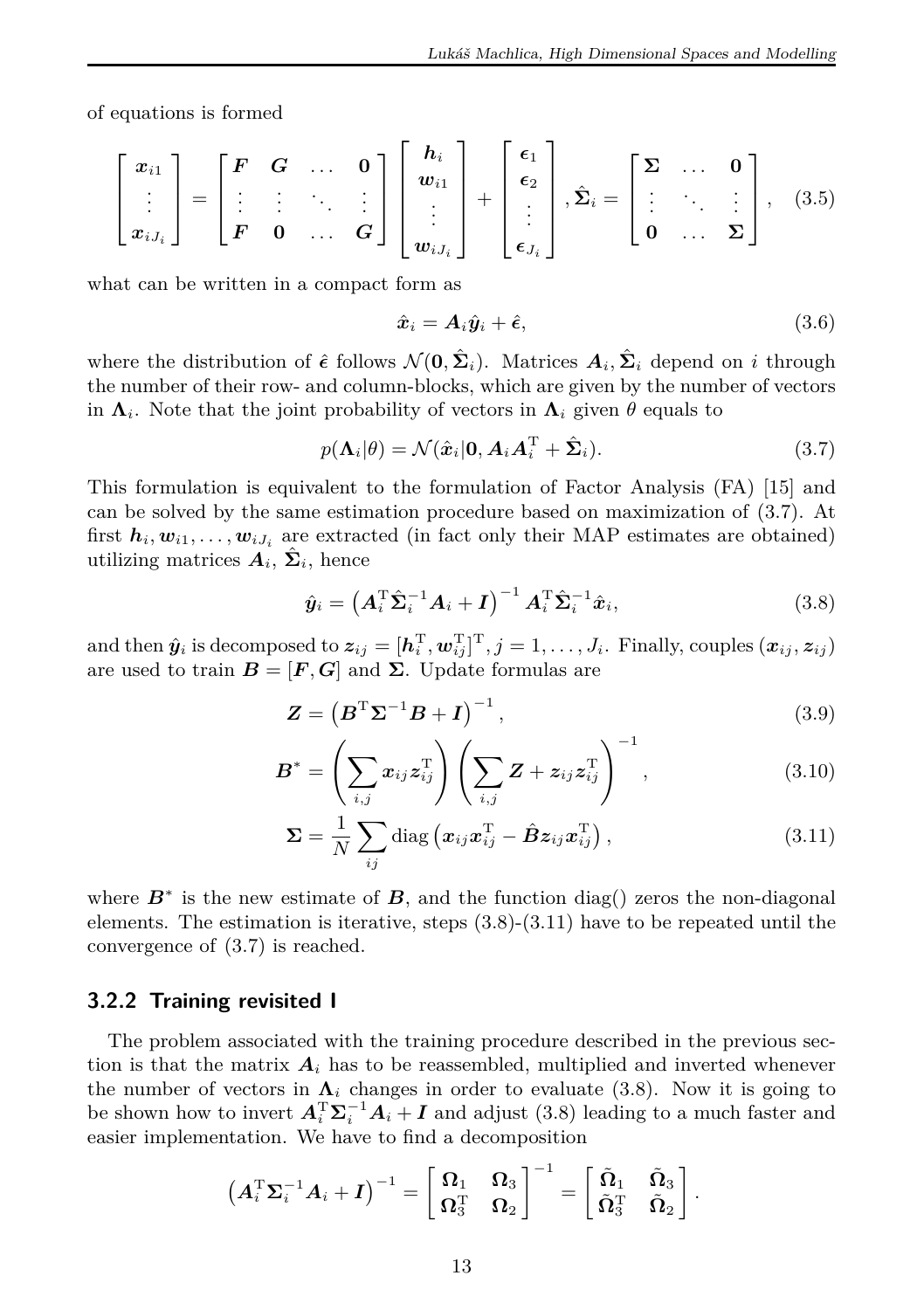Choosing

$$
\Omega_1 = J_i \mathbf{F}^{\mathrm{T}} \Sigma^{-1} \mathbf{F} + \mathbf{I}, D_h \times D_h,
$$
\n
$$
\Omega_2 = \begin{bmatrix} \mathbf{K} & \cdots & \mathbf{0} \\ \vdots & \ddots & \vdots \\ \mathbf{0} & \cdots & \mathbf{K} \end{bmatrix}, J_i D_w \times J_i D_w,
$$
\n
$$
\Omega_3 = \begin{bmatrix} \mathbf{F}^{\mathrm{T}} \Sigma^{-1} \mathbf{G} & \cdots & \mathbf{F}^{\mathrm{T}} \Sigma^{-1} \mathbf{G} \end{bmatrix}, D_h \times J_i D_w,
$$
\n(3.12)

where  $K = G^{T} \Sigma^{-1} G + I$ . Using formulas for block inverses

<span id="page-27-2"></span><span id="page-27-1"></span>
$$
\tilde{\Omega}_1 = (\Omega_1 - \Omega_3 \Omega_2^{-1} \Omega_3^T)^{-1}, \n\tilde{\Omega}_3 = -\tilde{\Omega}_1 \Omega_3 \Omega_2^{-1}, \n\tilde{\Omega}_2 = \Omega_2^{-1} + \Omega_2^{-1} \Omega_3^T \tilde{\Omega}_1 \Omega_3 \Omega_2^{-1},
$$
\n(3.13)

and after some manipulations we get formulas directly for  $h_i$ ,  $w_{ij}$  in the form

$$
\boldsymbol{h}_{i} = \left(\boldsymbol{F}^{\mathrm{T}} \boldsymbol{\Sigma}_{\mathrm{N}}^{-1} \boldsymbol{F} + 1/J_{i} \boldsymbol{I}\right)^{-1} \boldsymbol{F}^{\mathrm{T}} \boldsymbol{\Sigma}_{\mathrm{N}}^{-1} \boldsymbol{\mu}_{i}, \tag{3.14}
$$

$$
\boldsymbol{w}_{ij} = \left(\boldsymbol{G}^{\mathrm{T}}\boldsymbol{\Sigma}^{-1}\boldsymbol{G} + \boldsymbol{I}\right)^{-1}\boldsymbol{G}^{\mathrm{T}}\boldsymbol{\Sigma}^{-1}\left(\boldsymbol{x}_{ij} - \boldsymbol{F}\boldsymbol{h}_{i}\right), \tag{3.15}
$$

where  $\Sigma_N = \Sigma + GG^T$  and  $\mu_i = 1/J_i \sum_{j=1}^{J_i} x_{ij}$ . Hence, the latent variable  $h_i$ , which represents the mutual information, is the projected mean of all the given representations of an individual *i* assuming full noise covariance  $\Sigma_N$ . In addition, the more representations are given the lesser the influence of the  $h_i$ 's prior  $\mathcal{N}(\mathbf{0}, I)$  – the term  $1/J_iI$  in [\(3.14\)](#page-27-1). In cases where the number of representations in  $\Lambda_i$  is high the term  $1/J_iI$  in [\(3.14\)](#page-27-1) can be left out, or fixed to an arbitrary small number to handle ill-conditioned situations. The representation dependent latent variable  $w_{ij}$  is the projection of the residual  $(x_{ij} - F h_i)$  on the space formed by columns of *G* assuming only the unexplained variance  $\Sigma$ , however since only one vector is used at a time the prior is fixed. It is also obvious that  $h_i$  depends not only on one particular  $x_{ij} \in \Lambda_i$ , but on the whole set  $\Lambda_i$ , whereas  $w_{ij}$  depends on  $x_{ij} \in \Lambda_i$  and even on  $h_i$ .

#### <span id="page-27-0"></span>**3.2.3 Training revisited II**

The goal of the previous section was to facilitate evaluations of latent variables, now we will focus on the accumulation process in the PLDA training, more precisely on summation terms

$$
\sum_{i,j} x_{ij} z_{ij}^{\mathrm{T}} = \sum_{i,j} x_{ij} \left[ \boldsymbol{h}_i^{\mathrm{T}}, \boldsymbol{w}_{ij}^{\mathrm{T}} \right], \ \sum_{i,j} z_{ij} z_{ij}^{\mathrm{T}} = \sum_{i,j} \left[ \frac{\boldsymbol{h}_i}{\boldsymbol{w}_{ij}} \right] \left[ \boldsymbol{h}_i^{\mathrm{T}}, \boldsymbol{w}_{ij}^{\mathrm{T}} \right]. \tag{3.16}
$$

in  $(3.10)$  and  $(3.11)$ . Substituting for  $h_i$  and for  $w_{ij}$  from  $(3.14)$  and  $(3.15)$  and rearranging the formulas, the algorithm will involve only statistics of the input data,  $\max\limits_{i,j} C_X = 1/N \sum_{i,j} x_{ij} x_{ij}^{\mathrm{T}}$  (data covariance) and  $C_B = 1/N \sum_i J_i \mu_i \mu_i^{\mathrm{T}}$  (between covariance matrix). Therefore, the time to train PLDA *does not depend* on the size of the dataset. Once the matrices  $C_X$  and  $C_B$  have been estimated, the data set is no longer needed. Since the estimation process is iterative (data had to be seen/processed several times) significant computational savings may be acquired for large datasets.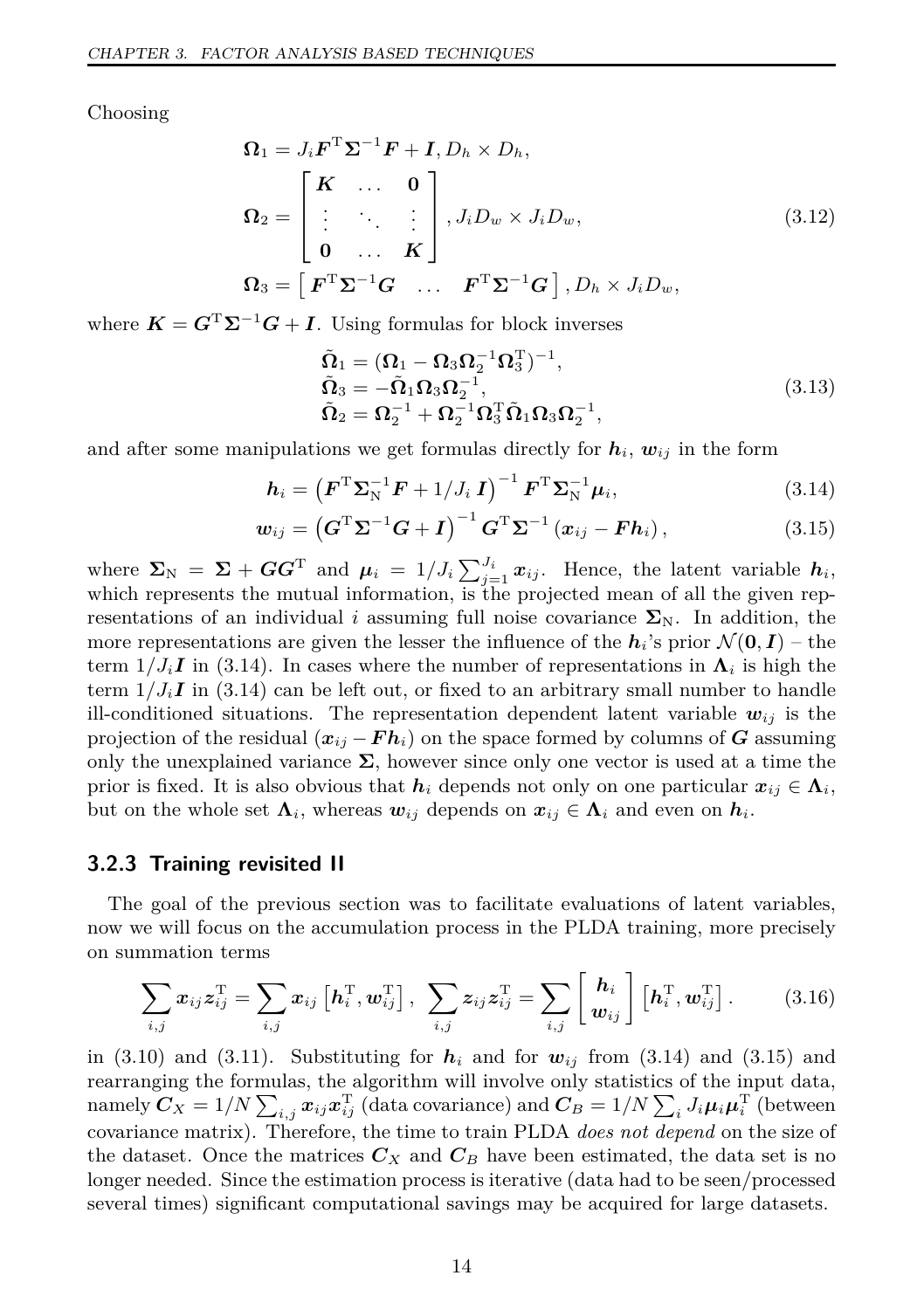#### <span id="page-28-0"></span>**3.2.4 Verification**

In the verification phase two hypotheses are tested [\[6\]](#page-48-6), namely: hypotheses  $\mathcal{H}_s$  that two vectors  $x_1$  and  $x_2$  share the same identity, and hypotheses  $\mathcal{H}_d$  that the identity of two vectors  $x_1$  and  $x_2$  differs. The Log-Likelihood Ratio (LLR) can be written as

$$
\begin{aligned}\n\text{LLR}(\boldsymbol{x}_1, \boldsymbol{x}_2) &= \log \frac{p(\boldsymbol{x}_1, \boldsymbol{x}_2 | \mathcal{H}_s)}{p(\boldsymbol{x}_1 | \mathcal{H}_d) p(\boldsymbol{x}_2 | \mathcal{H}_d)} = \\
&= \log \mathcal{N}\left( \left[\begin{array}{c} \boldsymbol{x}_1 \\ \boldsymbol{x}_2 \end{array}\right], \left[\begin{array}{c} \boldsymbol{\mu} \\ \boldsymbol{\mu} \end{array}\right], \left[\begin{array}{c} \hat{C}_X & C_F \\ C_F & \hat{C}_X \end{array}\right] \right) - \\
&- \log \mathcal{N}\left( \left[\begin{array}{c} \boldsymbol{x}_1 \\ \boldsymbol{x}_2 \end{array}\right], \left[\begin{array}{c} \boldsymbol{\mu} \\ \boldsymbol{\mu} \end{array}\right], \left[\begin{array}{cc} \hat{C}_X & \boldsymbol{0} \\ \boldsymbol{0} & \hat{C}_X \end{array}\right] \right),\n\end{aligned}
$$

where  $\hat{C}_X = \boldsymbol{F} \boldsymbol{F}^{\mathrm{T}} + \boldsymbol{G} \boldsymbol{G}^{\mathrm{T}} + \boldsymbol{\Sigma}$  and  $\boldsymbol{C}_F = \boldsymbol{F} \boldsymbol{F}^{\mathrm{T}}$ .

#### <span id="page-28-1"></span>**3.3 Relation of Factor Analysis (FA) and Nuisance Attribute Projection (NAP)**

To simplify following formulas let have for each speaker *s* the same number of sessions  $N_c$ . Let  $x_{si}$  be a supervector (SV) extracted from each of the N recordings from the development set, and let us assume that the mean  $\bar{x}_s = 1/N_s \sum_i x_{si}$  was already subtracted from each SV of respective speaker. Hence, the overall within covari-ance matrix decomposed in NAP (see Section [2.4\)](#page-21-1) is  $C_{\text{W}} = \sum_{s=1}^{S} N_s \sum_{i=1}^{N_s} x_{si} x_{si}^{\text{T}} =$  $N_c \sum_{i=1}^{N} x_i x_i^{\mathrm{T}}$ , thus  $N_c = N_1 = \ldots = N_S$ , where *S* is number of available speakers. To simplify the computations let us drop the scaling term *N<sup>c</sup>* and let us use the overall within covariance matrix  $C_{\text{W}} = 1/N \sum_{i=1}^{N} x_i x_i^{\text{T}}$ . The NAP objective can be rewritten in the Least Square (LS) formulation as

$$
J_{\text{NAP}}(\boldsymbol{F}) = \text{tr}(\boldsymbol{P}\boldsymbol{C}_{W}) = \text{tr}(\boldsymbol{C}_{W}) - \text{tr}(\boldsymbol{C}_{F})
$$
  
= 
$$
\frac{1}{N} \sum_{i=1}^{N} ||\boldsymbol{x}_{i} - \boldsymbol{F}_{\perp}\boldsymbol{F}_{\perp}^{T}\boldsymbol{x}_{i}||^{2} = \frac{1}{N} \sum_{i=1}^{N} ||\boldsymbol{x}_{i} - \boldsymbol{F}_{\perp}\boldsymbol{z}_{i}||^{2}, \text{ and } \boldsymbol{z}_{i} = \boldsymbol{F}_{\perp}^{T}\boldsymbol{x}_{i},
$$
(3.17)

where  $P = I - F_{\perp} F_{\perp}^{\mathrm{T}}$  is the projection matrix from [\(2.16\)](#page-21-5), columns of  $F_{\perp}$  are orthonormal, thus  $\overrightarrow{F_{\perp}z_i}$  is the orthogonal projection of  $x_i$  onto the subspace formed by  $\text{columns of } \mathbf{F}_{\perp}, \text{ and } \mathbf{C}_F = 1/N \sum_{i=1}^N (\mathbf{F}_{\perp}^{\mathrm{T}} \mathbf{x}_i)(\mathbf{F}_{\perp}^{\mathrm{T}} \mathbf{x}_i)^{\mathrm{T}} = 1/N \mathbf{F}_{\perp}^{\mathrm{T}} \mathbf{C}_{\mathrm{W}} \mathbf{F}_{\perp}^{\mathrm{T}}.$ 

In the case of FA, the objective function (written in the form of LS)

<span id="page-28-3"></span><span id="page-28-2"></span>
$$
\frac{2}{N} J_{\text{FA}}(\boldsymbol{F}) = \frac{1}{N} \sum_{i=1}^{N} ||\boldsymbol{x}_i - \boldsymbol{F} \boldsymbol{z}_i||^2 + \text{tr}(\boldsymbol{F} \boldsymbol{H} \boldsymbol{F}^{\text{T}}),
$$
(3.18)

have to be minimized, where  $\boldsymbol{z}_i = (\boldsymbol{F}^T \boldsymbol{\Sigma}^{-1} \boldsymbol{F} + \boldsymbol{I})^{-1} \boldsymbol{F}^T \boldsymbol{\Sigma}^{-1} \boldsymbol{x}_i$ , and  $\boldsymbol{H} = (\boldsymbol{F}^T \boldsymbol{\Sigma}^{-1} \boldsymbol{F} + \boldsymbol{I})^{-1} \boldsymbol{F}^T \boldsymbol{\Sigma}^{-1} \boldsymbol{x}_i$  $I$ <sup> $-1$ </sup>. However, be aware that columns of *F* in NAP are assumed to be orthogonal, whereas none assumptions are made in FA.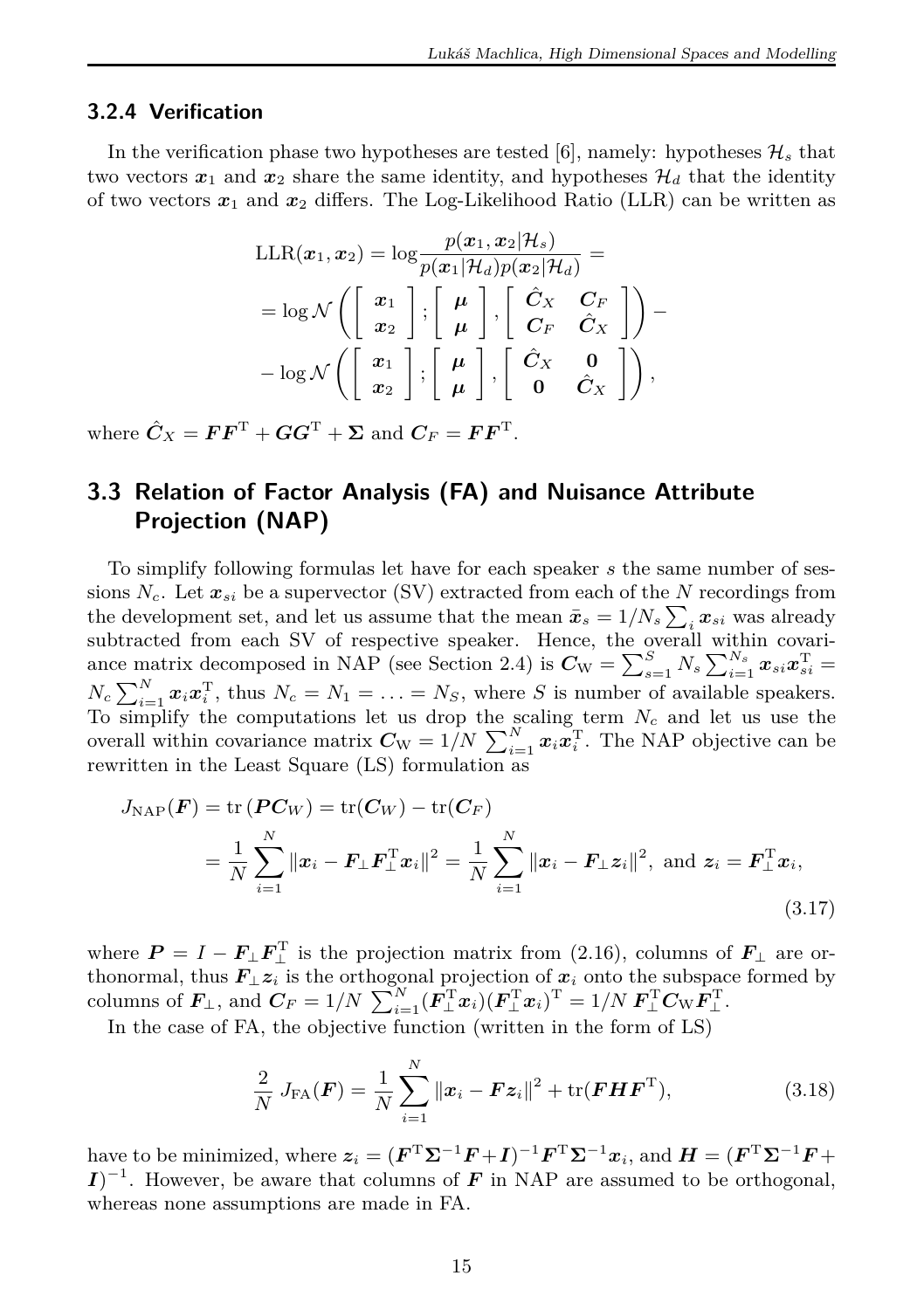<span id="page-29-0"></span>

**Figure 3.1:** The dependency of diagonal entries of  $K_1$  and  $K_2$  on different values of  $d_{ii}$  and  $\sigma^2$ .

We will come out of conclusions made in [\[16\]](#page-48-16), assuming isotropic noise  $\Sigma = \sigma^2 I$ we get  $z_i = (F^T F + \sigma^2 I)^{-1} F^T x_i$ ,  $H = \sigma^2 (F^T F + \sigma^2 I)^{-1}$ . And the criterion [\(3.18\)](#page-28-2) can be written in the form (see PhD thesis or [\[14\]](#page-48-14))

<span id="page-29-1"></span>
$$
\frac{2}{N}J_{\text{FA}} = \text{tr}(\boldsymbol{C}_{W}) - \text{tr}(\boldsymbol{K}_{1}\boldsymbol{C}_{F} - \boldsymbol{K}_{2}),
$$
\n(3.19)

where  $\boldsymbol{F}^{\mathrm{T}}\boldsymbol{F} = \boldsymbol{Q}^{\mathrm{T}}\boldsymbol{D}\boldsymbol{Q}$  was decomposed via SVD yielding  $\boldsymbol{Q}^{\mathrm{T}}\boldsymbol{Q} = \boldsymbol{I}$ , and since  $\boldsymbol{F}^{\mathrm{T}}\boldsymbol{F}$  is positive semi-definite matrix,  $\boldsymbol{D} = [d_{ii}]$  is a diagonal matrix with  $d_{ii} \geq 0$ ,  $\boldsymbol{F_{\perp}} = \boldsymbol{F} \boldsymbol{Q}^{\mathrm{T}} \boldsymbol{D}^{-1/2}, \ \boldsymbol{F_{\perp}^{\mathrm{T}} F_{\perp}} = \boldsymbol{I}.$ 

Thus  $F_{\perp}F_{\perp}^{\mathrm{T}}x_i$  is an orthogonal projection onto the subspace spanned by columns of *F* and  $\mathbf{F}_{\perp}^{\mathrm{T}} \mathbf{x}_i$  are the coordinates of  $\mathbf{x}_i$  in this space,

$$
\boldsymbol{K}_1 = \left[\frac{d_{ii}^2 + 2d_{ii}\sigma^2}{(d_{ii} + \sigma^2)^2}\right], \ \boldsymbol{K}_2 = \left[\frac{d_{ii}\sigma^2}{d_{ii} + \sigma^2}\right]
$$
(3.20)

are diagonal matrices, the dependence of their diagonal entries on  $d_{ii}$  and  $\sigma^2$  is de-picted in Figure [3.1,](#page-29-0) and  $tr(K_2) = tr(FHF^T)$ . Thus,  $K_1$  and  $K_2$  depend on the diagonal matrix *D*, and  $C_F$  depends on  $F_{\perp}$ . Note that since  $K_2$  is a diagonal matrix consisting of singular values of  $\boldsymbol{F}^{\mathrm{T}}\boldsymbol{F}$  and diagonal entries of  $K_2 \geq 0$ , the second term in [\(3.18\)](#page-28-2) is responsible only for the scaling of basis vectors of the subspace formed by columns of *F* according to the level of noise. If  $\sigma^2 \gg d_{ii}$  then the corresponding directions do not contribute to minimize  $J_{FA}$  (see Figure [3.1](#page-29-0) and the role of  $K_1$ in  $(3.19)$ ), and the task of  $K_2$  is to completely eliminate these directions (diagonal elements of  $K_2$  are lower bounded by 0, see Figure [3.1\)](#page-29-0).

Since  $K_1$ ,  $K_2$  perform only scaling of directions, in order to minimize [\(3.19\)](#page-29-1) at first  $tr(C_F)$  has to be maximized. This is done when columns of  $F_{\perp}$  are formed by eigenvectors of *C*<sup>W</sup> corresponding to highest eigenvalues. It can be shown (PhD thesis) that when minimizing [\(3.19\)](#page-29-1) according to  $d_{ii}$  we get  $d_{ii} = 2\lambda_i - \sigma^2$ , where  $\lambda_i$ are the eigenvalues of  $C_{\text{W}}$ . Since  $d_{ii} \geq 0$ , a condition  $d_{ii} = 0$  if  $\lambda_i \leq \sigma^2/2$  has to be introduced, which is in accordance with previous discussion on the role of  $K_2$ .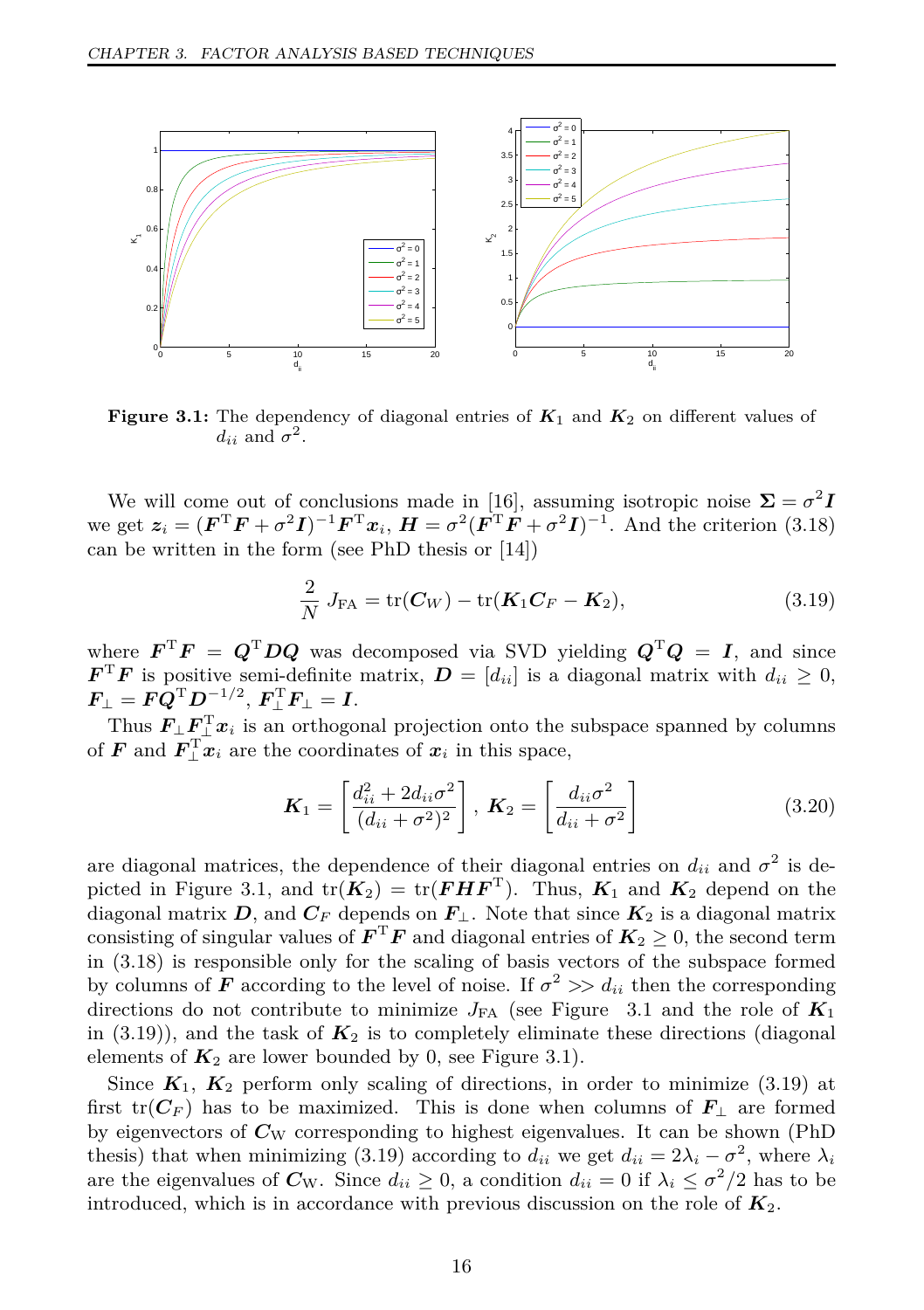Comparing NAP and FA through  $(3.17)$  and  $(3.19)$  we can see that if the noise model in FA is isotropic the solutions (more precisely the estimated subspaces) for NAP and FA become identical if for all eigenvalues  $\lambda_i > \sigma^2/2$ . Otherwise, the FA subspace will be a also a subspace of the NAP subspace. However, criteria  $J_{NAP}$  and *J*<sub>FA</sub> will still differ in some extent  $(K_1 \text{ and } K_2)$ . If  $\sigma^2 = 0$  then  $K_1 = I$ ,  $K_2 = 0$ and both criteria become equivalent. The same is true if we put an orthonormal restriction on columns of *F*, hence  $F^T F = Q^T I Q$  and  $d_{ii} = 1$ . Now, both  $K_1 =$  $(1 + 2\sigma^2)/(1 + \sigma^2)^2$  and  $K_2 = \sigma^2/(1 + 2\sigma^2)$  become constants independent of the choice of **F**, and  $J_{FA} = \alpha_1 J_{NAP} + \alpha_2$  becomes a scaled version of  $J_{NAP}$  for some constants  $\alpha_1, \alpha_2$ . Generally, the FA criterion does incorporate also the influence of noise, thus the value of the criterion differs from  $J_{NAP}$  even if the resulting subspaces are identical.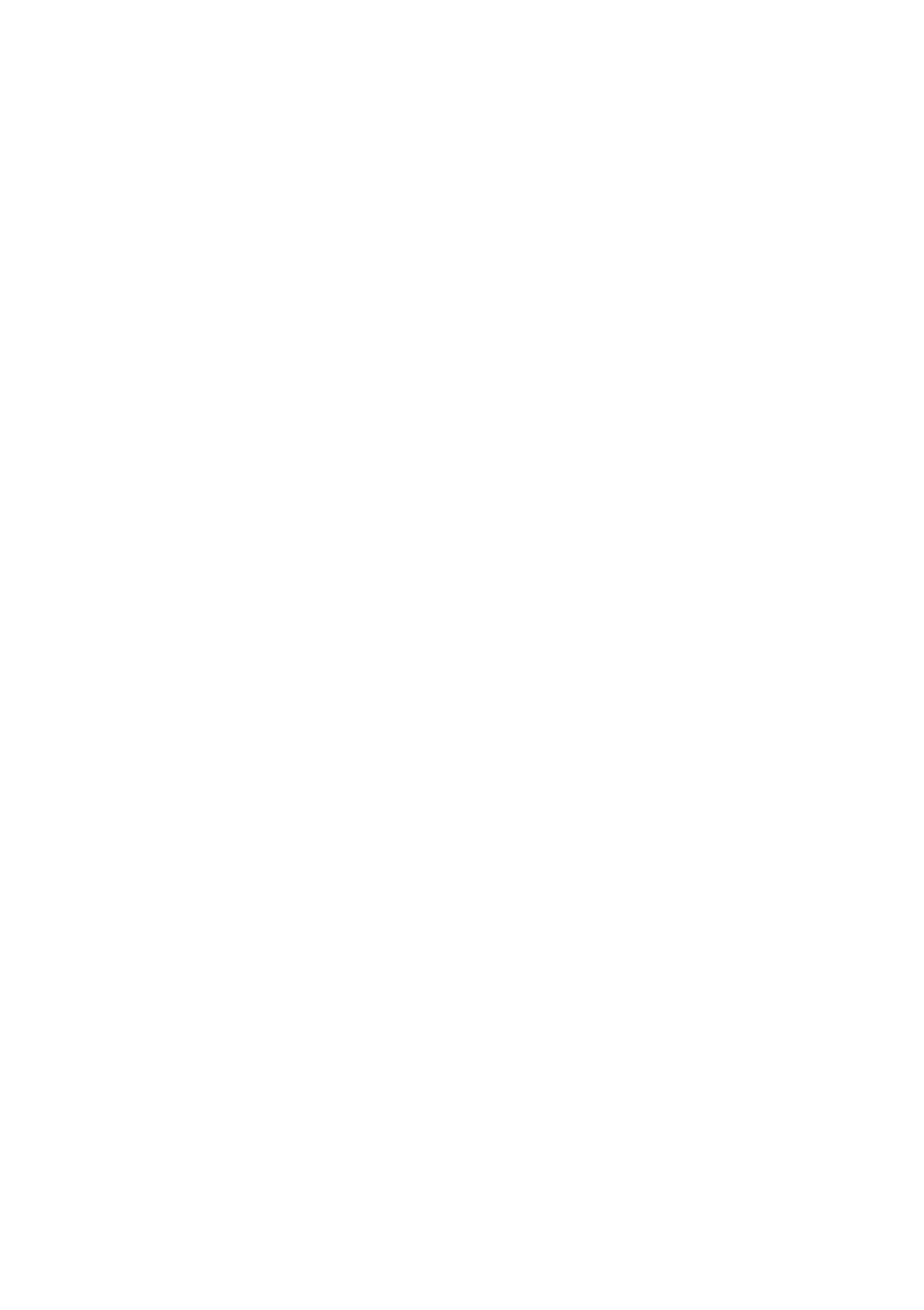## <span id="page-32-0"></span>**4 Experiments**

In this chapter experiments will be performed utilizing GMM-mean based, GLDS based and MLLR based supervectors (SVs). Models for SVs will be estimated mainly utilizing the Support Vector Machines (SVMs). Several distinct kernel types and their influence on the speaker recognition will be analysed along with distinct normalizations.

Further, system based on i-vectors (see Section [3.1\)](#page-24-1) will be trained and a PLDA model from Section [3.2](#page-25-0) will be used as a generative model (hence as a verification tool) in the total variability space. Since the PLDA training procedure proposed in Section [3.2.3](#page-27-0) enables a lot of experiments to be performed, the influence of different values of latent dimensions and the influence of distinct development corpora on the PLDA estimation will be analysed.

In summary, experiments will be focused on:

- 1. (baseline) experiments utilizing GMM/UBM based system, where each speaker's GMM is MAP adapted and the Log-Likelihood Ratio (LLR) is computed to get a verification score
- 2. influence of normalization of SVs on the SVM modelling and speaker recognition
- 3. dimensionality reduction of SVM models
- 4. i-vector extraction and PLDA based generative models in the total variability space
- 5. influence of development speech corpora on the verification rates utilizing PLDA models
- 6. analysis of the complementarity of mentioned techniques

Results will be presented on two NIST Speaker Recognition Evaluation (SRE) corpora, namely NIST SRE 2008 and NIST SRE 2010, results will be given in terms of error rates – Equal Error Rate (EER) will be used, for details and other types of error rates see the full PhD thesis.

#### <span id="page-32-1"></span>**4.1 Used Corpora**

In order to be able to perform reliable tests following corpora were utilized: NIST SRE 2004 (NIST04), NIST SRE 2005 (NIST05), NIST SRE 2006 (NIST06), Switchboard 1 Release 2 (SW1), Switchboard 2 Phase 3 (SW2), Switchboard Cellular Audio Part 1 and Part 2 (SWC) and Fisher English Training Speech Part 1 and Part 2 (FSH) for development purposes, and NIST SRE 2008 (NIST08), NIST SRE 2010 (NIST10) were used for calibration and/or testing purposes. The summary on corpora is given in Table [4.1](#page-33-2) and Table [4.2,](#page-33-3) note that the development set NIST040506 contains data from NIST04, NIST05, NIST06. Each of the recordings (except those in FSH) had approximately 5 minutes in duration including the silence, length of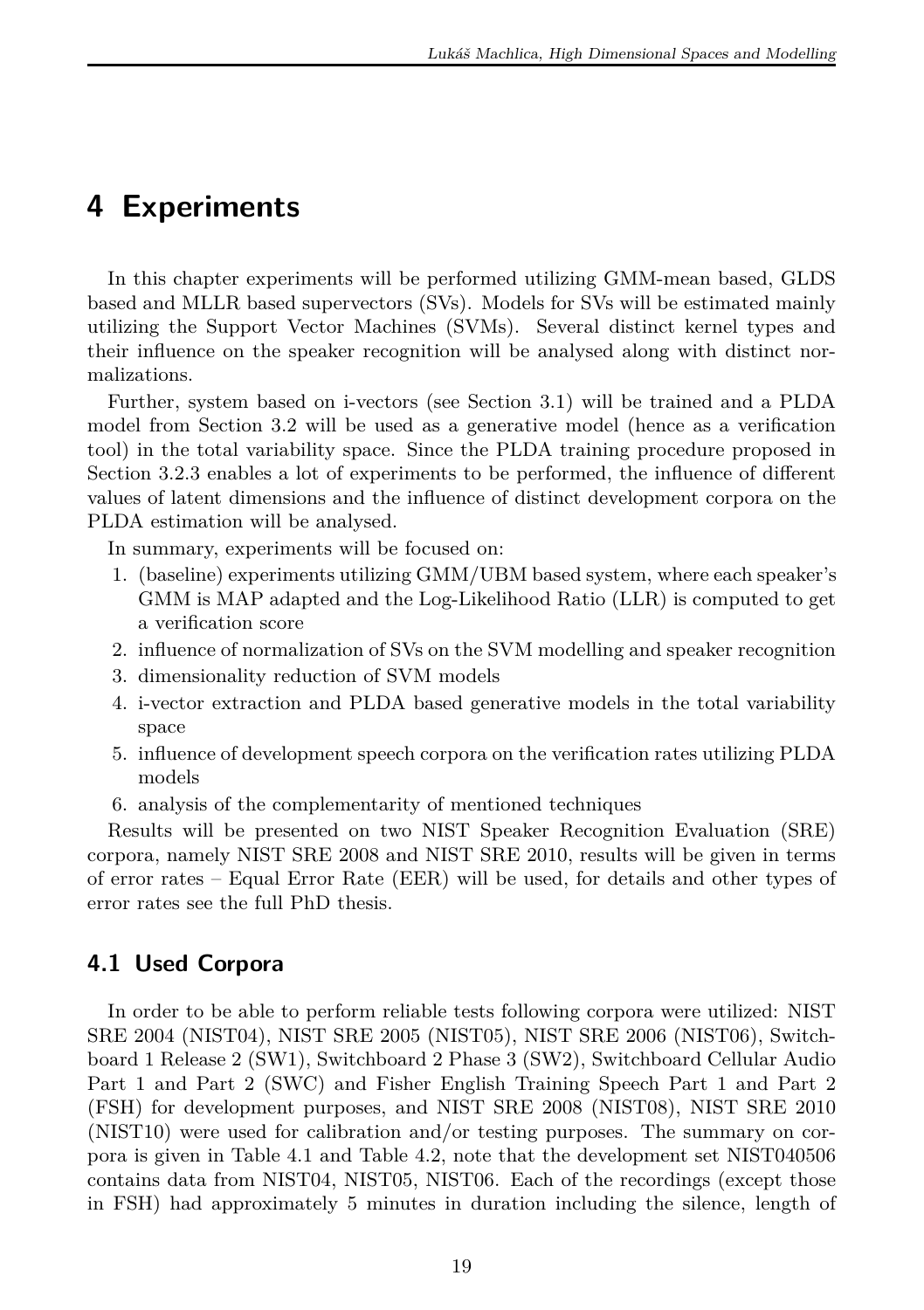|                 |                | female    |         |                | male      |                  |
|-----------------|----------------|-----------|---------|----------------|-----------|------------------|
| corpus ID       | $\#\text{REC}$ | $\#$ SESS | $\#SPs$ | $\#\text{REC}$ | $\#$ SESS | $\#\mathrm{SPs}$ |
| NIST040506      | 5500           | 8         | 690     | 3787           | 8         | 465              |
| SW <sub>1</sub> | 2311           | 12        | 197     | 2342           | 11        | 211              |
| SW2             | 2862           | 10        | 285     | 2183           | 10        | 216              |
| <b>SWC</b>      | 3753           | 12        | 311     | 2707           | 12        | 232              |
| <b>FSH</b>      | 5774           | 3         | 1905    | 4923           | 3         | 1612             |
| overall         | 20200          |           | 3388    | 15942          |           | 2736             |

<span id="page-33-2"></span>**Table 4.1:** Summary of number of recordings (REC), average number of sessions (SESS) and number of speakers (SPs) in distinct corpora.

<span id="page-33-3"></span>**Table 4.2:** Number of speakers and number of trials in NIST08 and NIST10.

|                            | NIST <sub>08</sub> |       | NIST <sub>10</sub> |       |
|----------------------------|--------------------|-------|--------------------|-------|
|                            | female             | male  | female             | male  |
| $#target$ speakers         | 1140               | 648   | 1739               | 1394  |
| $\#$ test segment speakers | 2498               | 1535  | 3267               | 2474  |
| $\#$ trials                | 28536              | 16968 | 103062             | 74762 |
| $\#$ non-target trials     | 25157              | 15043 | 101977             | 73812 |
| $#target$ trials           | 3379               | 1925  | 1085               | 950   |

recordings in FSH was varying from 6 minutes to 12 minutes. The data source of all the recordings was a *telephone conversation*, however in NIST040506 also a few microphone interviews are present. In all trials only speakers of the same gender were scored against each other. Since the information concerning the gender of the speakers was known, the presented results will be given separately for each gender.

#### <span id="page-33-0"></span>**4.2 Feature Extraction**

The sample rate of all the telephone speech recordings was 8000 Hz and the sampling format was  $\mu$ -law. The feature extraction was based on Linear Frequency Cepstral Coefficients (LFCCs), 25 triangular filter banks were spread linearly across the frequency spectrum, 20 LFCCs were extracted, and delta coefficients were added leading to  $D = 40$  dimensional feature vectors. Next, Voice Activity Detector (VAD) was used in order to discard the non-speech frames. The Feature Warping (FW – see PhD thesis) was applied after the delta coefficients were added, hence variance in each dimension was 1.

#### <span id="page-33-1"></span>**4.3 System Setup**

**UBM** At first, two gender dependent Universal Background Models (UBMs) were estimated, one for male and one for female speakers. Each UBM (in fact a GMM) had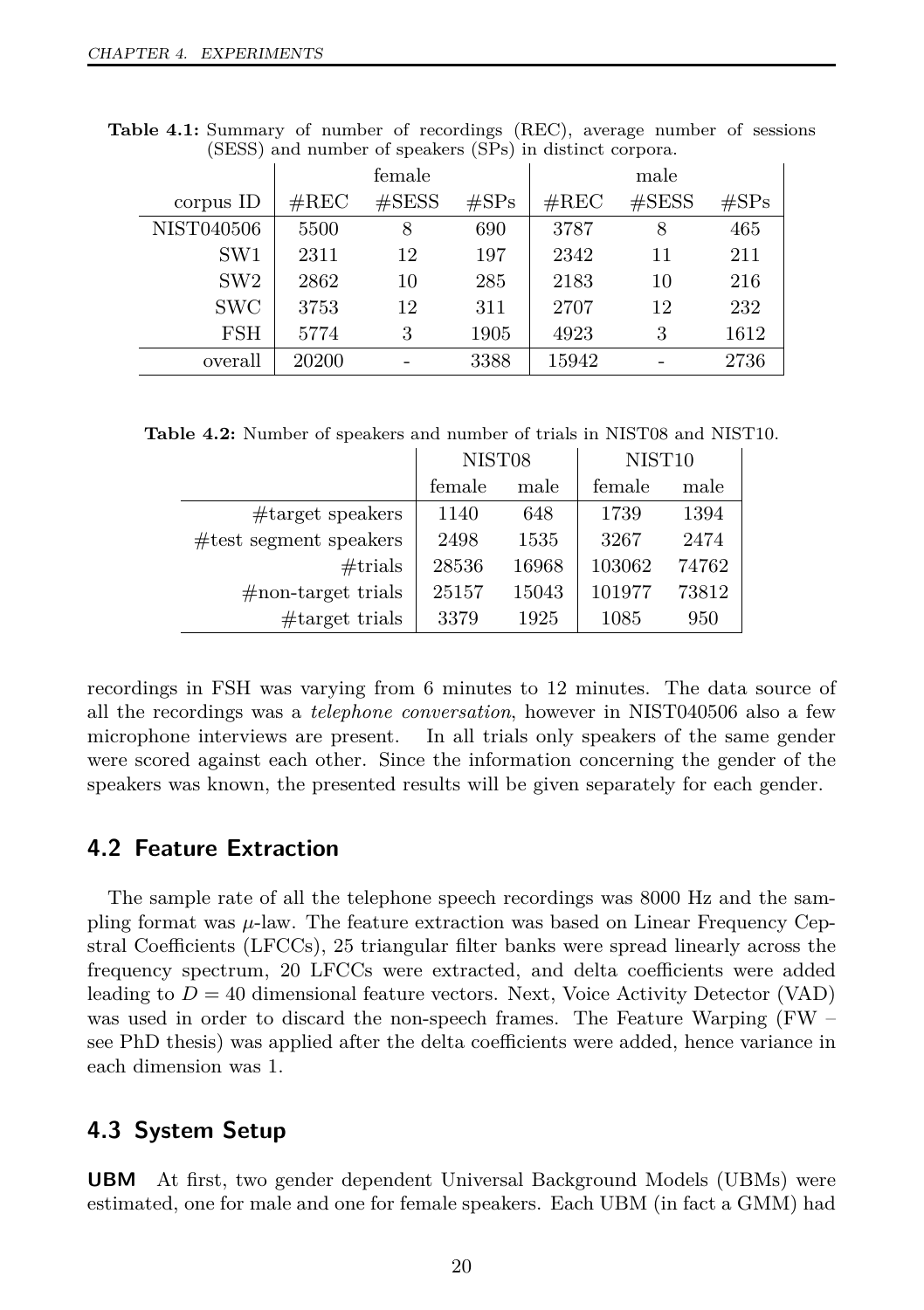$M = 1024$  Gaussians and was trained on pooled development corpora NIST040506. SW1, SW2, SWC and FSH from recordings of the respective gender utilizing EM algorithm and 32 reestimations.

**GMMs of Speakers** GMMs of individual speakers were MAP adapted, only means were adapted with a relevance factor  $\tau = 14$ ) using the UBM of respective gender.

**Supervector (SV) Extraction** Three types of SVs were extracted:

- 1.  $\psi_{\text{GSV}}$  mean of each speaker's GMM were concatenated into one SV of dimension  $M \times D = 1024 \times 40 = 40960$ ; the mapping is specified in [\(2.6\)](#page-20-4)
- 2.  $\psi$ <sub>GLDS</sub> monomials up to the  $k = 3^{rd}$  order were expanded, and a  $\frac{(D+k)!}{D!k!}$  = 12341 dimensional SV was extracted; the mapping is specified in  $(2.13)$  and the monomial expansion is given in [\(2.15\)](#page-21-3)
- 3.  $\psi_{\text{MLLR}}$  MLLR adaptation of UBM was performed given each speaker's feature vectors, only one (global) MLLR matrix was computed yielding a  $(D+1) \times D =$  $41 \times 40 = 1640$  dimensional SV; the mapping is specified in Section [\(2.3.2\)](#page-20-1)

**SVM** Note that for each speaker's recording only one SV of each type was extracted. SVM is a binary classifier, thus to train a SVM for each speaker a SVM impostor/background set was constructed (one-against-all training) from all SVs extracted from NIST040506. Since the dimensionality of SVs was high enough to be separated by a hyperplane, only a linear kernel was used – the verification consisted only in a scalar multiplication of two vectors – the SV of the hypothesized speaker and the normal vector of the separating hyperplane. SVM was trained using SVMtorch [\[9\]](#page-48-9).

**NAP** In order to train a NAP matrix from Section [2.4](#page-21-1) corpora SW1, SW2 and SWC were used because of a lot of available sessions (for some speakers more than 20). Details on the corank of the NAP matrix will be given in Section [4.5.](#page-35-1)

**Rank Normalization (RN)** Experiments with RN of SVs were also performed. SVs were rank normalized along each dimension, and the rank was determined according to a background population of SVs from SW1, SW2 and SWC. For details of RN see PhD thesis.

**i-vectors and PLDA** Development data to train the i-vector extractor consisted of corpora NIST040506, SW1, SW2, SWC and FSH (i.e. all the available development data were used). Subsequently, i-vectors from all development corpora were extracted, normalized to unit lengths [\[17\]](#page-48-17), and used to train a PLDA model (50 iterations were carried out). Details on values of latent dimensions will be given in upcoming sections.

**Score Fusion** In order to fuse scores of different systems the linear logistic regression from the FoCal tool kit [\[18\]](#page-48-18) was used. Hence, the combined/fused score was a weighted linear combination of outputs (verification scores) of distinct systems.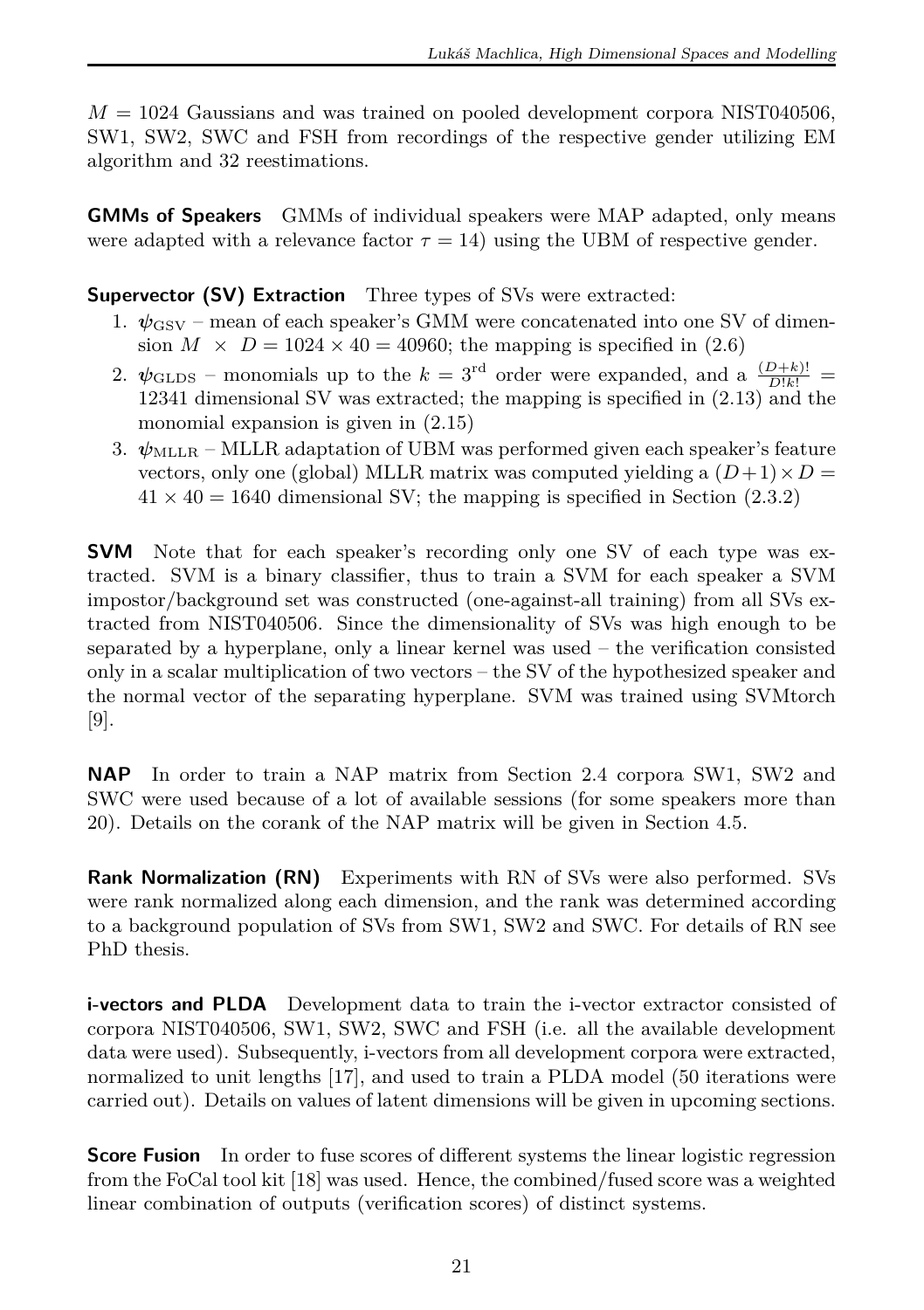<span id="page-35-2"></span>

|  | <b>Table 4.3:</b> Error rates acquired on female (F) and male (M) parts of NIST08 and |  |  |  |
|--|---------------------------------------------------------------------------------------|--|--|--|
|  | NIST10 utilizing the GMM/UBM based system.                                            |  |  |  |

|           | NIST <sub>08</sub> |       |       | NIST <sub>10</sub> |
|-----------|--------------------|-------|-------|--------------------|
|           |                    |       | R     | М                  |
| $EER[\%]$ | 12.19              | 11.79 | 17.70 | 15.58              |

#### <span id="page-35-0"></span>**4.4 GMM/UBM: Baseline Experiments**

GMMs dominated the task of speaker recognition for more than a decade, the concept was introduced by Reynolds in [\[1\]](#page-48-1). Results can be found in Table [4.3.](#page-35-2)

#### <span id="page-35-1"></span>**4.5 SuperVectors (SVs) and SVM**

Experiments will be performed on three types of SVs, namely  $\psi_{\rm GSV}$ ,  $\psi_{\rm MLLR}$ ,  $\psi_{\text{GLDS}}$ , which extraction is described in Section [4.3.](#page-33-1) Several normalizations will be tested and also the dimensionality reduction will be examined.

**Normalizations** Since the dimensionality of SVs is very high, linear kernels are satisfactory and perform well with SVs [\[2,](#page-48-2) [12,](#page-48-12) [10\]](#page-48-10). The one often used with GSVs is the Supervector Linear Kernel (SLK) introduced in [\(2.8\)](#page-20-2). In fact it incorporates the variance normalization, but moreover distinct dimension blocks are weighted. Since each dimension block is associated with a Gaussian in the UBM, the weighting relates to the number of feature vectors aligned to particular Gaussian. In the case of GLDS SVs the diagonal covariance  $C_{SV}$  of SVs was computed on development corpora NIST040506, SW1, SW2, SWC, and each SV was then multiplied by  $C_{SV}^{-1/2}$ . And for MLLR based SVs the One-Class Kernel (OCK) given in [\(2.12\)](#page-21-2) utilizing a block-diagonal normalization matrix was used.

Also Rank Normalization (RN – distribution of values in each dimension of SV was mapped to match uniform distribution) was performed along each dimension of a SV (as proposed in [\[19\]](#page-49-0)), the rank normalized dimensions where then transformed with an inverse normal cumulative distribution function yielding Gauss Normalized (GN) SVs. Results on NIST08 can be found in Table [4.4.](#page-36-0)

Interestingly, best performing system is the one with a simple linear kernel  $(K =$  $\psi^T \psi$  – in Table [4.4](#page-36-0) denoted as "no-norm"). Hence, no additional normalization helped. Since all the normalizations are focused on the variance of the SV, obviously the information on the variance is helpful and does not need to be removed. More detailed explanation related to the way SV is constructed can be found in the PhD thesis.

**NAP** Now the influence of the corank of the NAP matrix will be examined. Several values were tested, the results can be found in Table [4.5](#page-36-1) (corank 0 stands for none NAP). The increase in the performance of the speaker recognition system for NIST08 is more evident for male speakers, but error rates decreased for all tested values of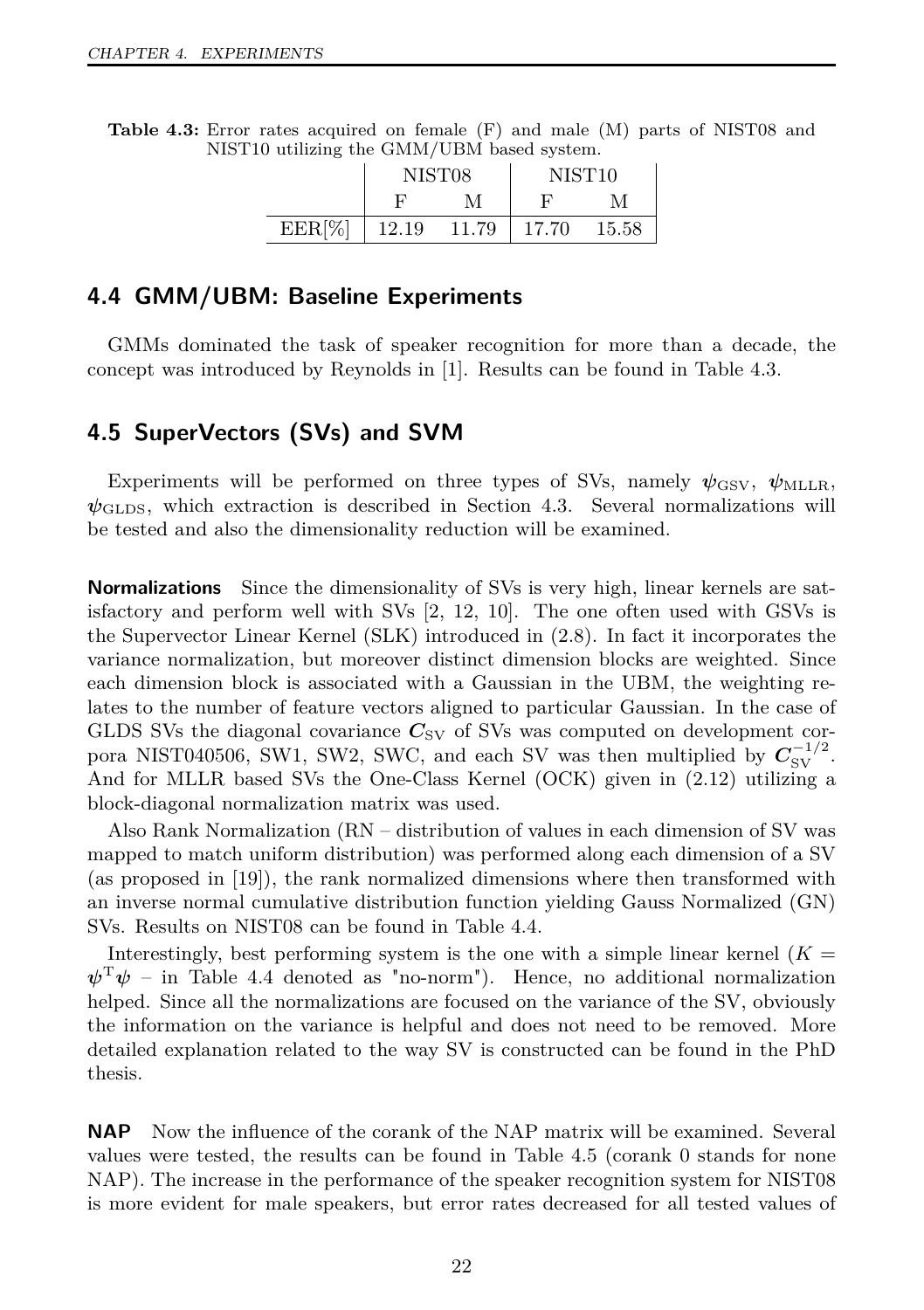| $\psi_{\rm GSV}$              | no-norm | RN    | $RN$ -GN | SLK   |
|-------------------------------|---------|-------|----------|-------|
| F                             | 9.38    | 9.50  | 9.53     | 10.27 |
| М                             | 8.78    | 8.94  | 8.73     | 10.23 |
| $\psi_{\scriptstyle\rm GLDS}$ | no-norm | RN    | $RN$ -GN | COV   |
| F                             | 11.16   | 11.81 | 11.75    | 11.54 |
| М                             | 9.19    | 9.45  | 9.77     | 9.92  |
| $\psi_{\rm MLLR}$             | no-norm | RN    | $RN$ -GN | OCK   |
| F                             | 13.61   | 14.74 | 14.74    | 13.67 |
| М                             | 12.21   | 12.83 | 12.78    | 12.42 |

<span id="page-36-0"></span>**Table 4.4:** Equal error rates [%] acquired on female (F) and male (M) parts of NIST08 utilizing SV/SVM system and distinct types of SVs and normalizations.

<span id="page-36-1"></span>**Table 4.5:** Equal rrror rates [%] acquired on female (F) and male (M) parts of NIST08 and NIST10 utilizing the NAP normalization and SV/SVM based system.

|   |                               | NAP corank     |                    |                    |       |       |          |       |  |
|---|-------------------------------|----------------|--------------------|--------------------|-------|-------|----------|-------|--|
|   |                               |                | NIST <sub>08</sub> | NIST <sub>10</sub> |       |       |          |       |  |
|   | $\psi_{\rm GSV}$              | $\overline{0}$ | 64                 | 128                | 256   | 512   | $\theta$ | 256   |  |
| F | EER <sup>[%]</sup>            | 9.38           | 8.73               | 8.94               | 9.12  | 9.38  | 12.17    | 9.31  |  |
| М | EER $[\%]$                    | 8.78           | 7.17               | 7.17               | 7.27  | 7.48  | 10.63    | 7.68  |  |
|   |                               |                |                    |                    |       |       |          |       |  |
|   | $\psi_{\scriptstyle\rm GLDS}$ | $\theta$       | 32                 | 64                 | 128   | 256   | $\Omega$ | 64    |  |
| F | EER $[\%]$                    | 11.16          | 10.09              | 10.12              | 10.45 | 11.25 | 14.75    | 11.71 |  |
| М | EER [%]                       | 9.19           | 8.05               | 8.21               | 8.26  | 8.88  | 12.21    | 9.16  |  |
|   |                               |                |                    |                    |       |       |          |       |  |
|   | $\psi_\mathrm{MLLR}$          | $\Omega$       | 8                  | 16                 | 32    | 64    | $\Omega$ | 16    |  |
| F | EER $[\%]$                    | 13.61          | 13.29              | 13.17              | 13.55 | 14.23 | 16.96    | 14.38 |  |
| М | EER [%]                       | 12.21          | 11.84              | 11.90              | 12.05 | 11.84 | 14.42    | 11.37 |  |

the NAP corank. Note that one value of the corank was taken and tested on NIST10. Since it is quite hard to predict the behaviour of the system on unseen data higher values of corank were taken (rather than the best performing one) in order to suppress possible undesirable (strong) within-speaker deviations in test data. The decrease of error rates obtained on NIST10 is substantial.

**Principal Component Analysis (PCA)** We will investigate whether the dimensionality of a SVM model can be further reduced without loosing any information. A SVM model was trained for each recording from corpora SW1, SW2, SWC, FSH and the background population of SVs (negative examples) for the training were taken from NIST040506. In order to find a SVM model subspace PCA was performed – eigenvalue decomposition of the covariance matrix computed from SVM models obtained from the development set. The question whether the dimensionality reduction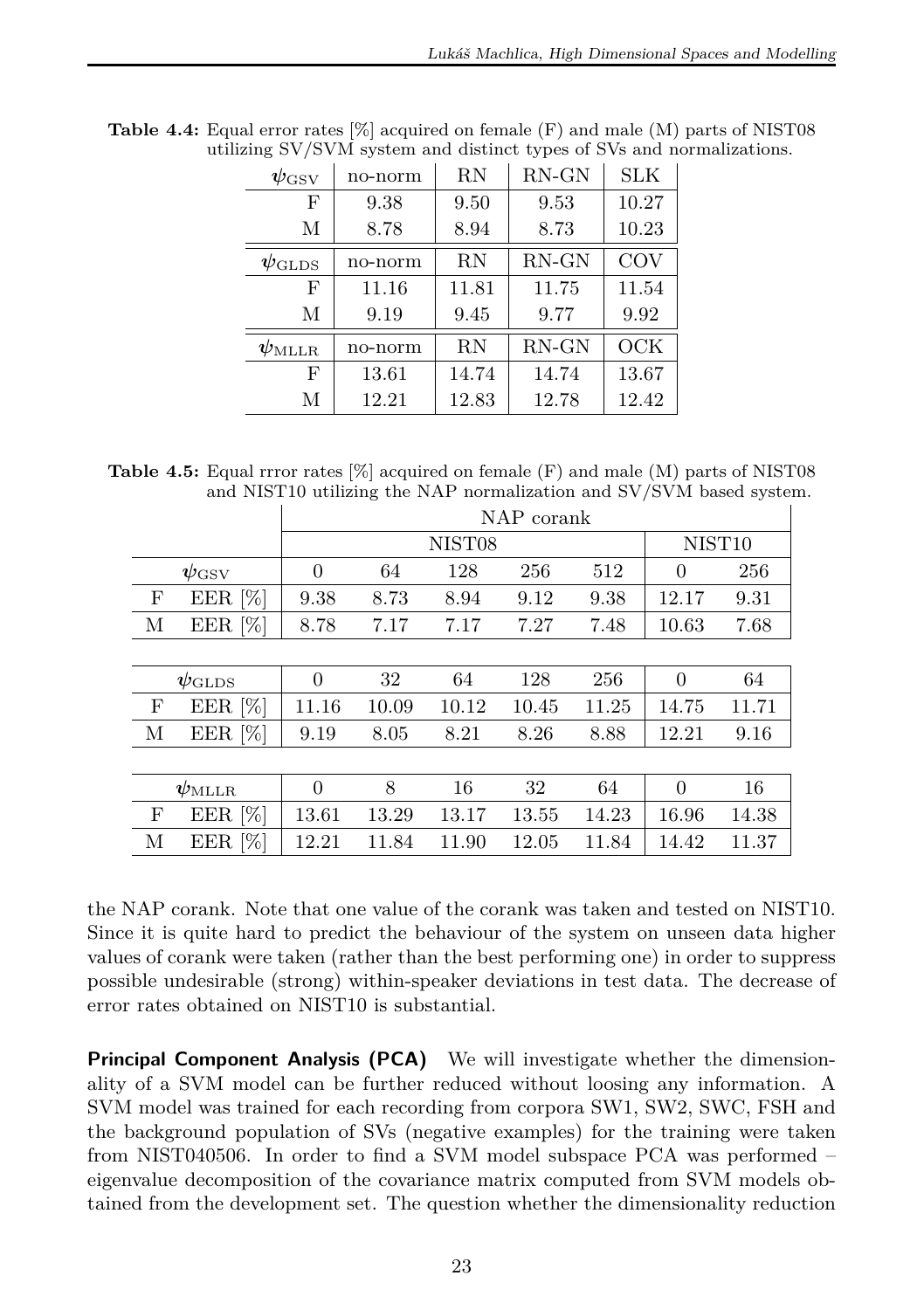|                               |                    | SVM dim  |       |       |       |       |       |
|-------------------------------|--------------------|----------|-------|-------|-------|-------|-------|
| $\psi_{\rm GSV}$              |                    | full-dim | 7000  | 5000  | 3000  | 1000  | 500   |
| F                             | NIST <sub>08</sub> | 9.12     | 9.77  | 9.53  | 9.85  | 10.09 | 10.48 |
|                               | NIST <sub>10</sub> | 9.31     | 9.68  | 9.49  | 9.59  | 9.86  | 9.95  |
| М                             | NIST08             | 7.27     | 8.05  | 7.79  | 7.84  | 8.10  | 8.52  |
|                               | NIST <sub>10</sub> | 7.68     | 7.79  | 7.79  | 7.68  | 8.21  | 8.11  |
|                               |                    |          |       |       |       |       |       |
| $\psi_{\scriptstyle\rm GLDS}$ |                    | full-dim | 7000  | 5000  | 3000  | 1000  | 500   |
| F                             | NIST08             | 10.12    | 10.33 | 10.30 | 10.42 | 11.07 | 11.75 |
|                               | NIST <sub>10</sub> | 11.71    | 11.89 | 11.80 | 11.98 | 12.53 | 13.46 |
| М                             | NIST <sub>08</sub> | 8.21     | 8.31  | 8.31  | 8.62  | 9.25  | 10.03 |
|                               | NIST <sub>10</sub> | 9.16     | 9.26  | 9.26  | 9.37  | 10.11 | 10.63 |
|                               |                    |          |       |       |       |       |       |
| $\psi_\mathrm{MLLR}$          |                    | full-dim | 1400  | 1200  | 1000  | 600   | 500   |
| F                             | NIST08             | 13.17    | 13.17 | 13.20 | 13.23 | 13.32 | 13.61 |
|                               | NIST <sub>10</sub> | 14.38    | 14.38 | 14.38 | 14.65 | 14.38 | 14.47 |
| М                             | NIST08             | 11.90    | 11.84 | 11.84 | 11.90 | 11.90 | 12.10 |
|                               | NIST10             | 11.37    | 11.37 | 11.37 | 11.47 | 11.79 | 12.11 |

<span id="page-37-1"></span>**Table 4.6:** Equal error rates [%] acquired on female (F) and male (M) parts of NIST08 and NIST10 after the dimensionality reduction of SVM models.

preserves the recognition rates is answered in Table [4.6.](#page-37-1)

Error rates increased a little, but the performance is still very high even if SVM models and SVs were projected to a much lower dimensional subspace. It is obvious that the dimensionality of the SVM model space contains a lot of redundant information, and it would be interesting to utilize a SVM kernel that maps into a lower dimensional space instead to higher in cases when such high dimensional SVs are used.

Note that the contribution of MLLR SVs to the recognition is lower than the contribution of GSVs and GLDS SVs, the causes are: the low dimensionality of MLLR SVs, the fact that only one MLLR transformation matrix was used, and that the UBM was adapted instead of adaptation of an complex HMM based system. Much lower error rates can be acquired when LVCSR system is in use [\[20,](#page-49-1) [19\]](#page-49-0).

#### <span id="page-37-0"></span>**4.6 PLDA and i-vectors**

The crucial problem when proposing a speaker verification system composed of modules (e.g. JFA, PLDA) is that data from a lot of speakers are required, moreover several sessions have to be available for each speaker in order to train a reliable ivector extractor and a PLDA model. The problem faced in this section will address the question whether distinct speech corpora (SW1, SW2, NIST040506, SWC) should be pooled together and used to train one PLDA model, or if each corpus should be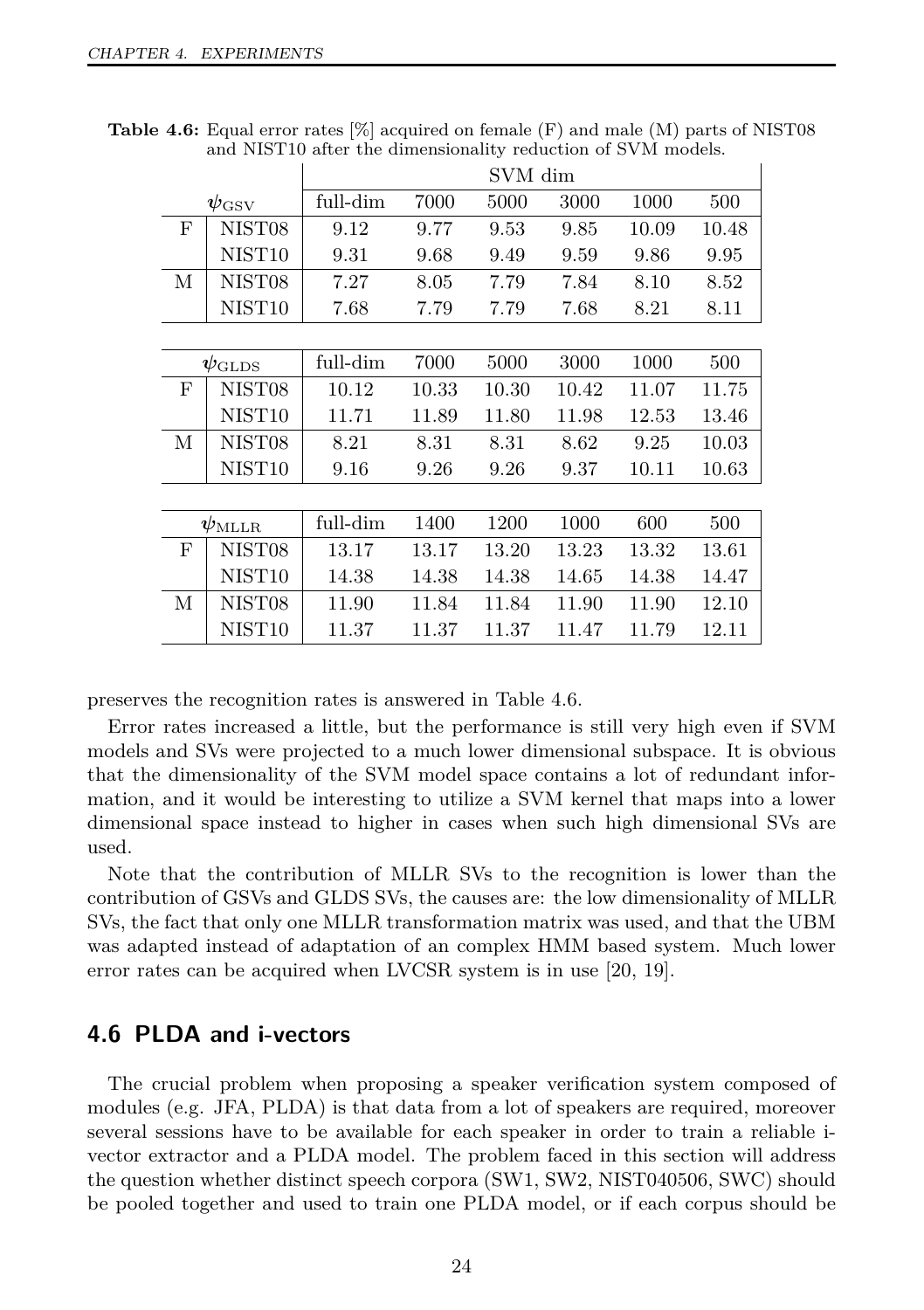<span id="page-38-2"></span>

**Figure 4.1:** Plots depict the comparison of situations when development corpora (NIST040506, SW1, SW2) are pooled and fused for NIST08 and NIST10.

used individually to train a separate PLDA model. In the latter scenario the results are fused at the end. Since often the verification conditions are unknown in advance (e.g. in the Speaker Recognition Evaluations (SREs) organized by NIST and other institutions) we cannot count on the use of one specific speech corpus performing best on the development set. It is more convenient to utilize several corpora, and evaluate the contribution of a PLDA model, trained for each corpora, in the fusion phase.

#### <span id="page-38-0"></span>**4.6.1 Development Corpora: NIST040506, SW1, SW2**

At first all the development data are pooled together and one PLDA model is trained. Next, one PLDA model is trained for each corpus (hence, three models are trained in total), each system based on one PLDA model is then scored against trials in NIST08. Given true identities of each pair of speakers scored in the trials the logistic linear regression is used to estimate the Fusion Coefficients (FCs) related to each PLDA model. Finally, to prove the validity of learned FCs trials from NIST10 are scored.

The question is which of the systems, the pooled or the fused one, performs better. For this purpose Figure [4.1](#page-38-2) was created, where EERs of the fused system (blue line) were sorted, and for each value of EER and latent dimension  $D_h$  and  $D_w$  for which this value occurred, value of EER of the pooled system (red line) in point  $[D_h, D_w]^T$  is plotted. For several values of EER also the dimensions  $D_h$  and  $D_w$  of latent variables are specified on the x-axis. Note that the fused system performs better in each of the conditions (for each dimension  $D_h$  and  $D_w$ ), moreover variations in error rates related to distinct latent dimensions are lower.

#### <span id="page-38-1"></span>**4.6.2 Development Corpora: NIST040506, SW1, SW2, SWC**

Now the SWC corpus is added, and the previous experiments will be repeated. Results related to the pooled corpora and to the fused system (fusion coefficients trained again on NIST08) can be found in Figure [4.2.](#page-39-1) Note that the fused system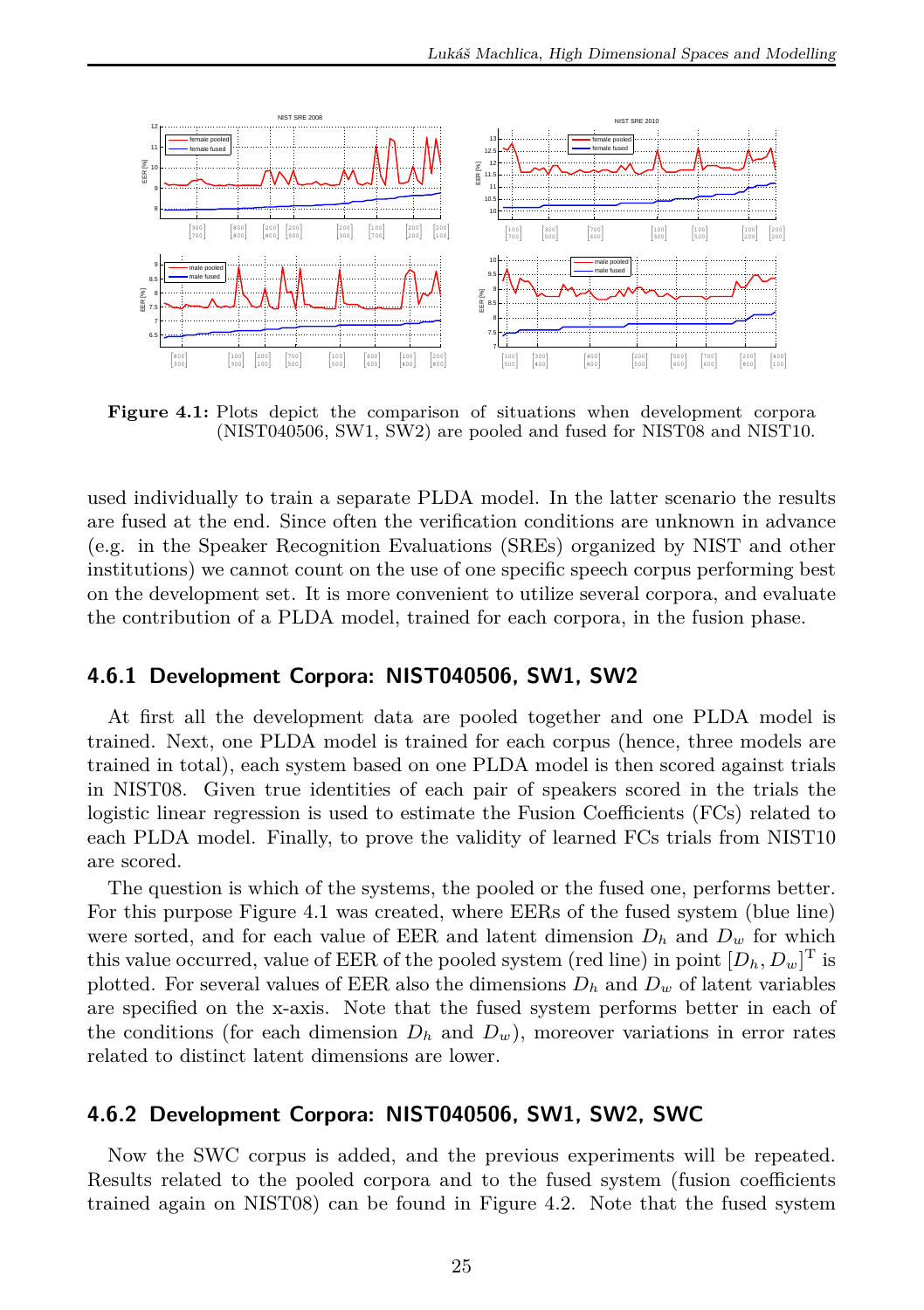<span id="page-39-1"></span>

**Figure 4.2:** Plots depict the comparison of situations when development corpora (NIST040506, SW1, SW2, SWC) are pooled and fused.

does still outperform the pooled one in the case of female speakers, but for male speakers this is no longer true for a substantial amount of values of latent dimensions. However, the fused system does not get worse than the pooled one, and for certain values of  $D_h$  and  $D_w$  the fused system still performs best. Apparently, having a larger development set leads to more efficient cancelling/averaging of undesirable acoustic deviations in this set.

#### <span id="page-39-0"></span>**4.7 Complementarity Analysis**

In order to investigate the complementarity of SVM based systems and i-vector based system, outputs (verification scores) of these systems will be fused. For this purpose the logistic linear regression from the FoCal tool kit [\[18\]](#page-48-18) will be utilized. To train the Fusion Coefficients (FCs) NIST08 will be utilized, and the learned FCs will be then used to fuse outputs of systems trained for NIST10. Let us summarize the main ideas and dissimilarities of methods examined in this thesis:

- 1. i-vectors combined with a PLDA model are used to find a low dimensional representation of a Supervector (SV) similar to GMM-mean SV (GSV), moreover PLDA decomposes the feature space into speaker- and session-dependent parts
- 2. i-vectors and PLDA model are generative and do not discriminate between speakers, whereas SVM as a discriminative classifier does; note that even if PLDA is a discriminative model it discriminates between the speaker- and the channel-subspace
- 3. presented SVs used with SVM incorporate different kinds of information
- 4. GSV is build from a set of vectors pointing to positions in the feature space with increased concentration of feature vectors; these vectors are concatenated to a high dimensional SV
- 5. in the case of GLDS the covariance and higher order moments of the whole speaker's data set are extracted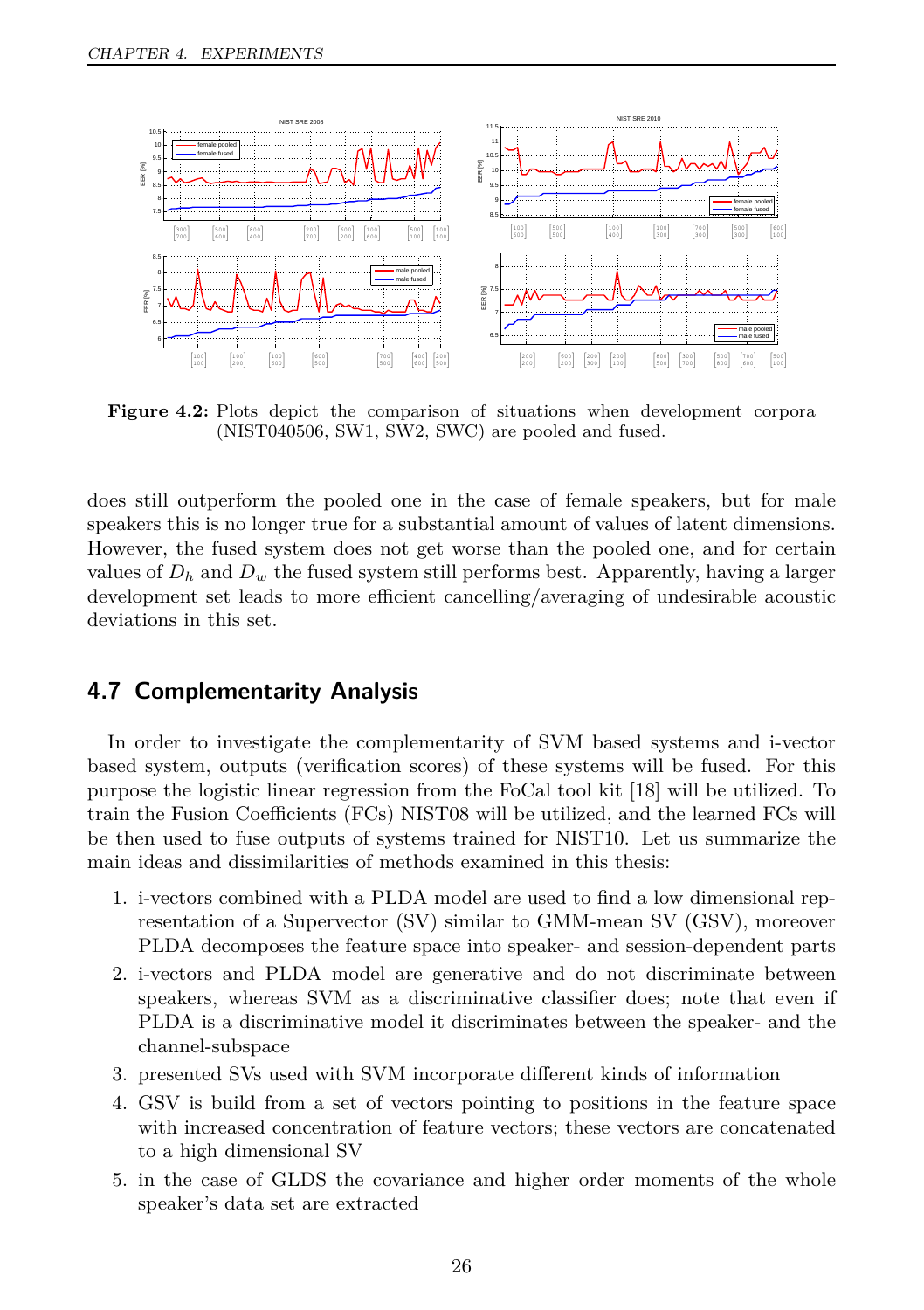|                      | female             |                    |                    | male               |
|----------------------|--------------------|--------------------|--------------------|--------------------|
|                      | NIST <sub>08</sub> | NIST <sub>10</sub> | NIST <sub>08</sub> | NIST <sub>10</sub> |
| <b>GLDS</b>          | 10.12              | 11.71              | 8.21               | 9.16               |
| GSV                  | 9.12               | 9.31               | 7.273              | 7.68               |
| <b>MLLR</b>          | 13.17              | 14.38              | 11.90              | 11.37              |
| <b>PLDA</b>          | 7.96               | 9.12               | 6.49               | 7.05               |
| <b>GSV-GLDS</b>      | 8.23               | 9.31               | 6.65               | 7.05               |
| <b>GSV-GLDS-MLLR</b> | 8.14               | 9.22               | 6.70               | 7.05               |
| <b>GSV-GLDS-PLDA</b> | 6.78               | 8.48               | 5.51               | 5.79               |
| ALI                  | 6.78               | 8.48               | 5.30               | 6.00               |

<span id="page-40-0"></span>**Table 4.7:** Equal error rates [%] for different speaker recognition systems and their fusion.

6. MLLR is used to transform all the means of a UBM in order to fit given feature vectors, therefore information contained in the MLLR SVs can be thought of as a "model error" (UBM error) given a (spekaer's) feature set

In the fusion systems GSV-NAP-256, GLDS-NAP-64, MLLR-NAP-16 (trained via SVM with a simple linear kernel) performing best in experiments from previous sections will participate along with the fused i-vec/PLDA system trained on NIST040506, SW1, SW2 and SWC, and  $D_h = 100$ ,  $D_w = 600$  (they give good results in all four cases male/female and NIST08/NIST10). Results are given in Table [4.7.](#page-40-0) The fusion of systems is undoubtedly beneficial since error rates decreased in all cases. However, the performance of the MLLR based system is too poor in comparison with the other systems and the fusion does not contribute any further to the recognition performance.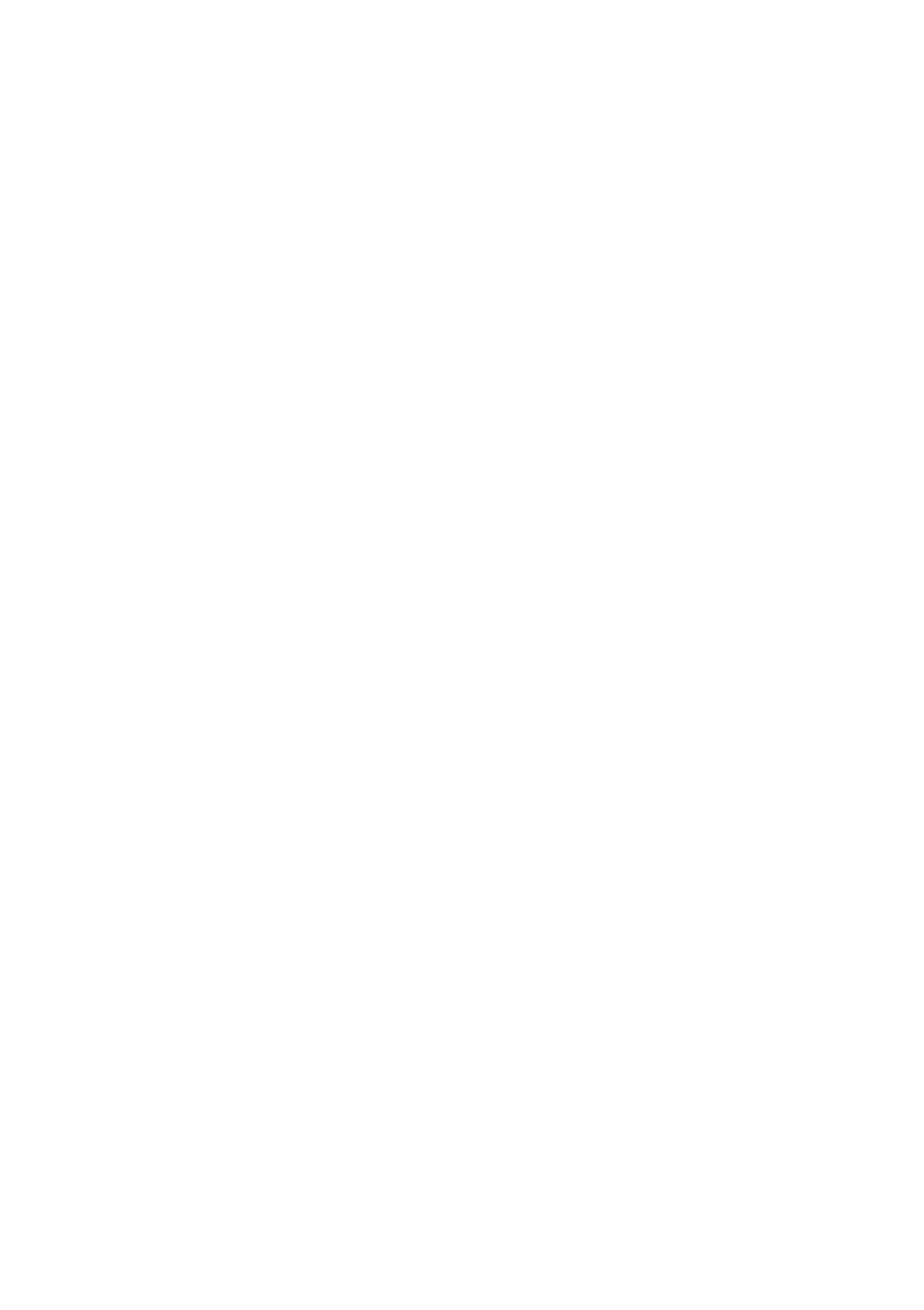## <span id="page-42-0"></span>**5 Estimation of GMM Statistics on GPU**

The Expectation-Maximization (EM) algorithm, in clustering often used also with Gaussian Mixture Models (GMMs), was in [\[21\]](#page-49-2) identified as one of the top 10 data mining algorithms. GMMs trained via EM are widely used in many state-of-the art recognition and data mining systems. They are of most importance in the speaker recognition. They are utilized in the concept of supervectors and Support Vector Machines (SVMs) and also in Factor Analysis (FA) based systems like JFA and i-Vectors (see Chapter [3\)](#page-24-0). Another usage can be found in speech recognition systems based on Hidden Markov Models with output probabilities described by GMMs [\[22\]](#page-49-3). Nevertheless, GMMs are utilized also by biologists and immunologists for counting, sorting, and analyzing cells suspended in a fluid [\[23\]](#page-49-4). This chapter is based on the work published in [\[24\]](#page-49-5).

Focus is laid on GMMs described by diagonal covariance matrices. Only the estimation of GMM statistics is implemented on GPU, rather than the overall estimation of new GMM parameters. The statistics are more general and may be used also in other techniques, e.g. in the adaptation or i-vector extraction discussed in Section [3.1.](#page-24-1) Note that the estimation process does not involve any approximations, GMM statistics obtained using any of the methods are equal (to some negligible rounding errors).

#### <span id="page-42-1"></span>**5.1 Estimation Utilizing CUDA**

GPU's CUDA may be seen as a fully parallel system operating with hundreds of threads at once. According to the GPU architecture threads are organized into *thread blocks*. All thread blocks are ordered in an one- or two-dimensional *grid*. Thread blocks are independent of each other (algorithm executed in each of the blocks does not depend on what is going on in other blocks), while threads in each block are allowed to cooperate. All thread blocks execute the same algorithm called a *kernel*. The information on the position in the grid along with the grid dimension is utilized to properly divide input data into smaller independent portions. Each of the data portions is then handled by a separate thread block according to the specified kernel function.

Not all the tasks can be parallelized using only one kernel function since a problem can not always be divided into several fully independent parallel subtasks. More often a result of one subtask depends on a result of a different subtask. However, such tasks may have only a few points where they need to exchange their outcomes. Thus, to parallelize the task one has to employ more kernels. We have proposed 4 kernels

- $\hat{\gamma}$ -kernel computes  $\hat{\gamma}_{m,t} = \log(\omega_m) + \sum_{i=1}^D \log \mathcal{N}(o_{t,i}|\mu_{m,i}, \sigma_{m,i}^2)$  for each  $t, m$ ,
- *L*-kernel computes overall log-likelihood  $\mathcal{L}_t = \log \sum_{m=1}^{M} \omega_m \mathcal{N}(o_t | \mu_m, \Sigma_m)$  for each *t*,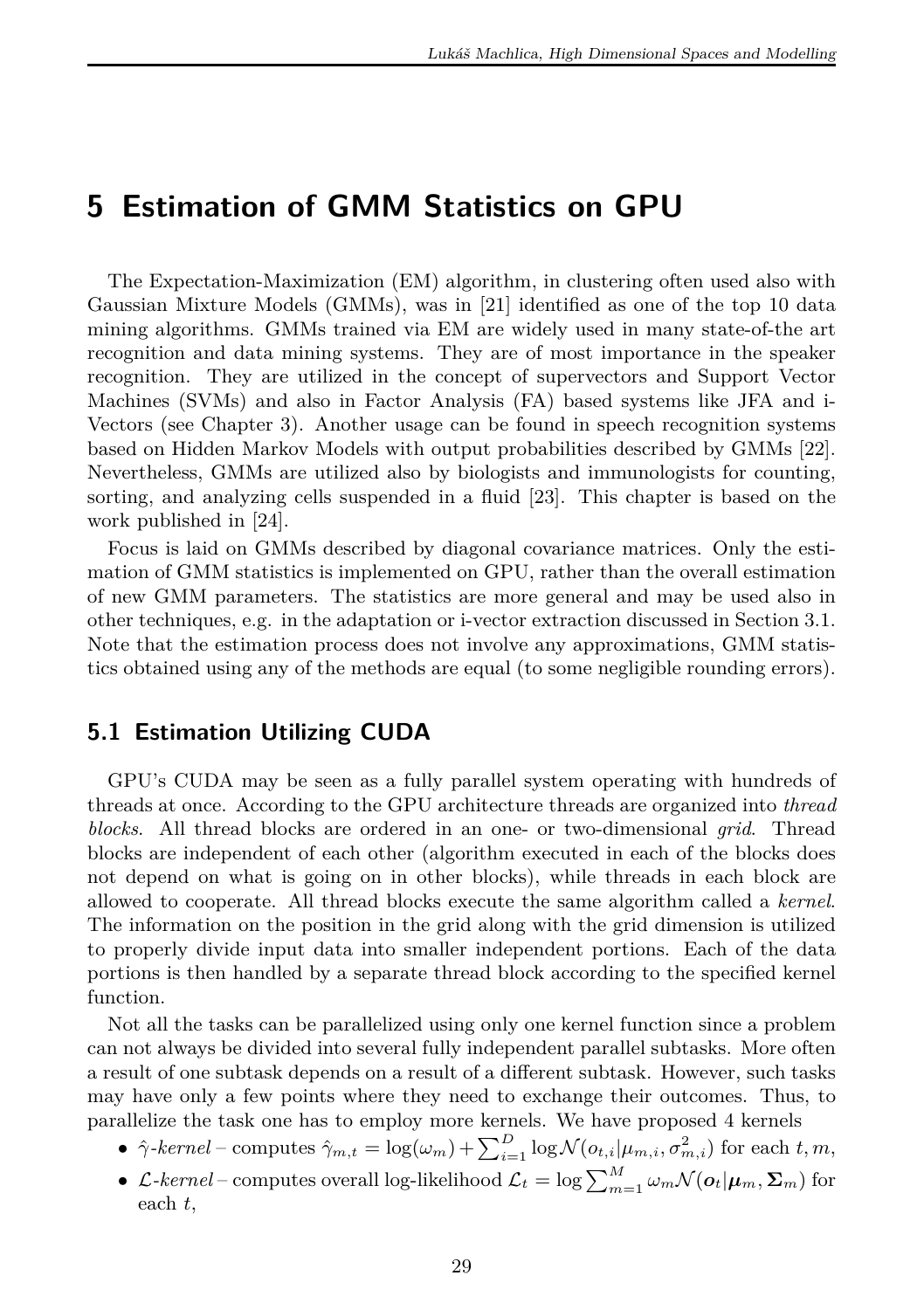- *γ*-kernel normalizes each  $\hat{\gamma}_{m,t}$  by  $\mathcal{L}_t$  to get a proper Gaussian posterior  $\gamma_m(\boldsymbol{o}_t)$ ,
- *ε*-*kernel* estimates first and second moments  $\varepsilon_m = \sum_{t=1}^T \gamma_m(o_t) o_t$  and  $\varepsilon_m^2 =$  $\sum_{t=1}^{T} \gamma_m(\boldsymbol{o}_t) \boldsymbol{o}_t \boldsymbol{o}_t^{\mathrm{T}}$  for each *m*,

where *D* is the dimension of a feature vector  $o_t$ , *M* is the number of Gaussians in the GMM,  $\omega_m$ ,  $\mu_m$ ,  $\Sigma_m$  are weight, mean vector and covariance matrix of Gaussian *m*, respectively, and  $\sigma^2$  is the diagonal of  $\Sigma_m$ .

A high GPU computing performance can be fully utilized only with proper memory management. Several memory types exist, which significantly differ in their size, access speed and access permission. *Global memory* (GM) has read/write access, has hundreds of mega bytes available and can be accessed from every block and every thread, but the access latency is relatively high. The best performance of GM can be achieved using the *Texture Memory* (TM). TM can be seen as a part of GM, but it is read only and cached, thus the access speed may be significantly faster than in the case of GM. Another type of memory is the *Shared Memory* (SM), which storage size is around kilo bytes, but the access speed is very high (very low latency). SM is visible only for threads in a thread block. In order to make the best of the GPU computing power one has to align the data into Memory-Aligned-Blocks (MABs). The optimal size of a MAB is closely related to the number of threads in a thread block. Number of threads in a block is user dependent, but optimally has to be a multiple of the *warp size*. Warp size is hardware dependent and represents the minimum number of threads in a thread block that run at once (mostly a multiple of 32) – *run in a warp*. For the best performance threads in a warp have to access data in the memory sequentially therefore data in MABs have to be properly organized. Since CUDA supports *X4* data types (e.g. *short4, int4, float4*, etc.), data are stored in the memory in quaternions, and the normalization coefficient of each Gaussian  $q_m = \log(\omega_m) - 0.5D\log(2\pi) - 0.5\log|\Sigma_m|$  is precomputed. It should be stated that all the GPU's memory management of feature vectors, model parameters, temporary data (once computed) is assigned to the cached TM (all data are visible to all thread blocks and their threads). However, feature vectors are copied to the faster SM in some kernels.

#### <span id="page-43-0"></span>**5.2 Experiments**

Experiments were performed on a single EM iteration. Data were taken from NIST SRE 2008, only training data were used for adaptation. In summary, we extracted 3,125,506 (3125.6k) feature vectors of dimension 40. CPU implementation was tested on 2.39 GHz Intel 4 GB RAM PC, the GPU implementation was tested on low-end NVIDIA GeForce GTX 280 video card and the algorithms were developed in CUDA toolkit 3.1.

We have tried to compare the time consumptions also with other implementations. We have tested several freely available implementations, but all of them failed (lack of numerical stability) on our large dataset of high dimensional real data. We have found two recent publications (worth to be mentioned) interested in the GPU implementation of the EM algorithm focusing on GMMs with diagonal covariances, namely a publication by Kumar et al. [\[25\]](#page-49-6) and a master thesis from Andrew Pangborn [\[23\]](#page-49-4).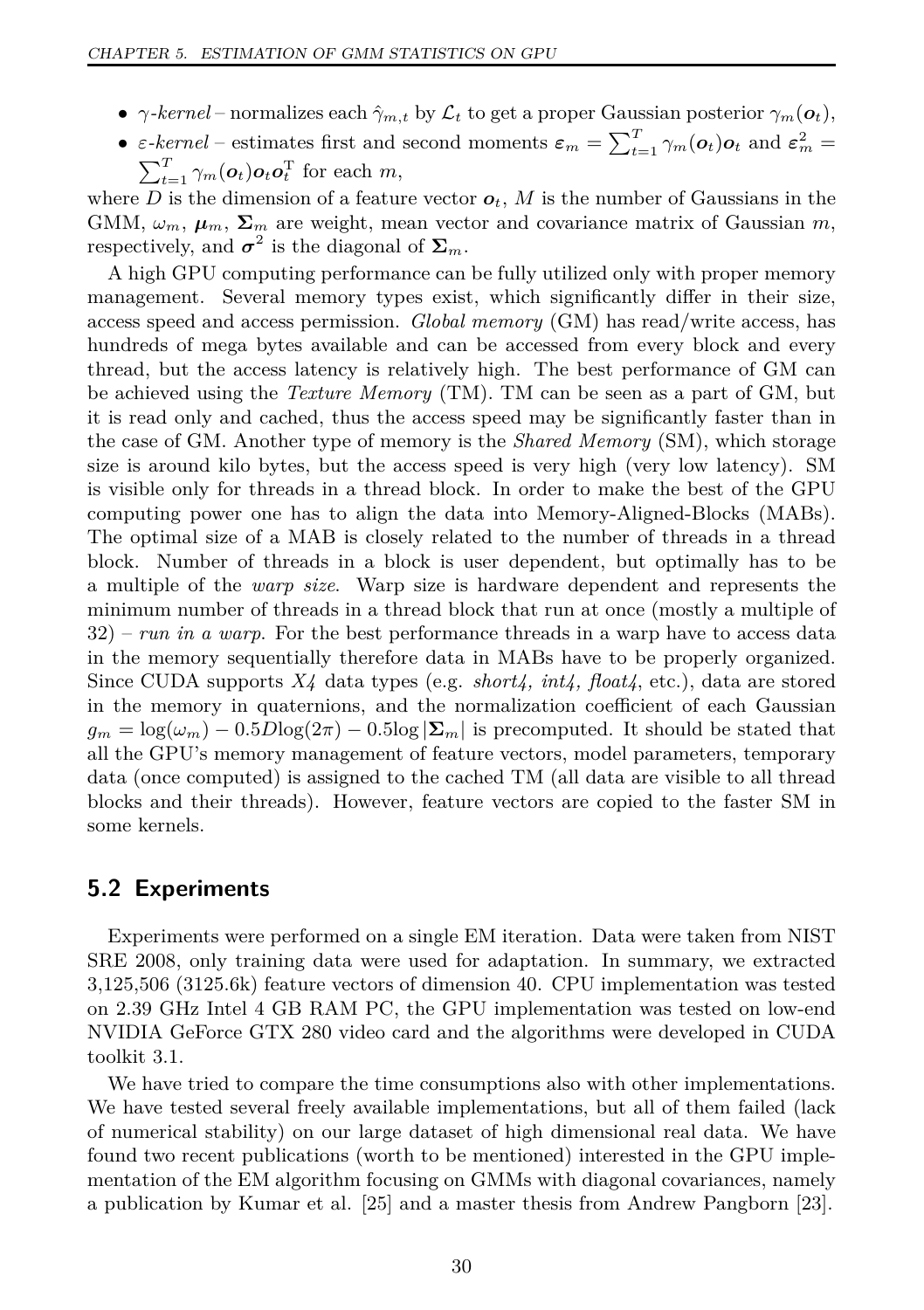|        | Givilyi with 92 Gaussians. |            |       |                                   |
|--------|----------------------------|------------|-------|-----------------------------------|
|        | $#samples$ Kumar et al.    | A.Pangborn | UWB   | $MATLAB^{\tiny{\textcircled{B}}}$ |
| 153.6k | 215.0                      | 51.1       | 9.25  | 10936.0                           |
| 230.4k | 264.9                      | 71.1       | 13.99 | 16461.0                           |

<span id="page-44-0"></span>**Table 5.1:** Comparison given in milliseconds of different implementations for different amounts of training data assuming feature vectors of dimension 32 and GMM with 32 Gaussians.

Experiments performed by Kumar et al. used NVIDIA Quadro FX 5800, which is almost identical to the NVIDIA TESLA C1060 on which the experiments of Andrew Pangborn were performed, and to NVIDIA GeForce GTX 280 on which our experiments were performed. Time consumptions of both implementations were taken from Tab. 5.8 from [\[23\]](#page-49-4). In order to compare the implementations to ours we set up same conditions as in [\[25\]](#page-49-6) and [\[23\]](#page-49-4). Hence, we reduced the dimension of our data to 32 and took only 153.6k and 230.4k feature vectors. Tab. [5.1](#page-44-0) is the extended table containing also our results denoted as UWB and the CPU reference computed in MATLAB <sup>R</sup> 7.5.0.342 (R2007b) utilizing the Statistics Toolbox function gmdistribution.fit() (only the time spent on estimation of statistics was measured).

As can be seen from Tab. [5.1,](#page-44-0) the implementation proposed in this chapter outperformed the others. It is more than 5 times faster than A. Pangborn's implementation and more than 20 times faster than Kumar's implementation. The key part of the speed up is the proper memory management of the data adhering to the rules of coalesced access [\[26\]](#page-49-7). In addition, data loaded to the kernels are reused as much as possible (higher degree of parallelization), e.g. the log-likelihoods are estimated for several feature vectors and several Gaussians at once in each kernel, the same principle holds for the accumulation kernel. Another important performance related technique lays in the use of the Texture Memory (TM) with *float4* data types for read-only data. Data shared across a thread block or data that are accessed repeatedly should be copied into the Shared Memory (SM) in advance. The mentioned advices are of course well known, but it is quite difficult to integrate them to a specific task.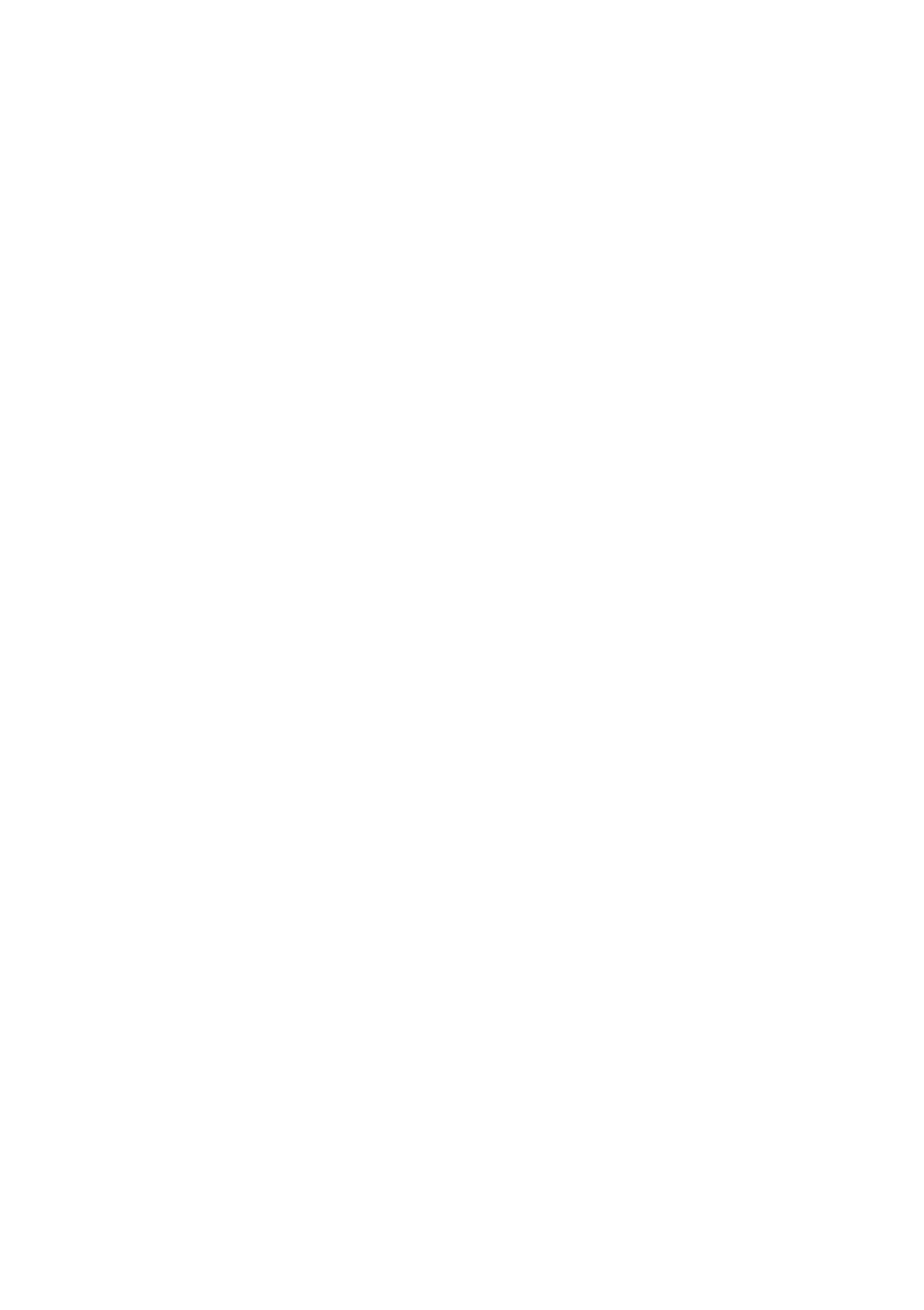## <span id="page-46-0"></span>**6 Conclusion**

Techniques of automatic speaker recognition developed in the last decade were presented. The main emphasize was laid on the modelling of feature vectors once extracted. Feature vectors are of relatively small dimension (in our case the dimension was 40) and are based on the power spectrum of the speech signal. Feature vectors are mapped to a high dimensional space with the use of a generative model. The task of the generative model is to segment the feature space according to the concentration of feature vectors from the development set localized in specific areas of the feature space. The high dimensional vectors denoted Supervectors (SVs) are composed of various statistics related to feature sets of a speaker, and they can be thought of as a higher level features. For each recording of a speaker only one SV is extracted. Since nowadays large corpora containing hundreds of speakers recorded on several channels (we say that several sessions of a speaker are at hand) are available, information on channel distortions is utilized in order to identify directions in the SV space most responsible for channel and speaker changes. Moreover, since SVs are of substantially high dimension these techniques incorporate also the dimensionality reduction.

The thesis was devoted to a thorough description of methods used in the experiments in a logical sequence. Following problems were solved:

- 1. *An efficient implementation of the EM estimation algorithm on a Graphics Processing Unit (GPU)*. More precisely, the evaluation of EM related statistics was transfered to GPU. Since several thousand hours of speech had to be processed yielding over  $10^4$  millions of 40 dimensional feature vectors, and since these statistics are required not only when estimating the Universal Background Model (UBM), but are needed also when extracting SVs used with Support Vector Machines (SVMs) and in the i-vector extraction, the speed up was of great importance. Moreover, the EM algorithm and GMM estimation are frequently used also in other fields than the speaker recognition [\[23,](#page-49-4) [21\]](#page-49-2).
- 2. *The influence of normalizations of SVs on the performance of the SVM system*. Surprisingly, the lowest error rates were acquired without any normalizations of SVs. The result was attributed to the pre-normalization of low dimensional feature vectors using the Feature Warping (FW) technique.
- 3. *An efficient implementation of the PLDA estimation algorithm*. In order to investigate the impact of development data sets on the PLDA modelling analysed in Section [4.6](#page-37-0) and performance of the speaker verification system more than 4000 PLDA models were trained for 800 dimensional i-vectors (each training consisted from 50 iterations).
- 4. *Relation of Nuisance Attribute Projection (NAP) to Factor Analysis (FA) based channel compensation*. Since NAP used with SVM does a channel compensation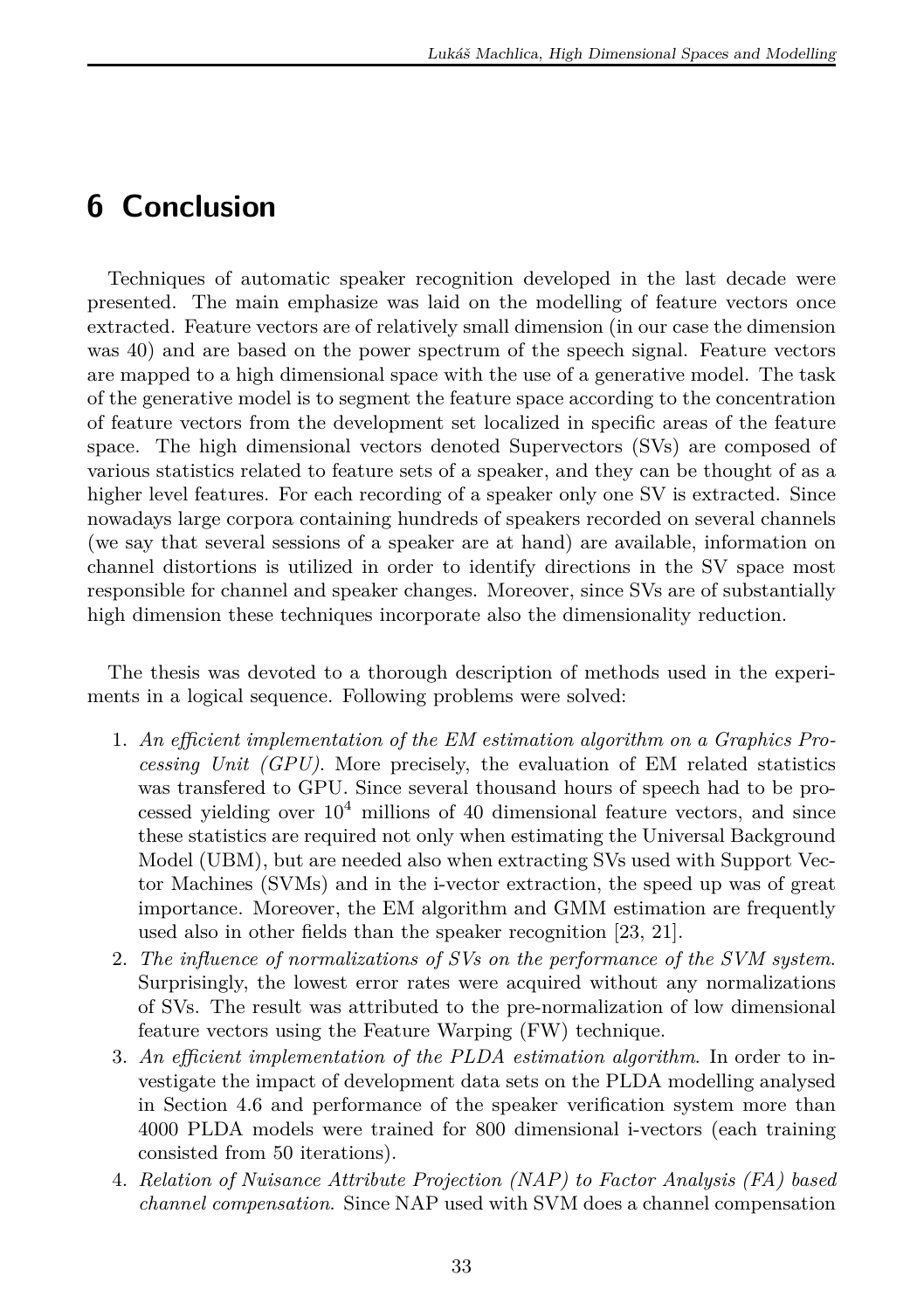and so does the FA model used in JFA/PLDA, the similarities and working principles of both approaches were examined. Both problems were converted to the formulation of Least Squares (LS) and reviewed in the new light of LS yielding interesting conclusions on handling the noise. In simple terms, both do the eigenvector decomposition of a within-speaker covariance matrix, but FA based approach does in addition scale the directions according to the estimated noise level.

- 5. *The influence of the size of development sets and fusion of PLDA decompositions of several total variability spaces (composed from i-vectors from individual development corpora) on the performance of the speaker verification.* It was shown that if enough data to train a reliable PLDA model are available then it is more convenient to train one PLDA model for each development corpus, and let a fusion algorithm assign a weight to each verification score related to each model. If variations in one corpus would be much higher than in other corpora, and in addition data from such a corpus would be inappropriate for given recognition conditions (e.g. telephone speech), the PLDA model trained from pooled corpora could notably spoil the recognition.
- 6. *Information redundancy in SVM models*. In addition to the dimensionality reduction of SVs via i-vector extraction, also the dimensionality reduction of SVM model was investigated. Obviously, SVM model does contain a lot of redundancies yielding a SVM decision hyperplane of much lower dimension. Such an observation may be of help when proposing a kernel function, which could instead of mapping to higher dimensions utilize some (e.g. non-linear) mapping to a lower dimensional space.
- 7. *Complementarity of discussed methods*. It was shown that methods used in the experiments do possess a complementary information since the fused system outperformed all systems based on particular methods.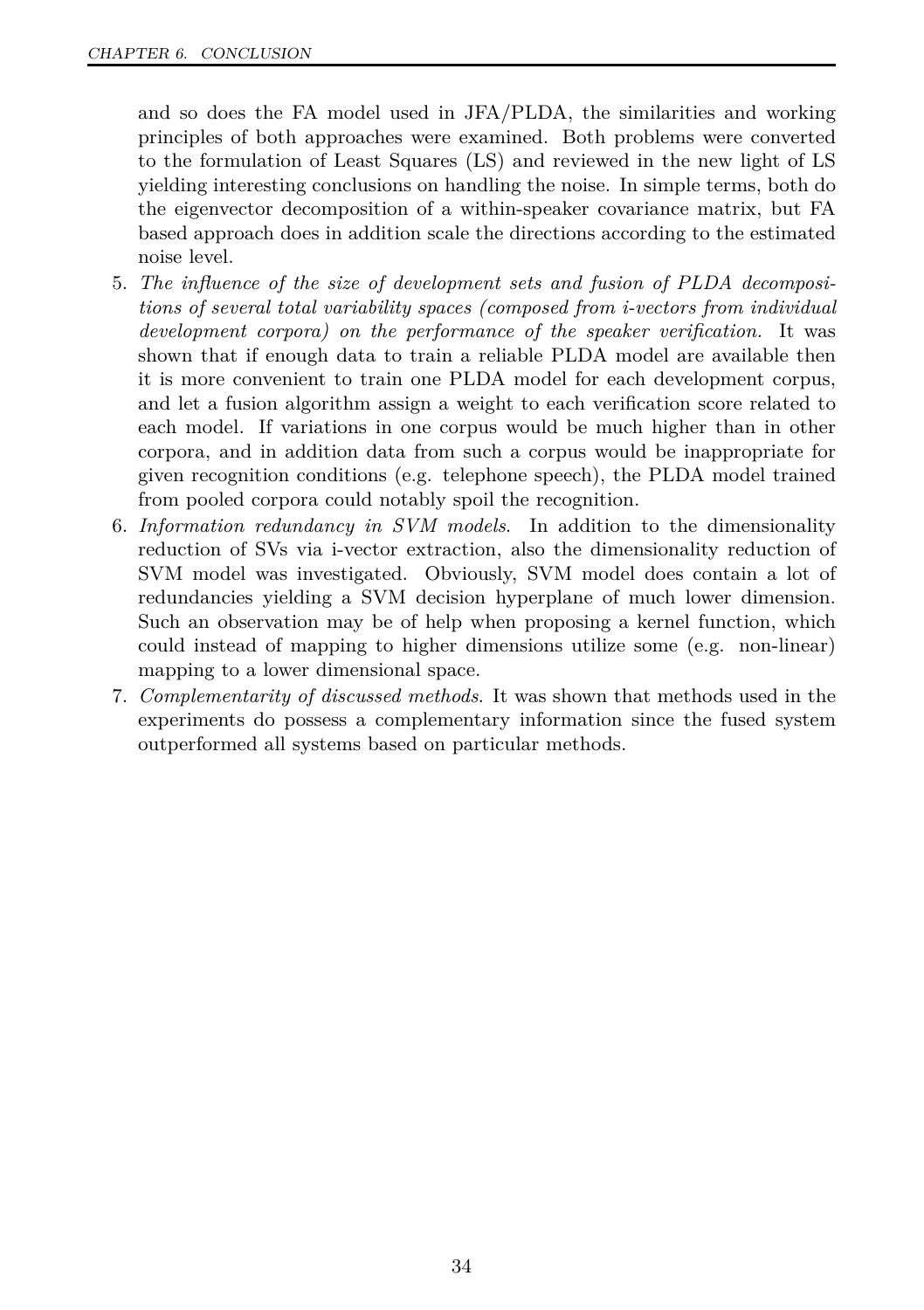## <span id="page-48-0"></span>**Bibliography (selection)**

- <span id="page-48-1"></span>[1] D. A. Reynolds, "A Gaussian Mixture Modelling Approach to Text-independent Speaker Identification," Ph.D. dissertation, Georgia Institute of Technology, 1992.
- <span id="page-48-2"></span>[2] W. M. Campbell, D. E. Sturim, and D. A. Reynolds, "Support Vector Machines using GMM Supervectors for Speaker Verification," *Signal Processing Letters, IEEE*, vol. 13, no. 5, pp. 308–311, 2006.
- <span id="page-48-3"></span>[3] W. M. Campbell, D. E. Sturim, D. A. Reynolds, and A. Solomonoff, "SVM Based Speaker Verification using a GMM Supervector Kernel and NAP Variability Compensation," *Acoustics, Speech and Signal Processing. ICASSP Proceedings*, vol. 1, 2006.
- <span id="page-48-4"></span>[4] P. Kenny, "Joint Factor Analysis of Speaker and Session Variability: Theory and Algorithms," Centre de Recherche Informatique de Montréal (CRIM), Tech. Rep., 2006.
- <span id="page-48-5"></span>[5] N. Dehak, "Discriminative and Generative Approaches for Long- and Short-term Speaker Characteristics Modeling: Application to Speaker Verification," Ph.D. dissertation, École de Technologie Supérieure, Université du Québec, 2009.
- <span id="page-48-6"></span>[6] S. J. D. Prince and J. H. Elder, "Probabilistic Linear Discriminant Analysis for Inferences About Identity," *Computer Vision, 2007. ICCV 2007. IEEE 11th International Conference on*, pp. 1–8, 2007.
- <span id="page-48-7"></span>[7] P. Matějka, O. Glembek, F. Castaldo, J. Alam, O. Plchot, P. Kenny, L. Burget, and J. Černocký, "Full-covariance UBM and Heavy-tailed PLDA in I-Vector Speaker Verification," *Proceedings of the 2011 IEEE International Conference on Acoustics, Speech, and Signal Processing, ICASSP 2011*, pp. 4828–4831, 2011.
- <span id="page-48-8"></span>[8] B. Schölkopf and A. Smola, *Learning with Kernels: Support Vector Machines, Regularization, Optimization, and Beyond*. MIT Press, 2001.
- <span id="page-48-9"></span>[9] R. Collobert, S. Bengio, and C. Williamson, "SVMTorch: Support vector machines for large-scale regression problems," *Journal of Machine Learning Research*, vol. 1, pp. 143–160, 2001, available from:<http://bengio.abracadoudou.com/SVMTorch.html> [last visited: 16.8.2012].
- <span id="page-48-10"></span>[10] R. Dehak, N. Dehak, P. Dumouchel, and P. Kenny, "Linear and Non Linear Kernel GMM SuperVector Machines for Speaker Verification," *Interspeech*, vol. 1, pp. 302–305, 2007.
- <span id="page-48-11"></span>[11] Z. N. Karam and W. M. Campbell, "A New Kernel for SVM MLLR Based Speaker Recognition," *Proc. Interspeech 2007, Antwerp, Belgium*, pp. 290–293, 2007.
- <span id="page-48-12"></span>[12] W. M. Campbell, "Generalized Linear Discriminant Sequence Kernels for Speaker Recognition," *IEEE International Conference on Acoustics, Speech and Signal Processing.*, vol. 1, 2002.
- <span id="page-48-13"></span>[13] K. Lee, C. You, T. Kinnunen, and D. Zhu, "Characterizing Speech Utterances for Speaker Verification with Sequence Kernel SVM," *Proceedings of Interspeech, Brisbane*, pp. 1397–1400, 2008.
- <span id="page-48-14"></span>[14] L. Machlica and Z. Zajíc, "Factor Analysis and Nuisance Attribute Projection Revisited," *Interspeech*, 2012.
- <span id="page-48-15"></span>[15] C. M. Bishop, *Pattern Recognition and Machine Learning*, 1st ed. Springer, 2007.
- <span id="page-48-16"></span>[16] M. E. Tipping and C. M. Bishop, "Mixtures of Probabilistic Principal Component Analysers," *Neural Computation 11*, vol. 2, pp. 443–482, 1999.
- <span id="page-48-17"></span>[17] D. Garcia-Romero and C. Y. Espy-Wilson, "Analysis of I-vector Length Normalization in Speaker Recognition Systems," *Interspeech*, pp. 249–252, 2011.
- <span id="page-48-18"></span>[18] N. Brümmer, "FoCal: Tools for Fusion and Calibration of Automatic Speaker Detection Systems," 2006, available from:<http://sites.google.com/site/nikobrummer/focal> [last visited: 16.8.2012].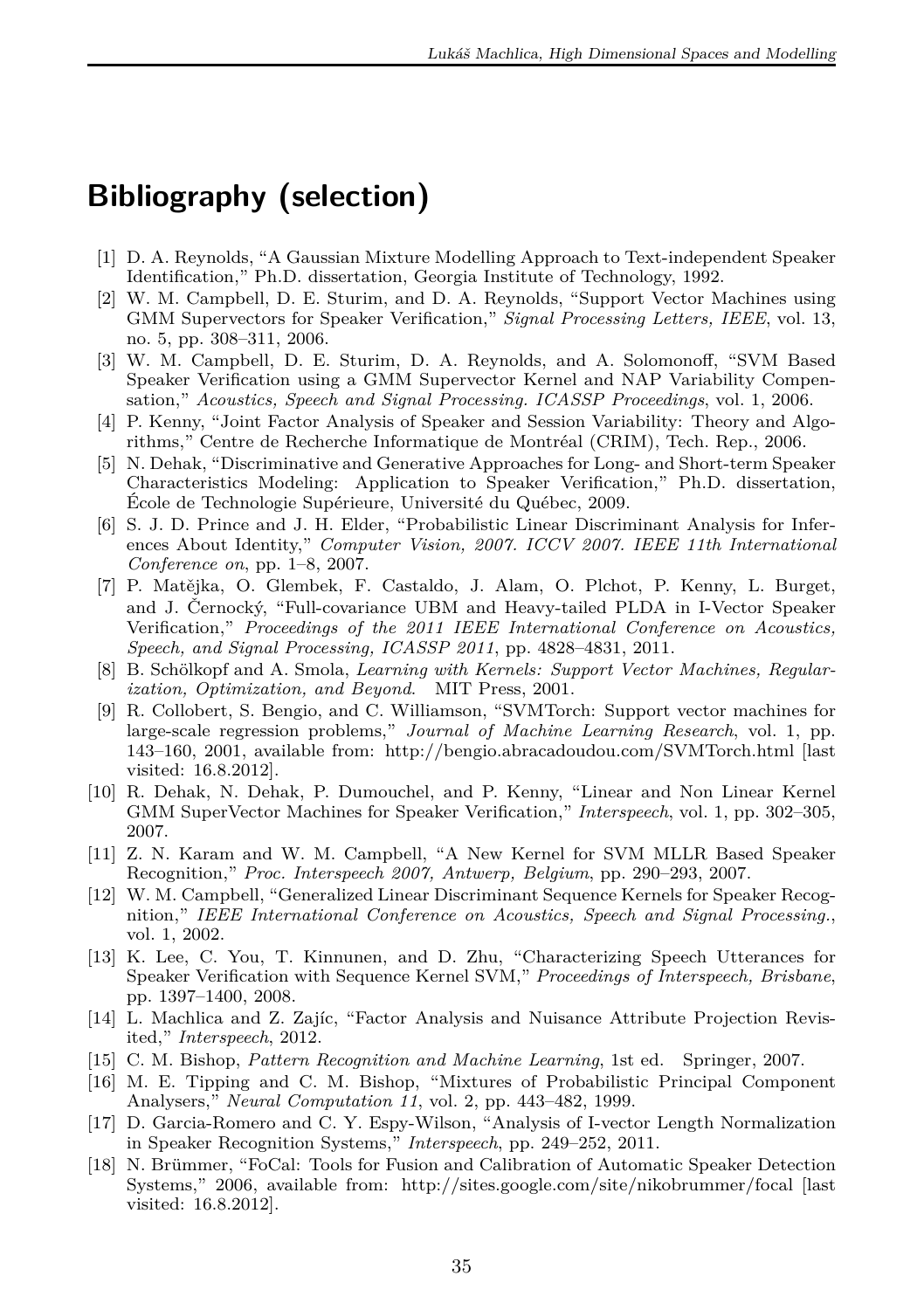- <span id="page-49-0"></span>[19] A. Stolcke, L. Ferrer, S. Kajarekar, E. Shriberg, and A. Venkataraman, "MLLR Transforms as Features in Speaker Recognition," *Proc. Eurospeech, Lisbon*, pp. 2425–2428, 2005.
- <span id="page-49-1"></span>[20] N. Scheffer, Y. Lei, L. Ferrer, S. R. I. International, and M. Park, "Factor Analysis Back Ends for MLLR Transforms in Speaker Recognition," *Interspeech*, no. August, pp. 257–260, 2011.
- <span id="page-49-2"></span>[21] X. Wu, V. Kumar, J. R. Quinlan, J. Ghosh, Q. Yang, H. Motoda, G. J. McLachlan, A. Ng, B. Liu, P. S. Yu, Z.-H. Zhou, M. Steinbach, D. J. Hand, and D. Steinberg, "Top 10 Algorithms in Data Mining," *Knowledge and Information Systems*, vol. 14, no. 1, pp. 1–37, 2007.
- <span id="page-49-3"></span>[22] J. Vaněk, J. Trmal, and J. Psutka, "Optimization of the Gaussian Mixture Model Evaluation on GPU," *Interspeech*, pp. 1737–1740, 2011.
- <span id="page-49-4"></span>[23] A. D. Pangborn, *Scalable data clustering using GPUs*. Rochester Institute of Technology, Master Thesis, 2010.
- <span id="page-49-5"></span>[24] L. Machlica, J. Vaněk, and Z. Zajíc, "Fast Estimation of Gaussian Mixture Model Parameters on GPU using CUDA," *The 12th International Conference on Parallel and Distributed Computing, Applications and Technologies*, pp. 167–172, 2011.
- <span id="page-49-6"></span>[25] N. Kumar, S. Satoor, and I. Buck, "Fast Parallel Expectation Maximization for Gaussian Mixture Models on GPUs Using CUDA," pp. 103–109, 2009.
- <span id="page-49-7"></span>[26] "NVIDIA CUDA TM, NVIDIA CUDA C programming guide version 3.2, 11.9.2010."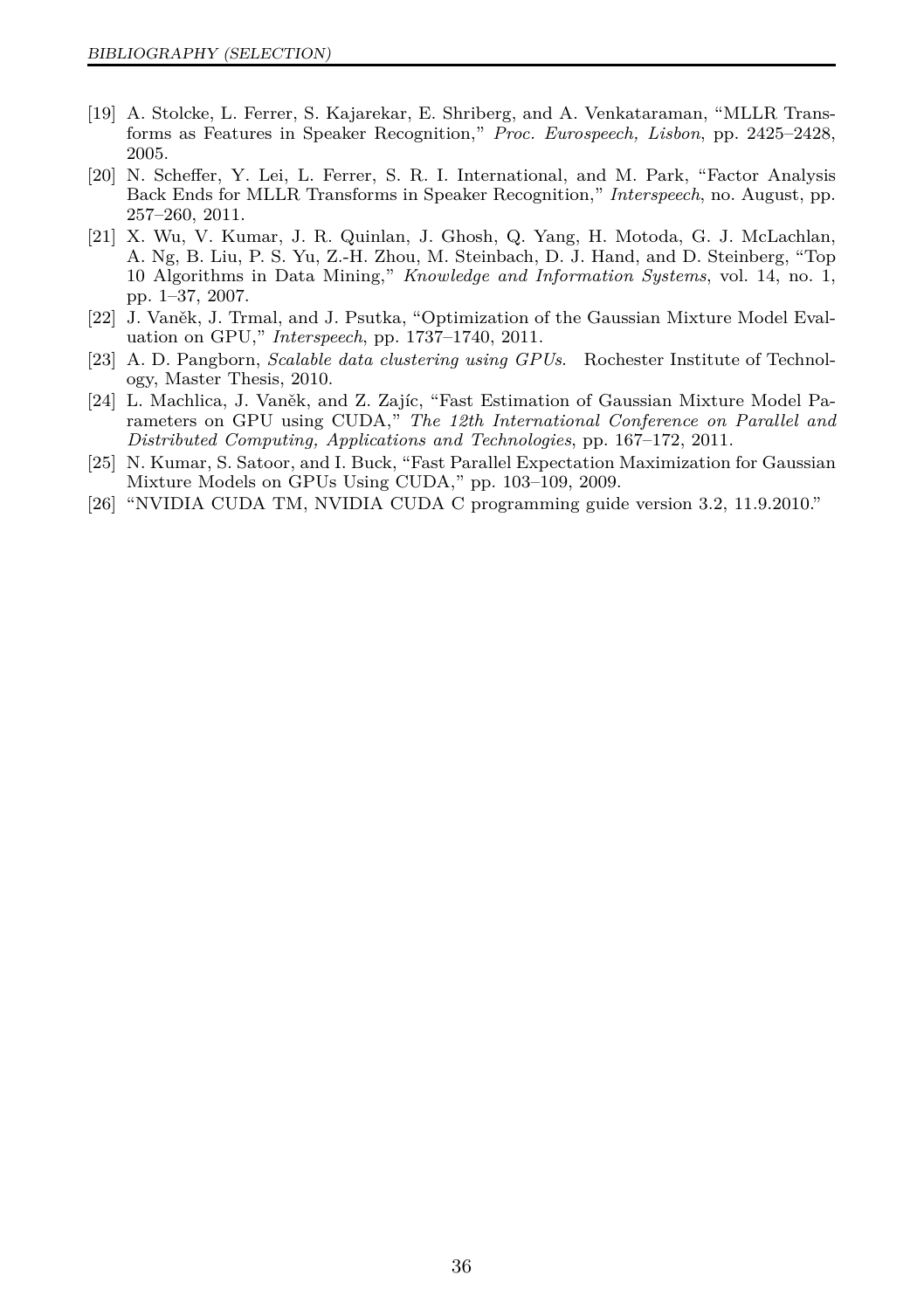#### <span id="page-50-0"></span>**Authored and Co-authored Works**

- 1. L. Machlica, Z. Zajíc, "Analysis of the Influence of Speech Corpora in the PLDA Verification," *Lecture Notes in Computer Science*, 2012.
- 2. L. Machlica, Z. Zajíc, "Factor Analysis and Nuisance Attribute Projection Revisited," *Interspeech*, 2012.
- 3. Z. Zajíc, L. Machlica, L. Müller, "Initialization of Adaptation by Sufficient Statistics Using Phonetic Tree," *IEEE 11th International Conference on Signal Processing (ICSP)*, 2012.
- 4. Z. Zajíc, L. Machlica, L. Müller, "Bottleneck ANN: dealing with small amount of data in shift-MLLR adaptation," *IEEE 11th International Conference on Signal Processing (ICSP)*, 2012.
- 5. L. Machlica, J. Vaněk, Z. Zajíc, "Fast Estimation of Gaussian Mixture Model Parameters on GPU using CUDA," *The 12th International Conference on Parallel and Distributed Computing, Applications and Technologies*, 2011.
- 6. Z. Zajíc, L. Machlica, L. Müller, "Initialization of fMLLR with Sufficient Statistics from Similar Speakers," *Lecture Notes in Computer Science*, 2011.
- 7. L. Machlica, Z. Zajíc, L. Müller, "Discriminative adaptation based on fast combination of DMAP and DfMLLR," *Interspeech*, 2010.
- 8. L. Machlica, Z. Zajíc, L. Müller, "Robust Statistic Estimates for Adaptation in the Task of Speech Recognition," *Lecture Notes in Computer Science*, 2010.
- 9. L. Machlica, J. Vaněk, "UWB System Description for NIST SRE 2010," *NIST 2010 Speaker Recognition Evaluation Workshop – Odyssey's satellite*, 2010.
- 10. S. Marcel, C. McCool, P. Matějka, T. Ahonen, J. Černocký, S. Chakraborty, V. Balasubramanian, S. Panchanathan, C. H. Chan, J. Kittler, N. Poh, B. Fauve, O. Glembek, O. Plchot, Z. Jančík, A. Larcher, C. Lévy, D. Matrouf, J.-F. Bonastre, P.-H. Lee, J.-Y. Hung, S.-W. Wu, Y.-P. Hung, L. Machlica, J. Mason, S. Mau, C. Sanderson, D. Monzo, A. Albiol, H. V. Nguyen, L. Bai, Y. Wang, M. Niskanen, M. Turtinen, J. A. Nolazco-Flores, L. P. Garcia-Perera, R. Aceves-Lopez, M. Villegas, R. Paredes, "On the results of the first mobile biometry (MOBIO) face and speaker verification evaluation," *ICPR'10 Proceedings of the 20th International Conference on Recognizing Patterns in Signals, Speech, Images, and Videos*, 2010.
- 11. L. Machlica, J. Vaněk, "UWB system description: EVALITA 2009", *Conference of the Italian Association for Artificial Intelligence*, 2009.
- 12. Z. Zajíc, L. Machlica, L. Müller, "Refinement Approach for Adaptation Based on Combination of MAP and fMLLR," *Lecture Notes in Computer Science*, 2009.
- 13. A. Pražák, Z. Zajíc, L. Machlica, J. V. Psutka, "Fast Speaker Adaptation in Automatic Online Subtitling," *SIGMAP*, 2009.
- 14. L. Machlica, Z. Zajíc, A. Pražák, "Methods of Unsupervised Adaptation in Online Speech Recognition," *SPECOM Proceedings*, 2009.
- 15. L. Machlica, "Hybrid Modelling in Speaker Recognition," *PhD Thesis Report*, University of West Bohemia, Pilsen, 2008.